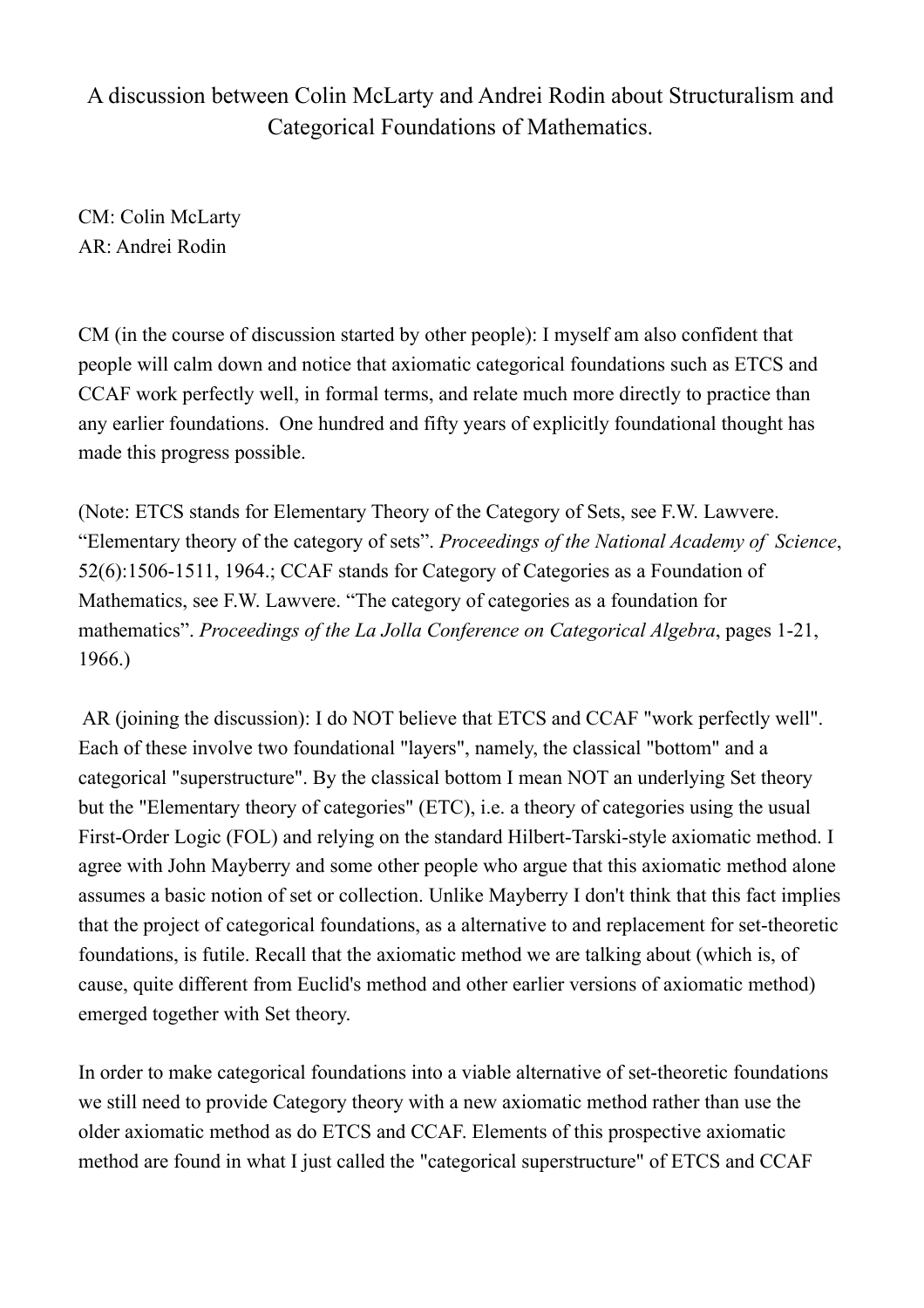but as far as these theories are concerned the classical background (FOL+ETC) is indispensable.

This is why I say that ETCS and CCAF do NOT work perfectly well as categorical foundations. Building of "purely categorical" foundations remains an open problem. It is not a matter of a ideological purity but a matter of complete "rebuilding" (Manin's word) of foundations: in my view, such a rebuilding is healthy and refreshing in any circumstances (unless it clashes severely with practice).

CM: The basic notions are in fact not very articulate in themselves, and throughout the history of mathematics it has taken further ideas to articulate them. Bill saw how to articulate these and many more, quite directly, in categorical terms not assuming any prior set theory. That articulation works even if you do not take it as foundational. But it gets a natural foundational character in the framework of the category of categories -- thus CCAF, the axiomatic theory of the category of categories as a foundation.

AR: I agree with you about generalities concerning articulation of concepts. But I disagree with your conclusion. A reason why I say CCAF is not a satisfactory categorical foundation is different. ETC is the formal basis of CCAF and ETC relies on a pre-formal notion of set or collection just like ZF or any other axiomatic theory built with Hilbert-Tarski axiomatic method. Elements of a new properly categorical method of theory-building are present in the "basic theory" (BC) that follows ETC. (I mean, in particular, the "redefinition" of functor in BC as 2-->A, etc. The standard definition of functor given earlier in ETC never reappears in BC.) However in CCAF these new features are not yet developed into an autonomous axiomatic method - or into a new way of formalisation of pre-formal concepts, if you like. In my understanding, such a method should meake part of categorical foundations deserving the name. CCAF remains in this sense eclectic, it is a half-way to categorical foundations.

CM: Do you mean that every formalized axiom system uses arithmetical notions such as "finite string of symbols"? This is why that formal axioms cannot be the real basis of our knowledge of math, but it has no more bearing on categorical axioms than any others.

AR: No I did not mean this. Agree that this argument has no more bearing, etc.

CM: Or do you think that pre-formal notions of "set" or "collection" are all based on iterated membership and Zermelo's form of the axiom of extensionality, so that CCAF is less basic than ZFC? That is a common belief among logicians who have not read Zermelo's critique of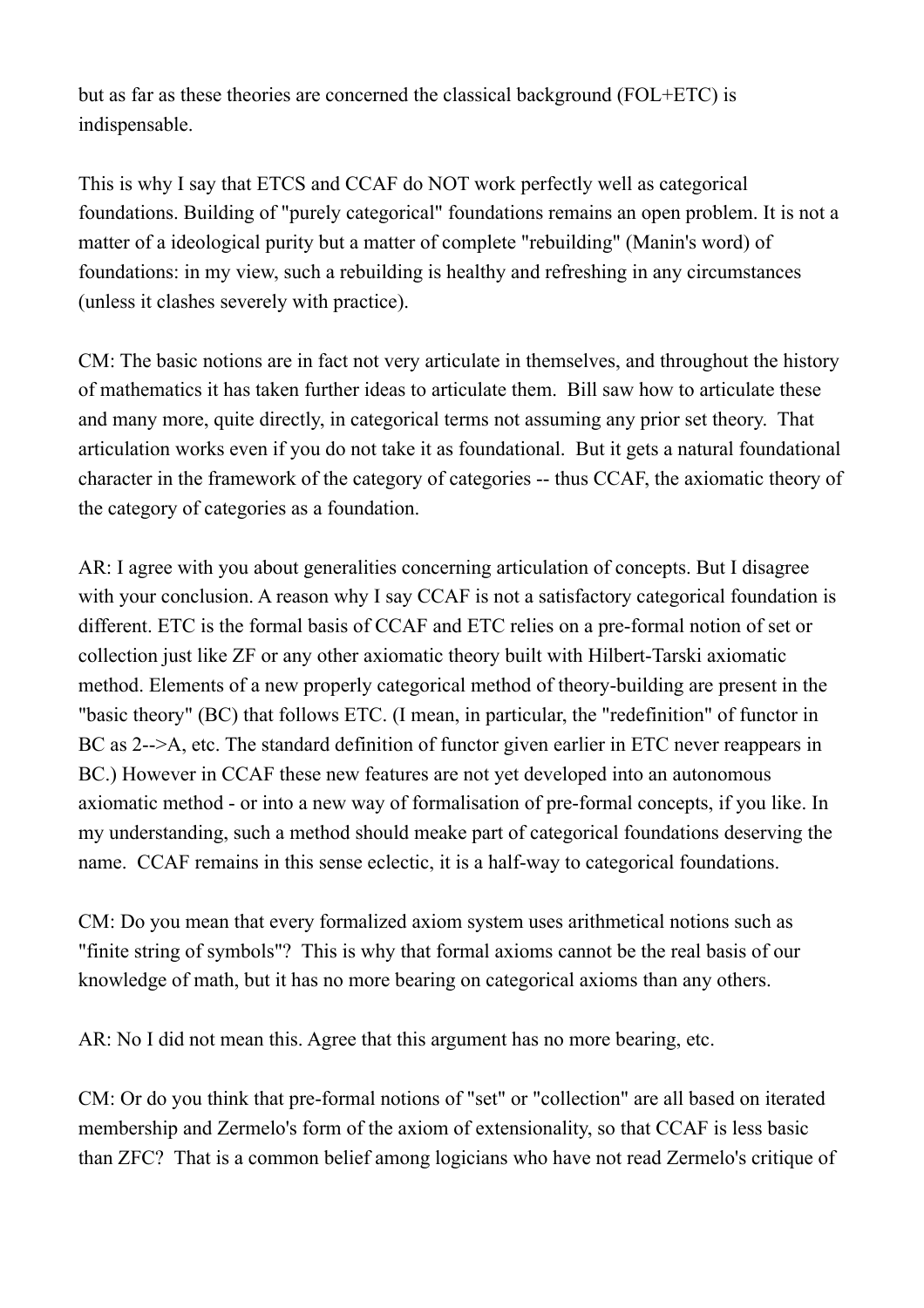Cantor (where Zermelo points out that Cantor did not hold these beliefs) and who know a great deal more of ZFC than of other mathematics.

AR: No. I certainly do NOT think that pre-formal notions of "set" or "collection" are all based on iterated membership and Zermelo's form of the axiom of extensionality. I explain in the next entry what I do think about this matter.

CM: In fact, long before mathematicians could analyze the continuum into a discrete set of points plus a topology, they were well aware of collections like the collection of rigid motions of the plane -- and that "collection" is a category. It is not just a ZFC set of motions but comes with composition of motions and with an object that the motions act on.

AR: True, the most general notion of "collection" one can imagine may cover "category" and whatnot. But, I claim, the preformal notion of colection \*relevant to the axiomatic method in its modern form\* is more specific, and does NOT cover the preformal notion of category. I'm talking about "systems of things" in the sense of Hilbert 1899 rather than sets in the sense of ZFC or of any other axiomatic theory of sets. The idea of \*this\* axiomatic method (not to be confused with other versions of axiomatic method like Euclid's) is, very roughly, this. One thinks of collection of "bare" unrelated individuals and then introduces certain relations between these individuals through axioms. Objects of a theories obtained in this way are sets provided with relations between their elements, i.e. "structured sets" (or better to say "structured collections".

The principal feature of the preformal notion of collection involved here is that elements of such a collection are unrelated. Because of this feature the collection in question is not a general category. (It may be, perhaps, thought of as a discrete category but this fact has no bearing on my argument.)

The idea of building theories \*of sets\* using the version of axiomatic method just described is in fact controversial: it amounts to thinking of sets as bare preformal sets provided with the relation of membership. I mention this latter problem (which is not relevant to my argument) only for stressing that the notion of set or collection I have in mind talking about categorical foundation is NOT one that has any specific relevance to ZFC or any other axiomatic.

In ETC (the Elementary Theory of Categories in the sense of Bill's 1966 paper) categories are conceived as collections of things called "morphisms" provided with relations called "domain", "codomain" and "composition" (I hope I nothing forgot). The notion of collection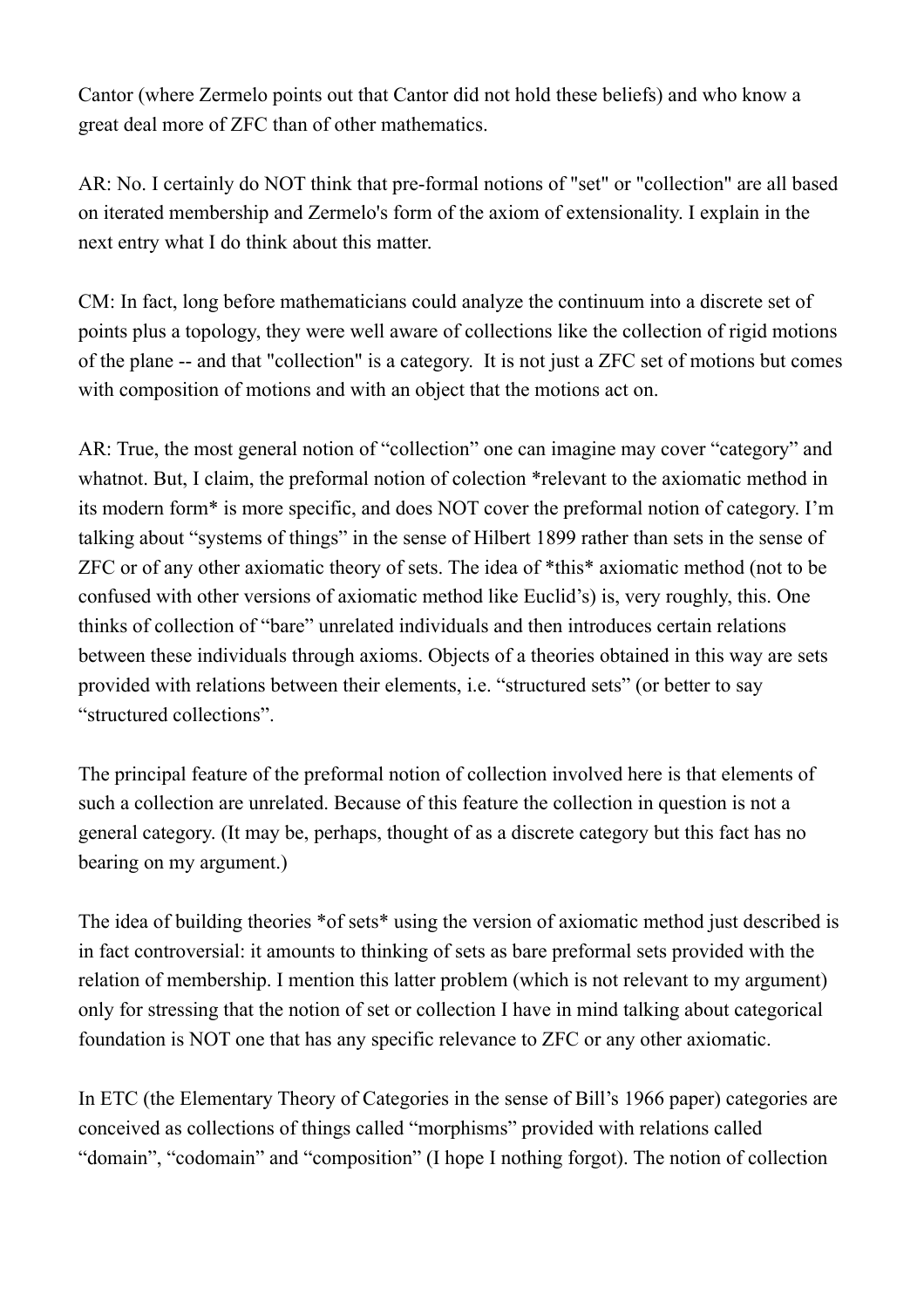involved in this construction is MORE BASIC than the resulting notion of category simply because this very axiomatic method is designed to work similarly in different situations - for doing axiomatic theories of sets and of whatnot. Even if there are pragmatic reasons to build theories of sets like ETCS and other mathematical theories on the basis of ETC rather than use axiomatic theories of sets like ZFC for doing category theory and the rest of mathematics, this doesn't change the above argument.

CM: What is a "formal basis" of a theory T?

AR: I called ETC "formal basis" of BT ("Basic Theory of Categories" in the sense of Bill's 1966's paper) meaning the two-level structure of BC. BC is ETC plus some other axioms. Conceptually the order of introduction of these axioms matters. My point (or rather guess) is that BC involves a prototype of a new axiomatic method (different from one I described above), which, however, doesn't work in the given form independently. I'm not quite prepared to defend any general notion of formal basis - I didn't mean to introduce such a general notion and didn't think about a general rule.

CM: The Eilenberg-MacLane axioms are a subtheory of CCAF and also have a natural, conceptually central interpretation in CCAF. I consider this an insight, Bill's insight, and I do not see how it becomes any kind of objection to CCAF.

AR: The subtheory you are talking about is what I call ETC in these postings, right? I hope I understand it correctly what you mean by "natural, conceptual central interpretation in CCAF" - the fact that any object in CCAF is a model of ETC, right? Now, the objection is this: ETC involves the preformal notion of collection that can NOT be thought of as a category (for the reason I tried to explain above).

In addition to the above argument my conclusion about CCAF is also based on the following historical observation. Every major historical shift in foundations of mathematics so far involved a major change of the notion of axiomatic method. (I can substantiate the claim if you'll ask.) But ETC (and, formally speaking, the whole of CCAF) relies on the old Hilbert-Tarski-style axiomatic method.

CM: Andre.Rodin@ens.fr suggests a better take on CCAF than the one he has been taking. That would be a take based more on Bill's published work on CCAF, and less on the philosophical objection that Geoff Hellman used to make about CCAF. Geoff himself has given up this objection.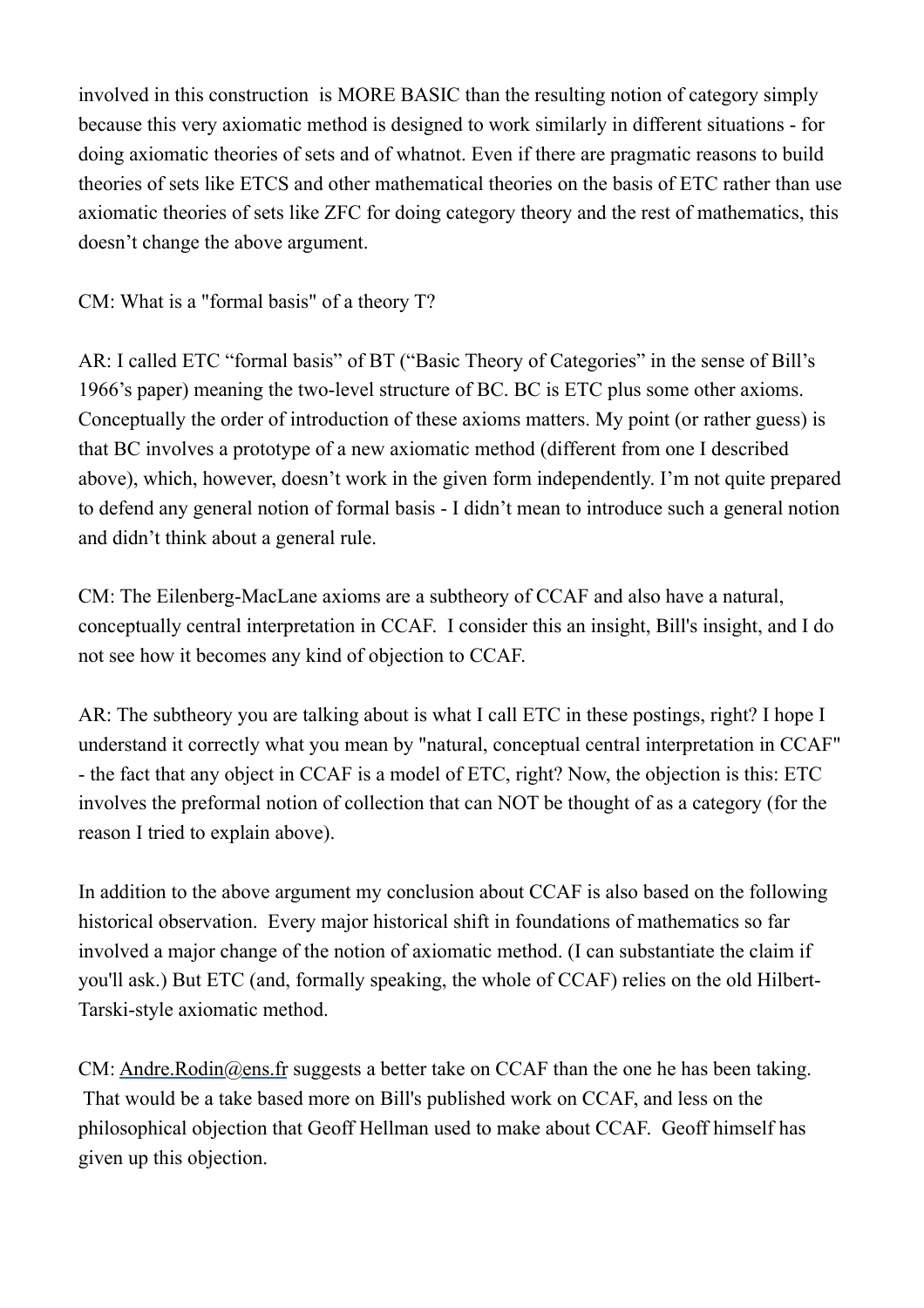AR: I don't know about Hellman's objection to CCAF and would be grateful for the reference. Talking about CCAF I mean first of all Bill's 1966 paper (leaving aside the problem noticed by Isbell as irrelevant to my story), rather than later versions of CCAF.

My argument is supposed to be based on its own (as, in my understanding, any philosophical argument should be) but not on works of other people.

CM: This is  $\leq$  an objection based on  $\geq$  the Hilbert conception where axioms are not asserted as true but offered as implicit definition; and so they are not about any specific subject matter but may be applied to whatever satisfies them.  $\leq$  His preferred terminology was to say that categorical axioms are "not assertoric," meaning exactly what you mean by calling them axioms in Hilbert's sense. Stewart Shapiro made the point explicit in his article.

Lawvere from 1963 on has always been clear that his first order axioms ETCS and CCAF can be taken this way for metamathematical study -- but that he does assert them as true specifically of actual sets and categories. (Now Bill is not talking about any idealist truth or objects. He takes a dialectical view. But that is another topic.)

AR: This is an interesting aspect of the issue, about which I didn't think earlier. It might have a bearing on what I'm saying but so far I cannot see that it does. I am saying this: the axiomatic method in its modern form - which has been pioneered by Hilbert (among other people including Dedikind, et al. ) and then further developed by Zermelo, Tarski et al. - involves a preformal notion of set or collection. Whatever first-order theory is built by this method objects of such a theory form preformal sets. In particular, when this method is used for building ETC then primitive objects of this theory called "morphisms" form preformal sets called "categories". In THIS sense the preformal notion of set remains a foundation of ETC. As far as I can see this situation doesn't depend on whether one thinks about axioms of ETC (or any other first-order theory) as assertive or as implicit definitions.

CM: But even take the interpretation corresponding to any one object A of CCAF. That amounts to specifying X as A in the parametrized interpretation. This interpretation does not deal with "the collection of objects of A" and "the collection of morphism of A". It never refers to any such collections. It deals with categories A,1,2,3, and functors among them.

AR: Right. This is exactly the reason why I say that CCAF has two well-distinguishable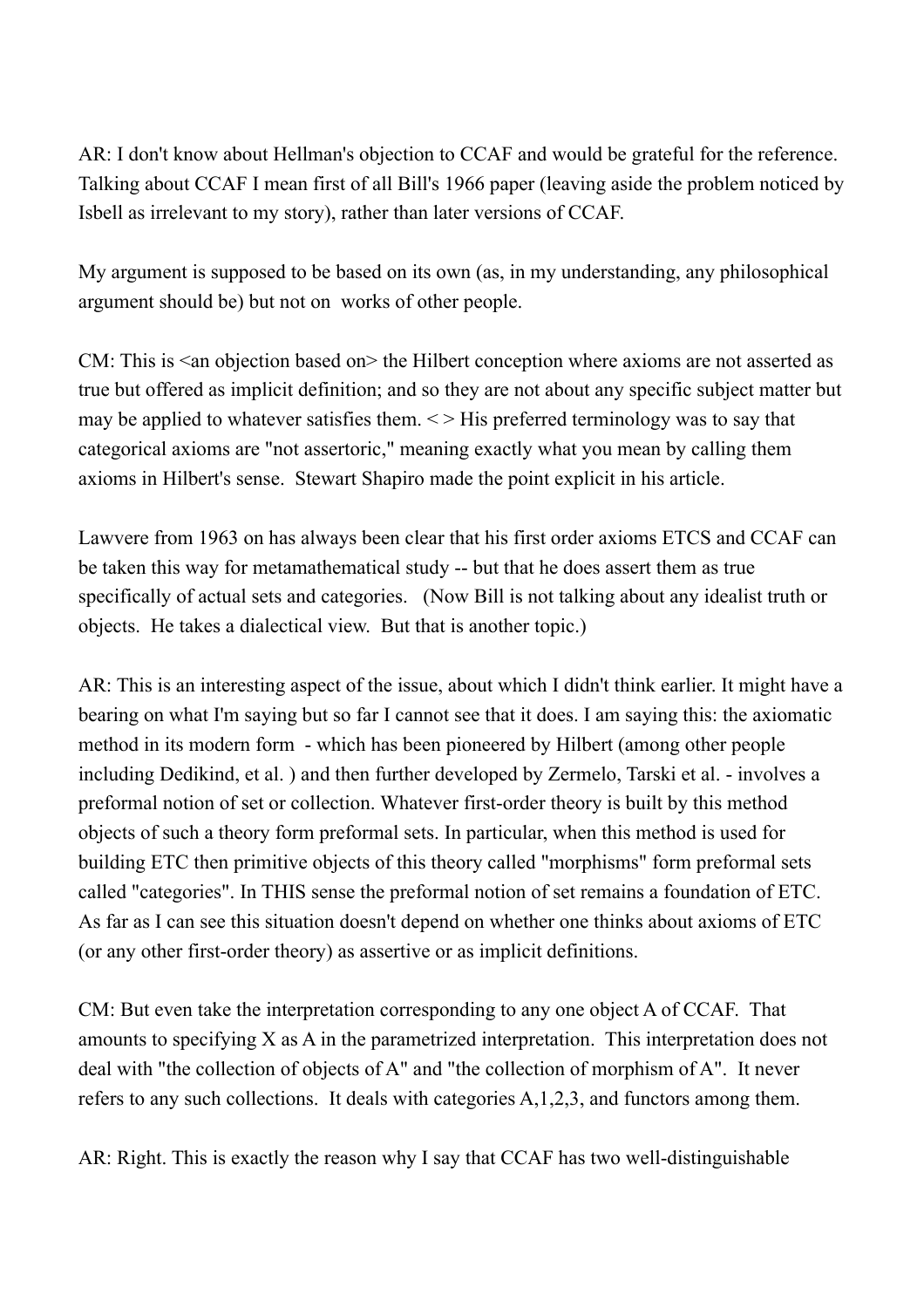foundational "layers". At the first layer (ETC) a category is a collection of morphisms; at the second layer (i.e., in the core fragment of CCAF called in 1966 paper "basic theory" ), as you rightly notice, a category is no longer a collection. My problem with this is actually twofold.

(1) The second layer depends on the first but not the other way round. Formally speaking, this simply amounts to the fact that axioms of ETC are axioms of BT but not the other way round. In THIS sense, once again preformal sets remain a foundation of CCAF.

(2) The joint between the two layers remains for me unclear. From a formal viewpoint this looks trivial: CCAF is ETC plus some other axioms. But this doesn't explain the switch from thinking about categories as collections to thinking about categories as identity functors. In Bill's 1966 paper this switch is described as a new terminological convention made in the middle of the paper (that cancels the earlier convention). This change of notation points to but doesn't really addresse the issue, as far as I can see.

CM: You would do better to notice the novelty of these parametrized and single-category interpretations of ETC in CCAF and take this as the kind of major change that you expect to see.

AR: I do see this as a great novelty. But I claim that this novel approach in the given setting (i.e. in CCAF) doesn't work \*independently\* of the older approach; moreover there is a sense in which the older approach remains basic while the new one is a "superstructure".

CM: This different axiomatic method is explicit in CCAF, and does work independently there. Specifically what is supposed to "not work" about it?

AR: ETC is built with the older Hilbert-Tarski's method. CCAF as a whole involves a genuinely new idea of how to build mathematical theories , I agree with you on this point. But since ETC is indispensible in CCAF - and morever since ETC is a starting point of CCAF the new categorical axiomatic method in the context of CCAF does not work \*independently\* (I am not saying that it doesn't work at all.) This is why I say that CCAF is only a half-way to genuinely categorical foundations of mathematics (that is only natural in case of such a pioneering work as Bill's 1966's paper).

For a possible development of CCAF into a better categorical foundation my hopes are for developing the diagrammatic reasoning of the second layer of CCAF into a genuine logicomathematical synatax, which could serve independently of the usual first-order syntax. I'm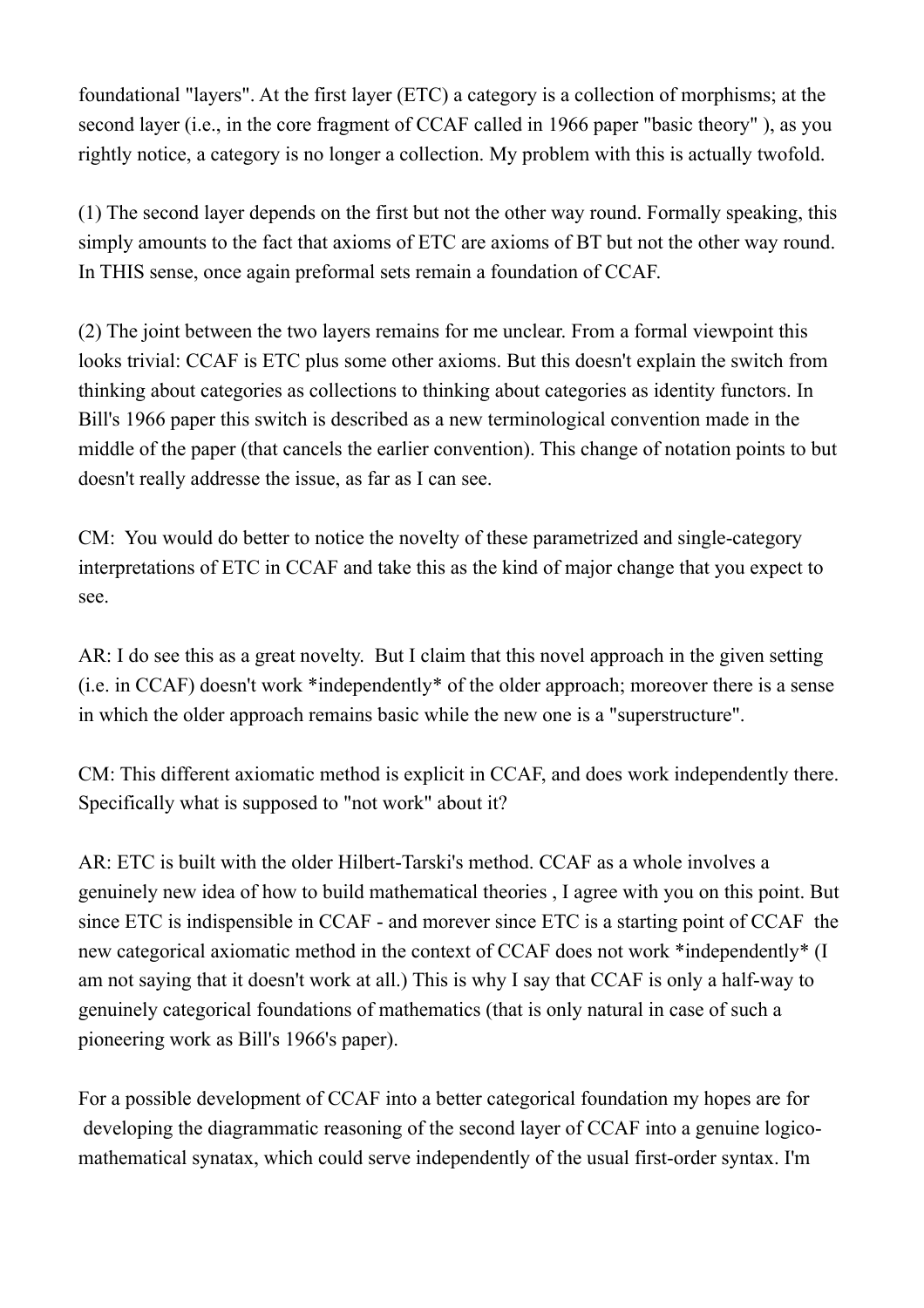particularly interested in this respect in recent work of Charles Wells, Zinovy Diskin, Dominique Duval, René Guitart and other people. Actually I would be quite interested to hear from these people what they think about a possible relevance of their work to foundations of mathematics and, more specifically, to CCAF.

A more general point: in my understanding, a dialectical attitude to foundations amounts to looking at them as a subject of further rebuilding - rather than looking at them as what is accomplished in principle and needs only working out some further technical details.

---

CM: Do you mean that Bill likes your idea that CCAF is inadequate as foundation because it is just HIlbert-style axiomatics? That would surprise me.

AR: Bill agreed with my distinction between the two foundational layers in CCAF - and this is the core of my argument.

CM: Yes of course. But he actually distinguishes three, and so do you. You call them ETC, BT, and CCAF. ETC comprises the elementary Eilenberg-MacLane category axioms. This would be "Hilbert style axiomatics" if the axioms were taken abstractly, but CCAF takes them concretely as applying to "the" category of categories and functors -- this is the chief mistake of Hellman and Mayberry and also of you so far as I can see. And in fact Hellman has given it up.

AR: I understand your point but I don't think that the issue concerns only one's favorite philosophical interpretation of these axioms; I claim that the very axiomatic technique (which is due to Zermelo, Tarski and others rather than Hilbert himself) also matters. In other words I don't believe that by taking these axioms "concretely" or "abstractly" one can really change the substance.

CM: The Basic Theory (BT) is pretty much as you describe it in your paper. This gives the E-M axioms a second role, which is "Hilbertian" in the sense that it applies the axioms to any and all categories, but is radically different from Hilbert's axioms in that it does not refer to discrete "collections" of objects and arrows. It refers directly to categories and functors taken as primitive, with the given relations between any category A and the categories 1,2,3 (an early step in categorical logic generalizing Tarski's set theoretic semantics). If you want to hold that every new foundation comes with a new concept of axioms then i think you should say this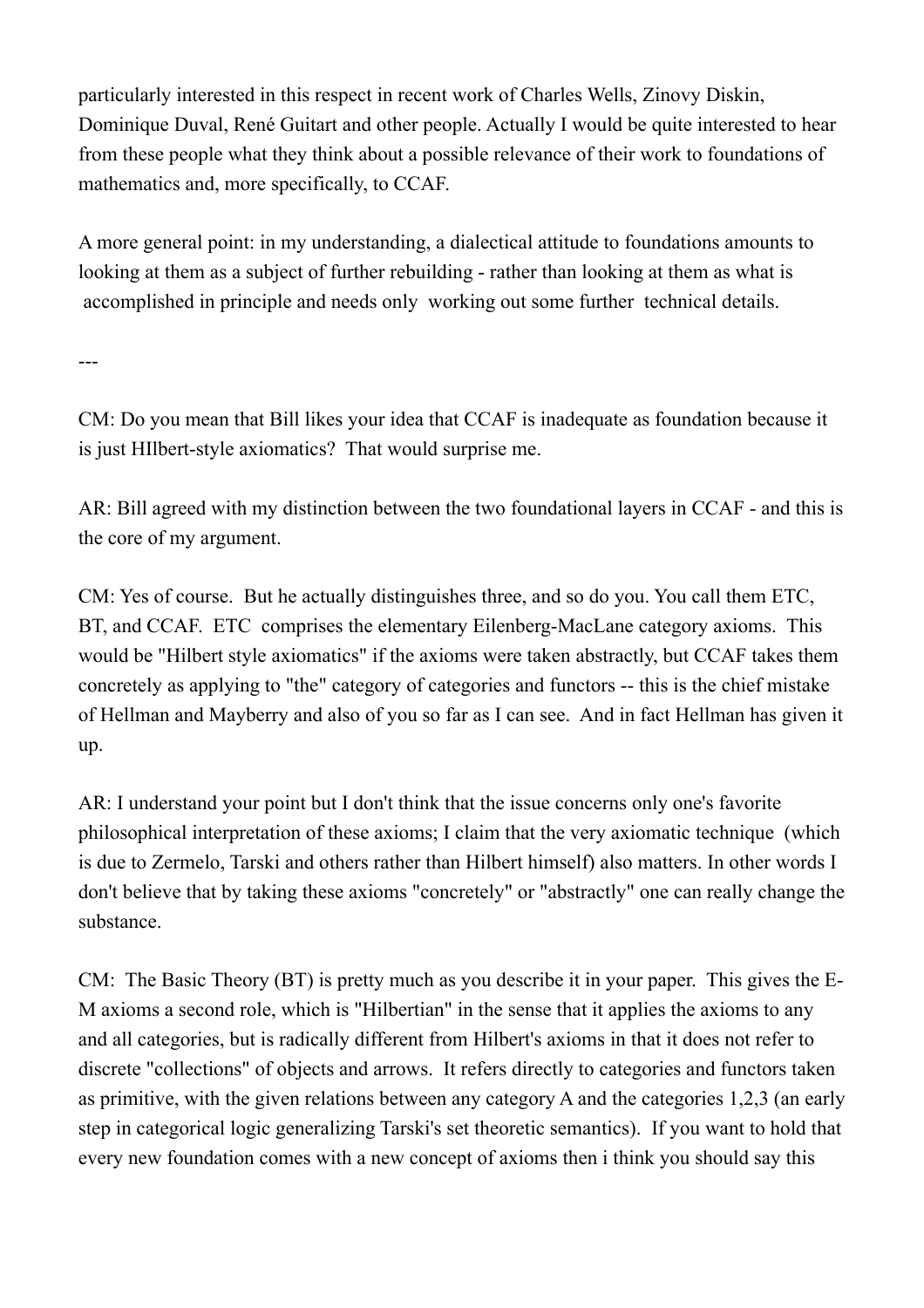level is the new conception of axioms associated with CCAF.

AR: I agree with what you say about the second level but I claim that this second level doesn't work here without the first. As far as intentions and philosophical interpretation are concerned the role of E-M axioms maybe indeed seen as secondary. But this inteded view is not built in BT (and hence in CCAF) at the formal level. This is exactly the problem with CCAF that I stress.

CM: The remaining CCAF axioms give particular existence claims. The distinction between BT and CCAF is analogous to saying the basic layer of ZF is extensionality, and the other axioms assert particular existence claims (pair sets, powersets, an infnite set and so on). So do you mean to say CCAF is unsatisfactory as a foundations since it includes ETC as a fragment, while the ETC axioms also have Hilbertian uses?

AR: Yes, you can put it this way if you like. I believe that the way in which one may "use" a given formal technique is by far less important than the technique itself. I'm talking about objective features of given axiomatic systems, not about their pragmatic uses and their possible interpretations.

CM: That would be like claiming that airplanes are unsatisfactory as a means of flying since airplanes use tires to take off and land, while tires are also used for ground transportation.

AR: That's a nice metaphor. To continue it note that a spaceship doesn't use tires (let alone the failed space shuttle project :)

Talking more seriously. The very idea of taking the standard first-order logic as a pre-given framework for developing foundations of mathematics seems me inappropriate for categorical foundations. The assumption of such an universal logical framework is, by the way, a common feature of Hilbert's and Frege's (otherwise different) approaches. It remains at place whether you think about E-M axioms abstractly or concretely.

CM: The space shuttle does use tires. It lands on them. The international space station uses the space shuttle (and I'll bet it uses tires itself in many other ways, but I do not know).

AR: Am I not right that the shuttle project is officially has been stopped and in the near future NASA plans to use return landing (or "watering") into the ocean as it did earlier? More seriously, my point is this: if a given foundation combines older and newer elements the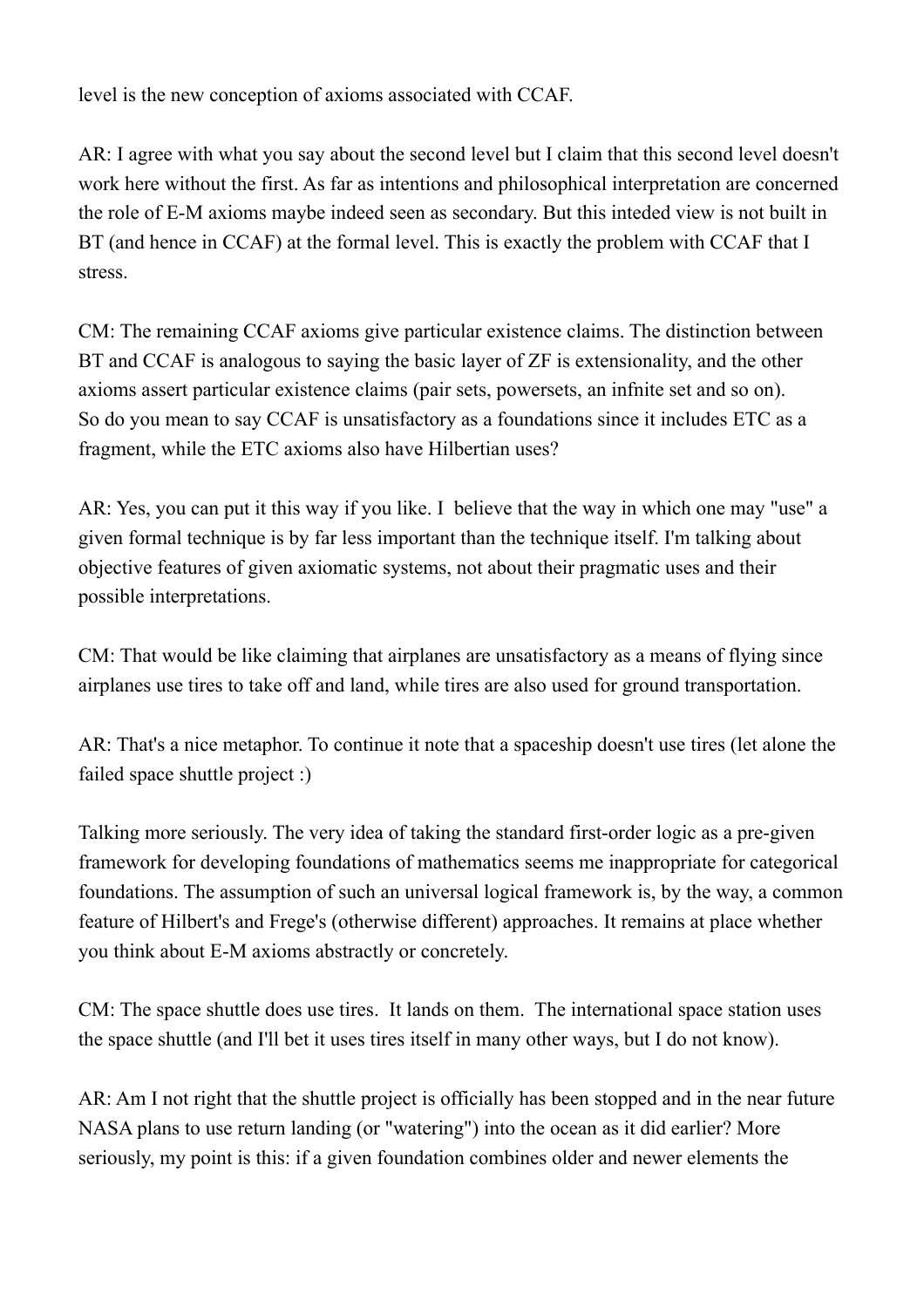further task is to replace the older elements by new ones.

CM: So you can now "prove" that these are unsatisfactory ways of orbiting the earth because they are not entirely different from bicycles. That will not stop people orbiting the earth in them.

You can "prove" that CCAF is unsatisfactory because not everything about it is new. But who has ever considered that a problem for any theory, of foundations or anything else? And who has ever seen a theory in which everything was new?

AR: Hilbert's foundations of geometry of 1899 were entirely new in the sense in which CCAF is not.

CM: The Space Shuttles will fly through 2010. This just makes a point that we both agree on: people constantly use "unsatisfactory" things, if "unsatisfactory" means that better ones will come along some day. Certainly CCAF is unsatisfactory in this sense. Every idea is. Do you know Hegel's position that once you prove some conclusion is necessary, it remains to prove the conclusion is also true? That is, you can prove any conclusion you like if you make up the terms -- and everyone is free to make up their own terms at any time. But after you do that, it remains to show that your terms have actual content.

AR: I think that for future historians CCAF will be a good example of a transitional theory that combines older and new features almost 50/50.

CM: Let us hope so. Which fossils are transitional? Every one of them that left descendants. Every theory that is not a complete dead end is "transitional."

AR: Yes, of course. The issue of this discussion is what kind of decendent one wish to obtain and what one should do for it. Here we disagree.

-----

AR: It seems me that Bill no longer endorses structuralist slogans of his 1966 paper.

CM: You seem to think that "the structuralist agenda announced by the author in the beginning of this paper (Lawvere 1966)" refers to what you call "traditional structuralism." But it does not.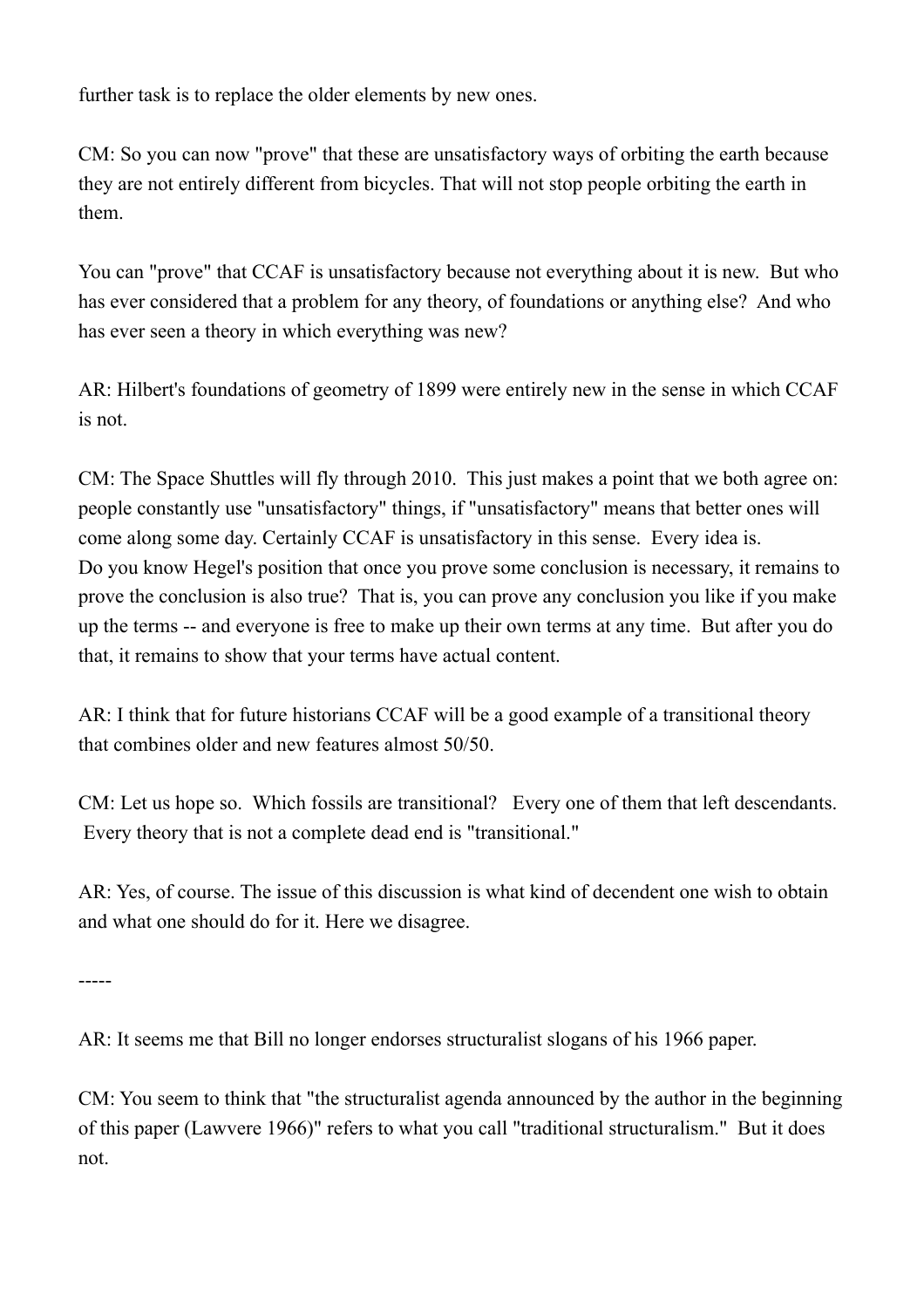I had trouble understanding you because I learned ETCS and CCAF before I learned what you call "traditional structuralism." So I saw the difference as soon as I learned what you call the "traditional" form. And I learned Bourbaki's structuralism before Hellman and Shapiro had formulated theirs, and so I am aware of a great loss in their later version.

AR: In my paper I tried to describe Structuralism in most general terms. I didn't distinguish between different types of Structuralism; I describe Structuralism as "traditional" meaning Structuralism in general, not its specific version that I call "traditional". As far as this general notion of Structuralism described in my paper is concerned, Bill's slogan is perfectly structuralist.

CM: You also suffer that loss. You try to improve on Bill's formulation by saying:

"The subject matter of pure mathematics is covariant transformation, not invariant form"

Do you see the problem? Why only "covariant" transformation? Aren't contravariant transformations just as important? Of course they are.

AR: Your point about contravariant transformations is interesting but I didn't try to develop it in my paper (it is already too long). This point is more specific. My claim is that the notion of "invariant form" comes from the older structuralist thinking and that it is not appropriate for categorical thinking. For obvious historical reason structuralist thinking was abundant in the early category theory but I claim that it should be wholly abandoned in the future categorytheoretic mathematics. The notion of invariant is relavant only to reversible transformations (hence invariants of groups) but not to transformations in general.

CM: Even Bourbaki knew that contravariance is as important as covariance. Once you have a fixed Bourbaki echelle de structure, to define the morphisms you still have to decide which aspects will be preserved covariantly and which contravariantly. (In traditional logician's terminology: which will be preserved and which will be reflected.)

This was obvious to them, because open sets are contravariant for continuous functions. Continuous functors do not preserve open sets, but reflect them. A topology on a set S is a suitable set of subsets of S, and so is a simplicial structure on a S (with a different sense of "suitable"). So both are Bourbaki structures. Continuous maps of topological spaces reflect but do not preserve open sets --while simplicial maps of simplicial sets preserve but do not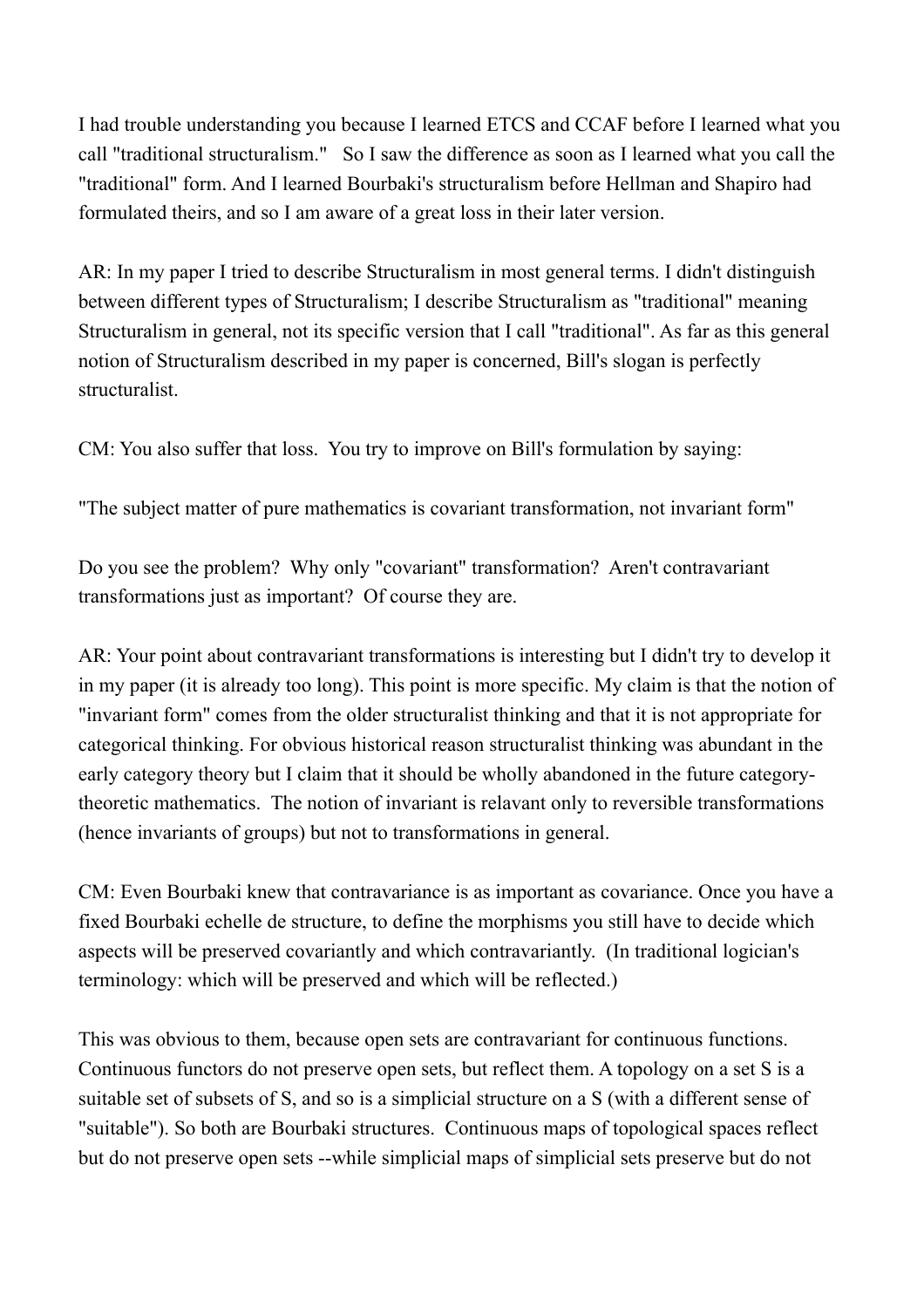reflect simplices. There is no general rule for what should be preserved and what should be reflected. (Bourbaki may have thought they had such a general rule. Did they? If they did then it has not become standard.)

It was also obvious to Bill from his first serious exposure to categories. You probably know that came when he was an undergraduate in Truesdell's seminar and gave a presentation on some exercises in Kelley's TOPOLOGY dealing with rings of continuous functions. Kelley shows there is a contravariant equivalence between a certain category of topological spaces and continuous functions, on one hand, and a certain category of rings and ring homomorphisms on the other. When the philosophical structuralists began giving simplified version of Bourbaki structuralism they all focused on "structure preserving functions." At the very least, their program cannot work for math until they also use structure reflecting functions. Does that seem like a small technicality?

AR: The whole idea to make Mathematical Structuralism into a philosophical doctrine AFTER it has been worked out in serious mathematics seems to me futile. I have a lot of respect to Bourbaki Structuralism but say that it is not appropriate for categorical mathematics.

CM: Well the more important fact is that MacLane was way ahead of that whole framework already in 1945, and so was Bill by 1959. They both knew the whole framework of "structured sets and structure preserving or reflecting functions" was far too limiting on a conceptual level. Many familiar objects in math are not normally thought of as structured sets. And it is even too narrow on a formal-technical level, although some objects of math that are not best thought of as structured sets \*can\* be forced into that mold if you try. Indeed they all can, by using the Yoneda lemma, if you like ZF foundations with the addition of Grothendieck universes and you don't mind cutting math up into as many pieces as there are universes. But CCAF gives a simpler way of getting around that.

AR: I agree with this but this doesn't have a bearing on my critical arguments against CCAF.

CM: Certainly it would be a great project to spell out what is and is not "structuralist" about CCAF -- in each of several different senses of "structural."

AR: I tried to do this in my paper - but without distinguishing between different senses of "structural". To make such a more refined analysis would be indeed useful. But a more challenging task seems to me to articulate a new alternative to Structuralism without reviving earlier outdated views.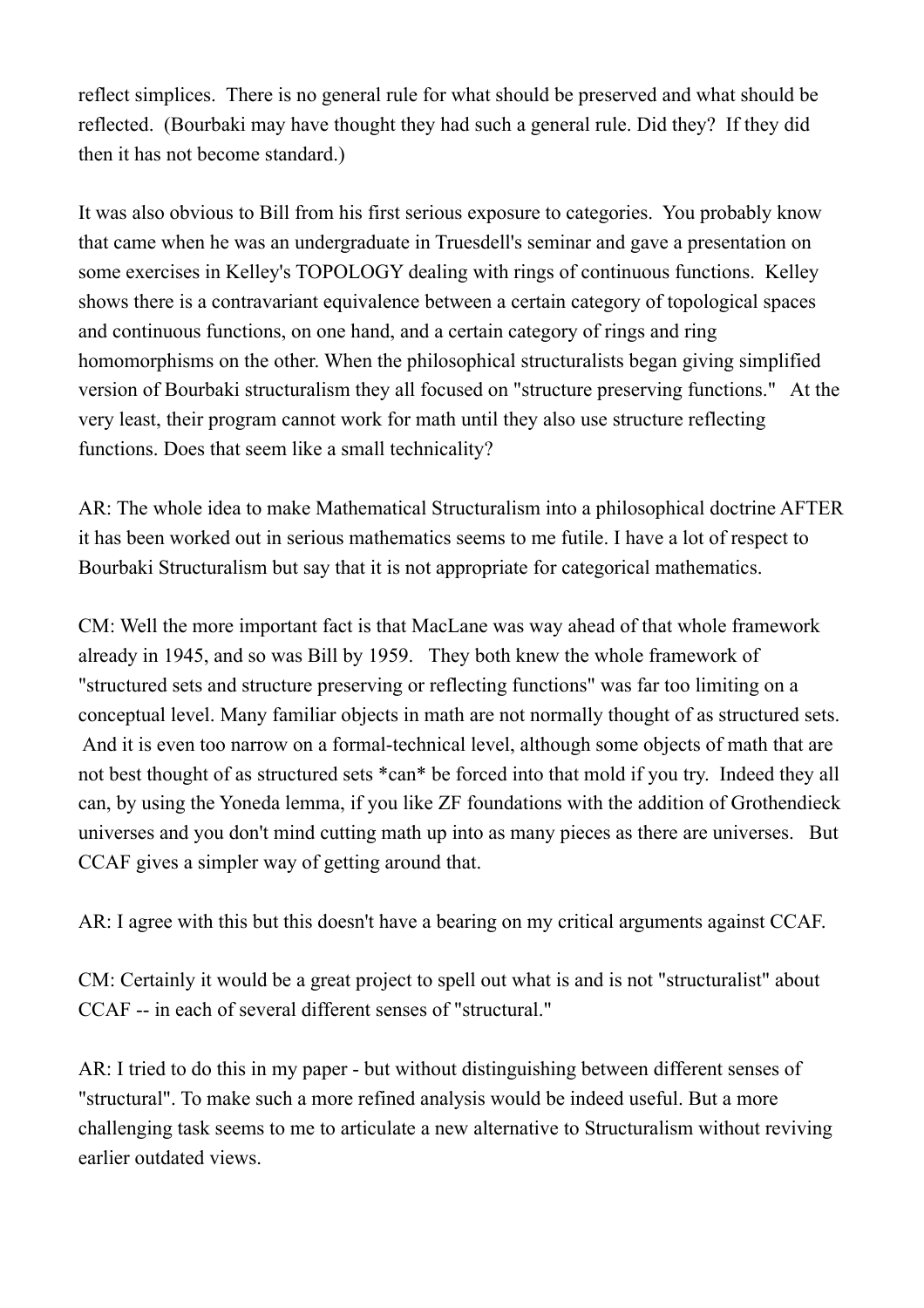(Note: See Andrei Rodin "Categories without structures": arXiv: 0907.5143 )

CM: But do not think that Bill in 1966 was talking about Bourbaki structures.

AR: Perhaps he had in mind his own version of Structuralism there. But I cannot see that this has a bearing on my principle argument.

CM: Not "perhaps." Certainly. And if you want to critique Bill's 1966 concept of structuralism without knowing what it was, then you must expect people to react badly.

AR: I would like to learn more about Bill's Structuralism of 1966 but he left not so much evidences. His today's thinking about Structuralism is different. Anyway I don't see why some specific features of one's Structuralism can be crucial. If Bill's Structuralism of 1966 doesn't fall under what I call Structuralism in my paper, then I'm wrong. But textual evidences (modulo my reading, of course) shows that it does. If you think that it doesn't please explain why.

I have a question concerning your note about the importance of covariant functors.When in CCAF the notion of functor is taken as primitive such a functor is by default covariant, right? Does this mean that in this framework the notion of contravariant functor is NOT primitive. Or perhaps it is even redundant?

CM: This remains a research topic, in my opinion. One way or another CCAF has to accommodate the notion of the dual to a category. Bill in 1966 gets it from his comprehension axiom scheme. So with that axiom scheme, dualizing is redundant.

But I would like to know better axioms for the categorical dual not using the comprehension axiom scheme. I believe that in my JSL article on CCAF I axiomatized dualization as an operator in the theory, and I think I proved that is not redundant by finding a non-standard model of my basic axioms which does not allow any interpetation of the dualizing operator. I think it was an interpretation using categories with some kind of further order relation on the arrows which is NOT definable from the category structure. (If I did not, then I should.)

(Note: See C. McLarty. "Axiomatizing a category of categories". *The Journal of Symbolic Logic*, 56(4), 1991.)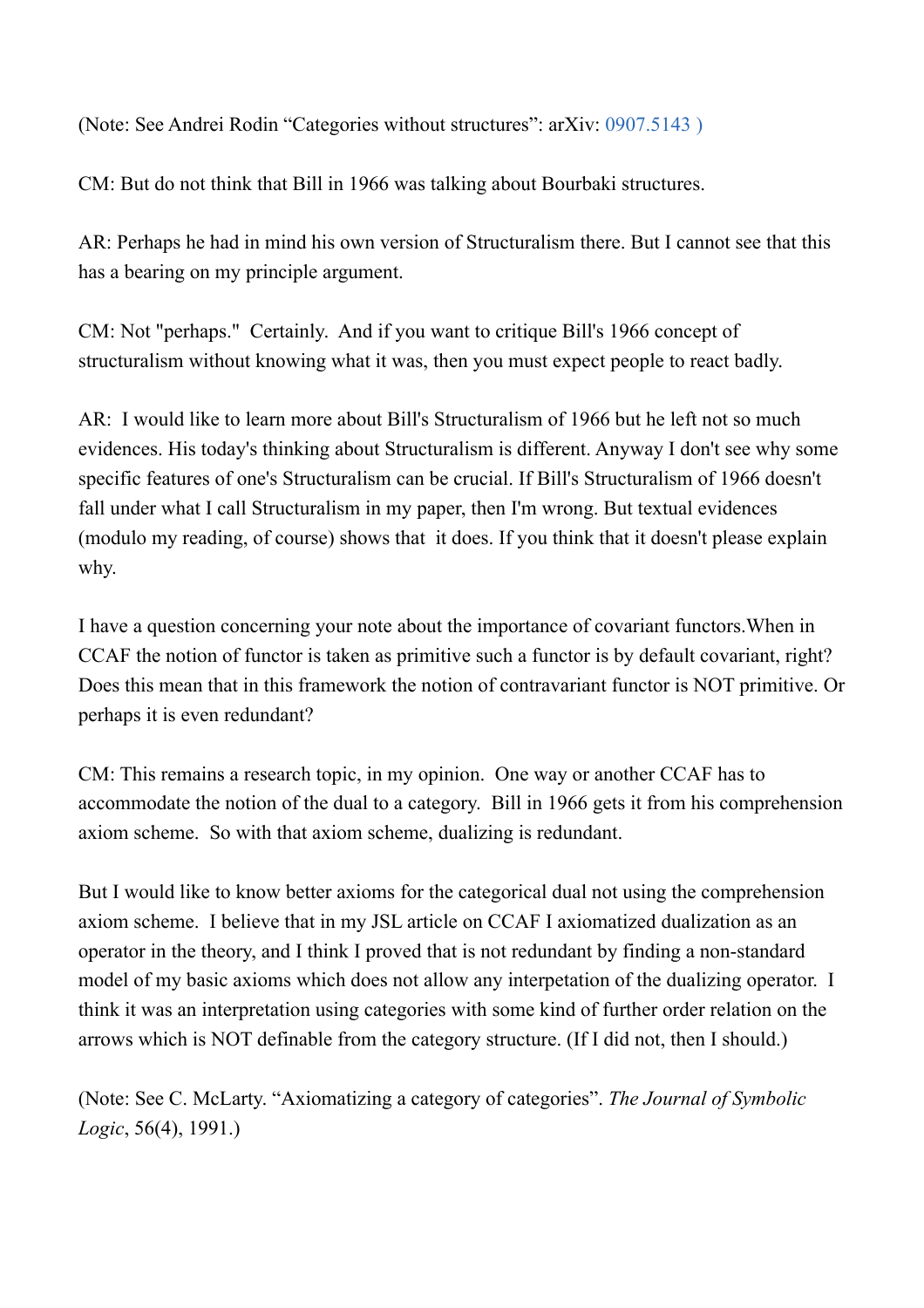Another promising approach is to axiomatize duals by axiomatizing Yoneda functors in some way, perhaps actually axiomatize the Yoneda profunctor on a category A. So: each category A has a dual  $A^{\wedge}$ (op) and a subcategory Y>->A $^{\wedge}$ (op)xA with some suitable property. I have no reason to believe this is hard, but I have only ever spent a few days now and again thinking about it.

AR: Before I comment on your last remarks let me make another point. I think we both agree that Bill's paper of 1966 is an important achievement, so this is not the issue we are debating. The real issue seems me this: what to do with the content of this paper today, that is, more than 40 years later. Here our views and strategies are very different. You want to do two things about it , as far as I can see. First, to improve on this paper by fixing technical problems like that noticed by Isbell. Second, to promote the obtained improved version in mathematical and philosophical community as a working foundations of mathematics. I, in my turn, want to push further the same dialectical movement that brought about Bill's paper of 1966. When I say that CCAF is not satisfactory I mean exactly this: the need to rebuild it over again. I suggest the direction of such a rebuilding even if I don't have a ready result in hands.

(Note: See J.R. Isbell. "Review of Lawvere:1966". *Mathematical Reviews*, 34, 1967.)

In a very general sense I agree that every new theory has some older elements. But I make a difference between how develop foundations and how develops the rest of science. Foundations are continuously \*renewed\*, not continuously grow. This renewal of foundations allows for progress, i.e. continuous growth, of science. In the history you can easily find foundations combining older and newer elements (I think of Clavius geometry). But the following development doesn't build on these older elements, it renews foundations further.

CM: I think that is an interesting idea and I really think you should develop it. But to to apply it to CCAF you need to understand CCAF better as it was written in 1966.

AR: Your efforts seem to me similar to efforts of people who earlier canonized set-theoretic foundations of mathematics. I don't think that CCAF or any other foundations of mathematics or science needs such a canonization. I think that canonization of foundations slows their renewal and as a consequence slows progress in science and mathematics. I, in my turn, try to push the renewal further. This is the point where we really disagree. Please correct me if I misinterpret your purposes.

CM: We do not disagree so much. We agree better ideas than CCAF will appear some day. We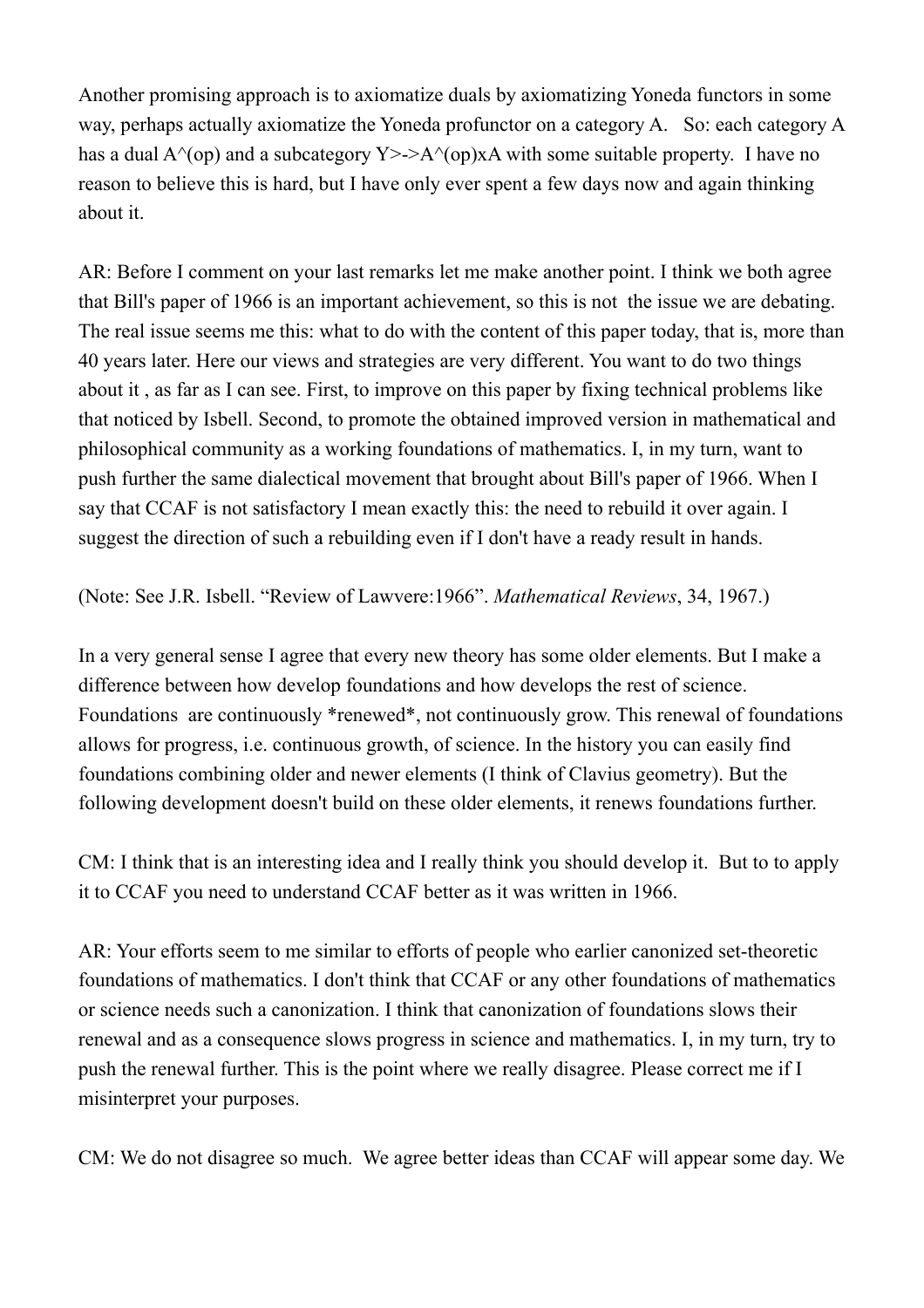agree that you have not found these ideas yet. I think I have advanced CCAF some whereas you think I have merely "canonized" it. I would need to know more about what you mean by "canonizing" before I could say whether we disagree.

----

AR: I claim that the notion of "invariant form" comes from the older structuralist thinking.

CM: And this is false, as I have documented in many articles. For that matter so have Cartier and Corry and Kroemer and Mashaal, if by "older structuralist thinking" you mean Bourbaki.

AR: I didn't mean specifically Bourbaki, I meant structuralist thinking in general. I cannot see why distinctions between different varieties of Structuralism might shed a light on the issue I'm stressing. Even if such distinctions can be useful for some purposes they also can easily hide the very general notion of Structuralism. For obvious historical reason structuralist thinking was abundant in the early category theory.

CM: You yourself argue that the early category theory explicitly and frequently contradicts this.

AR: Yes - but so far category theory didn't suggest a clear philosophical alternative to Structuralism. The notion of invariant is relevant only to reversible transformations (hence invariants of groups) but not to transformations in general.

CM: And will you say publicly that Eilenberg and MacLane did not know this in 1942 (let alone 1945)? Will you say Lawvere did not know it in 1966? Or that he did not think about it?

AR: These people knew and thought about it but they didn't manage to get systematic philosophical consequences of this thinking and still embraced Structuralism that gives invariance and reversible transformations a distinguished status.

CM: If your principle argument is to show that CCAF does not achieve what Bourbaki, or Hellman and Shapiro, sought -- then you are quite right. And that point might be worth making to philosophers. But it is no critique of CCAF.

AR: I never said that my argument is to show this.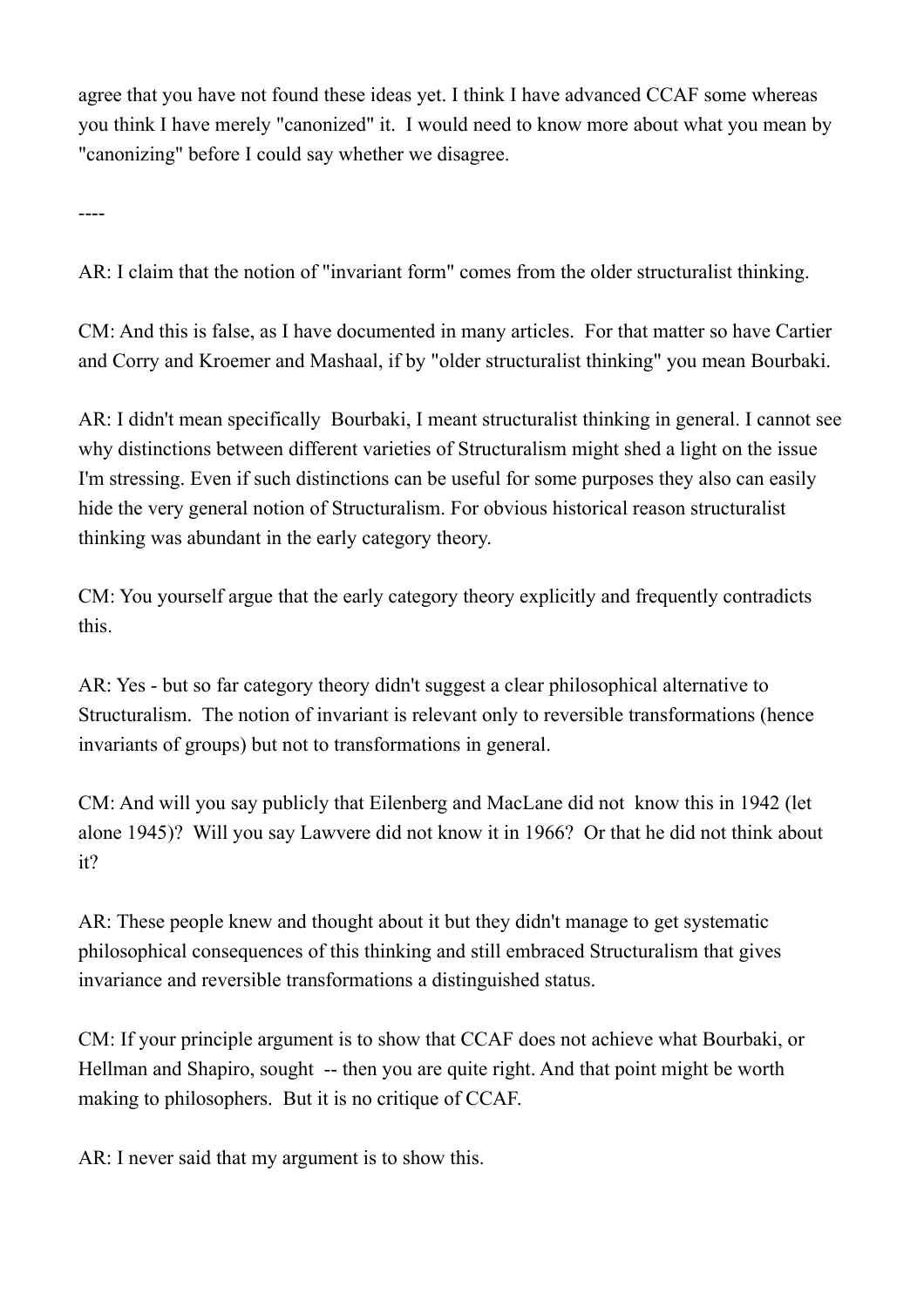CM: Frankly I think you could do much better rebuilding if you did not spend so much time misreading the work that has been done.

------

AR: However you judge my reading of the recent history of maths I cannot agree with you, Colin, on this methodological point. My notion of rebuilding implies that I shouldn't take for granted any "work that has been done" but cannot avoid doing - or rather re-doing - this work myself. I don't deny that building one's work on works of other may be quite legitimate in science. But I don't think that it is legitimate in philosophy - or at least it doesn't work in philosophy in the same way as in the rest of science. In philosophy I stick to what can be called a Cartesian style. Of course, a philosopher must know stuff written by older generations. But at certain point he must put this stuff off - off his desk and off his mind - and develop his own reasoning without using earlier works as a support. This is a methodological, not a psychological or sociological point, this is simply how philosophy works, in my understanding. I should also add that I stick to the traditional view according to which foundations of mathematics and science is a philosophical subject. I can see that this methodological point is a serious point of our disagreement.

When Pierre Nicole says in the Preface to Arnauld's "New Elements" that the author drafted this book during few weeks in a country house without having any printed source at hand, he is very likely cheating. (Just like allegedly did Descartes when friends visited him in Holland and Descartes claimed he had no books in his house.) But this intention - that I don't take to be a practical maxim - well represents for me what I mean by rebuilding of foundations. Stressing this point I surely don't mean that the result of one's attempted rebuilding cannot or shouldn't be severly judged by others. I insist here on a metodological point but not defend my attempts of rebuilding from your critics. If you disagree with my reading of the recent history, please, show where and why it is wrong. I'm certainly not prepared to take one's reading of this history for granted. This may be appropriate in some contexts but not in the context of rebuilding of foundations. With all reservations in mind one can hardly deny that rebuilding of foundations of a subject implies a rebuilding of the history of this subject. Or putting it more mildly: it implies a new reading of the history of the subject.

CM: Thinking things through for yourself is the \*opposite\* of misreading others and misattributing views to them. You have to decide how important it is to you to understand Bill 1966. You could decide it is vital or irrelevant. I only say you would do better to either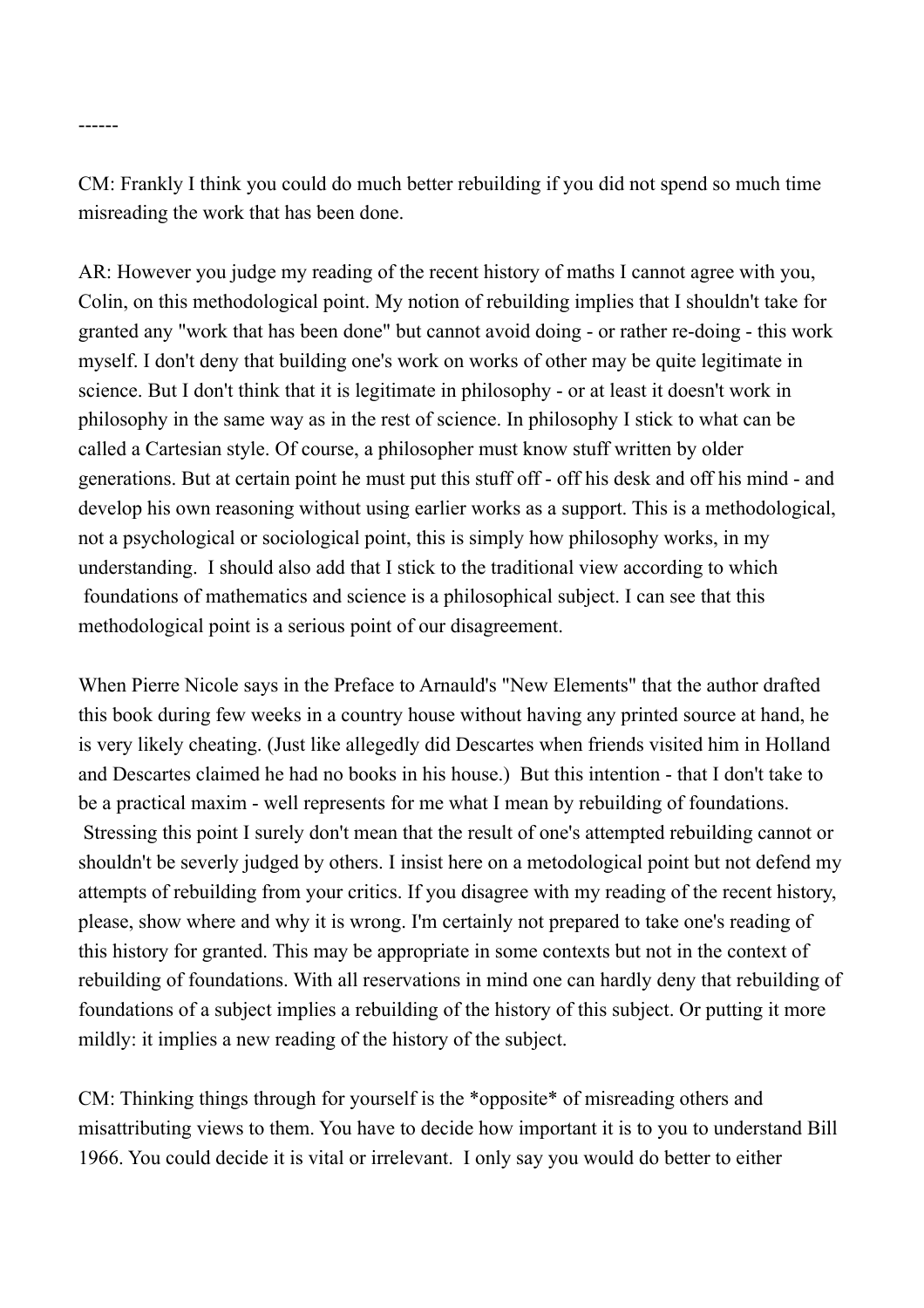disregard him, or read him more carefully.

AR: So far I didn't get from you an evidence that my reading is wrong - even if I see that your reading is different. You didn't point so far to where my reading Bill is not careful (even if it is indeed not careful). You object on general grounds (in particular, by saying that I shouldn't split Bill in half) and I don't find these general arguments convincing. Since my analysis of Bill 1966 serves my project I don't want to disregard it.

--------

CM: I don't think you should say Structuralism is quite "worked out." That would mean that people who don't use categorical methods no longer produce new theorems. Yet they plainly do. What about work on finite simple groups, notably on the Monster? No new theorems there?

AR: I'm exagerating saying that Structuralism is "worked out", so I'm agree with your critics on this point. In fact, even if my thinking about development of science is Hegelian-like, I certainly don't buy the understanding of this development as a single uniform global process (let's now leave aside the question which picture is "truly" Hegelian). Such an understanding is a part of what Popper calls Hegel's "historicism" - and I agree with Popper's critics of Hegel (or Hegelians) at this point. I see the development of science rather like the biological evolution, that is quite ramified. So the fact that structural thinking still brings new scientific results doesn't really contradict my picture. What I wanted to stress in this passage - and this explains the exaggeration - is that philosophy must be active rather than reactive with respect to science and suggest tentative new foundations even if this doesn't bring immediate scientific results.

CM: Andrei, you have Bourbaki Structuralism on the brain. Calling it "Structuralism" actually makes it worse since most of what philosophers of mathematics mean by "Structuralism" hadn't even been dreamed up yet in 1966.

AR: I can see well that Bourbaki Structuralism is something more specific than what I tried to describe in my paper as Structuralism tout court. My claim is that Bill in his slogan in the beginning of 1966 and in ETC - but not in the rest of his paper - followed this Structuralism tout court. Anyway I would like to understand better what you see as my confusion here.

CM: Here is your key point: Lawvere implicitly followed the Bourbakiste concept of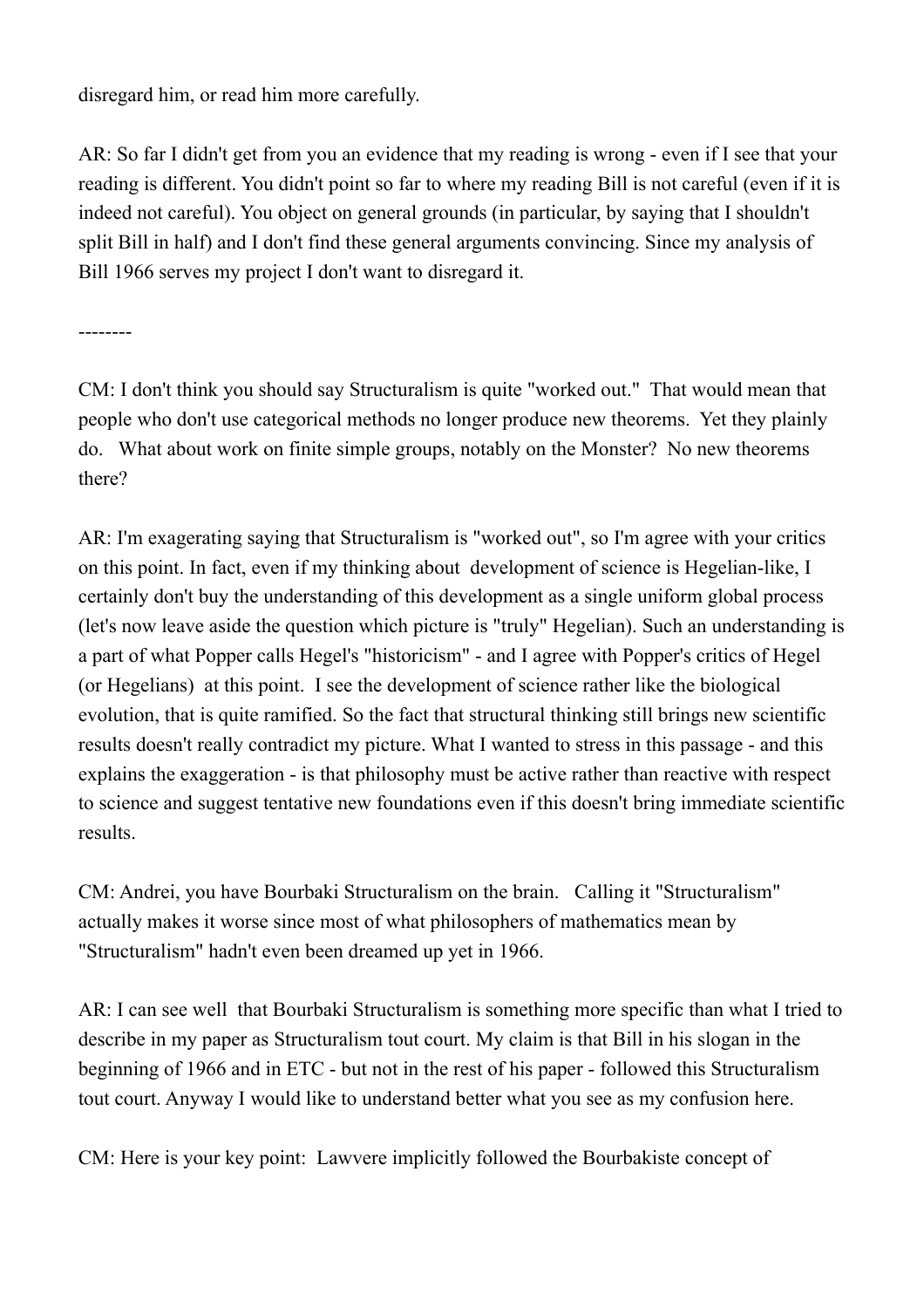Structuralism, although his theory CCAF contradicted this concept.

AR: My strategy of analysing Lawvere's 1966 is to separate its structuralist content from its non-structuralist content. Your strategy seems to be to ascribe to Lawvere's 1966 a specific version of Structuralism. 1966 is a mathematical paper containing little of philosophical prose and no systematic philosophical account at all. The same applies to other mathematical sources you referred to earlier. Such stuff can inspire a systematic philosophical work but cannot replace it. So I don't think that this material by itself provides a sufficient ground for making a justified choice between the two strategies I just mentioned. The mathematical writings are open to both. You ascribe to 1966 a coherent philosophical position (that I would like to understand better); I ascribe to 1966 an eclectic and contradictory philosophical position. I opt for the latter because I believe that the contradiction I'm stressing is a very profound and fertile dialectical contradiction (certainly I don't mean here a contradiction in the sense of formal logic!) that still waits to be resolved through a new significant synthesis.

CM: Yes, you take all the evidence you have of Bill's view in 1966, and you decide to disregard the mathematical half when you interpret the philosophical half. You should spend less time splitting his ideas in half.

AR: Even this would be worth doing - showing a tension between philosophical slogans and mathematical content. But in fact what you say is not quite correct since the split goes through mathematics too. I mean the conceptual tension (or even gap) between "Elementary theory" and "Basic theory" that I stressed in my paper. The gap is marked by a terminological change. Generally I think that splitting contents in half and more than in half is called \*analysis\* and that such an analysis is (not only legitimate but also) useful when one reads texts mathematical, philosophical or others.

CM: You merely show that if you do not try to relate the "two parts", then you can interpret them as contradictory -- especially by reading that the introduction as if it were Bourbaki (and thus bringing it neatly into line with philosophical views of "structuralism" in the 1990s) . That is easy.

AR: I don't read this introduction as Bourbaki but I think that it shares with Bourbaki what I call Structuralism in this paper - and what historically is by far an older idea than Bourbaki. Let's take at least Hilbert 1899 as a relevant reference. When I explain to a non-mathematical reader the example of group I indeed rely on Bourbaki. I must more stress perhaps at this point that this is a version of Structuralism, not Structuralism in general. But anyway this part of the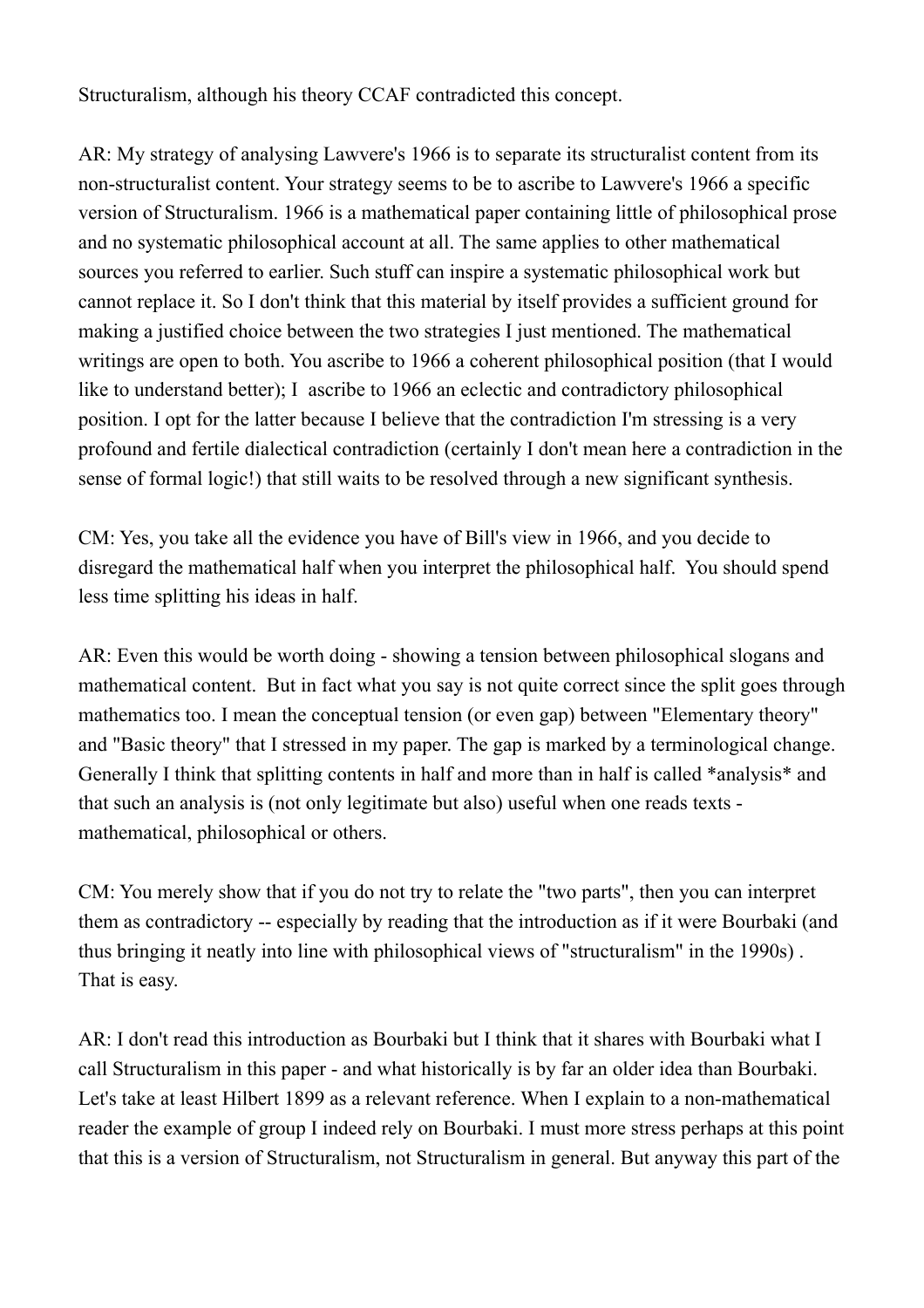paper is not supposed to have a bearing on my claim that Bill's introduction is structuralist.

CM: When you decide to read Bill 1966 as incoherent, you substitute your initial view of each separate part for any evidence you could gain from the coherence of the parts.

AR: I provide my own reading and I think that other people including you may provide another reading and then I can see what additional evidence I can get of it. I think that the dialectics of ideas works better when it involves different people rather than one. Actually my reading serves the purpose of pushing categorical foundations further: this is the main reason why the "incoherent" reading seems me appropriate.

CM: You decide the parts do not bear on each other.

AR: Not really. I rather interpret the second part as built on the first part but having a potential to stand on its own.

CM: For example, you could read Eilenberg-Cartan and Grothendieck, and find that their work is no kind of "structuralist" in your sense -- and yet insist that Bill simply did not know this. You can insist that it is "math" and not "philosophy" and so you could even say Bill used it in "math" and yet keep saying he did not know it in his "philosophy". But you only impoverish your view by doing that.

AR: I don't see why I impoverish my view by doing that. You describe here correctly what I'm trying to do but I still think that I'm doing this right. Nobody of people you just mentioned was a systematic philosopher. So they used - directly or indirectly - the philosophical background developed by systematic philosophers in the past (the historical part of your paper only confirms what I say here). Mathematical work of these people is more impressive than their philosophical work. They didn't invest as much efforts into philosophy as they did invest into maths. Not surprisingly their maths went ahead their philosophy. So I see it as my philosophical task to make this philosophy explicit and develop it further in a systematic way. I think, Colin, you confuse two different things here: doing philosophy and doing maths that provides philosophical insights. As a philosopher I see my task in making these insights into philosophy. I also think that this may have a backward effect: new philosophy may provide mathematical insights. But then it is up to mathematicians to develop such insights into mathematics. Philosophy cannot be replaced by philosophical insights just like mathematics cannot be replaced by mathematical insights.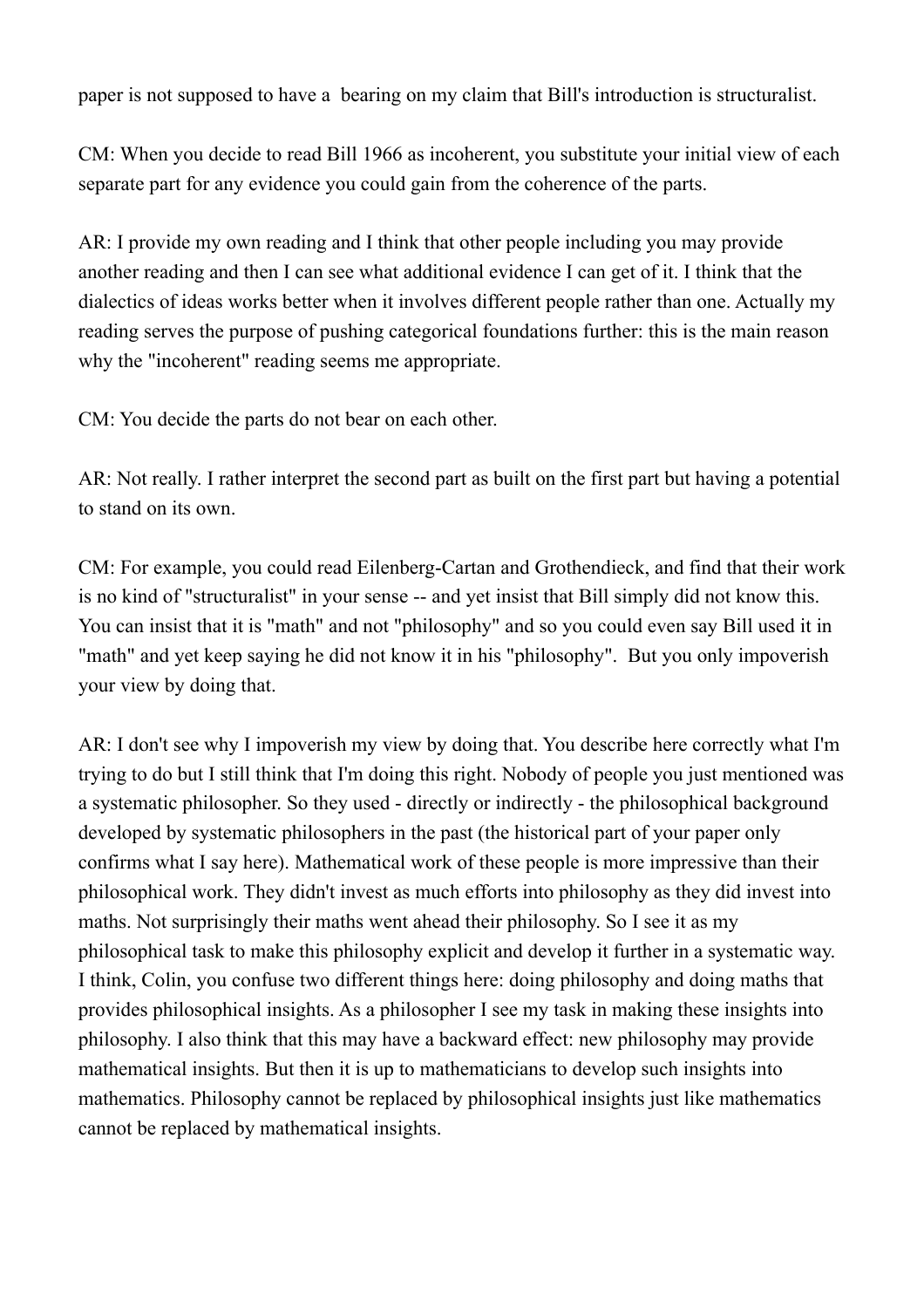CM: You might want to re-read Hegel's Philosophy of Nature and see whether he believes that the physicists, geologists, botanists, etc that he talks about have "used - directly or indirectly the philosophical background developed by systematic philosophers in the past." He certainly believes their concepts need systematic development, but this is precisely because they contain what is \*new.\*

AR: I tend to agree with those of Hegel's critics who say that his analysis of his contemporary science is the weakest point of his philosophy that spoiled the relationships between science and philosophy and made many scientists idiosyncratic to philosophy and particularly to dialectical philosophy. I think that issues concerning science risen by Hegel are extremely important but I also think that he didn't manage to deal with them. Perhaps nobody really managed since then.

Concerning your point that concept waiting for a systematic development already contain everything what is new implicitly - yes, but making this new content explicit is anything but automatic and it requires more than an accurate interpretation. I think that an implicit content can develop explicitly in many different directions. Darwin might have a better insight about this than Hegel.

Colin, you confuse two different things here: doing philosophy and doing maths that provides philosophical insights. As a philosopher I see my task in making these insights into philosophy.

CM: That is a very short refutation of a very large body of work. Still, as long as I know that, when you tell me I confuse doing philosophy with doing math, you only mean I am as naive as Hegel was, then I can live with that.

But you do not want to make CCAF into philosophy. Rather you want to improve CCAF to incorporate philosophical insights that you think are not yet in it.

AR: First of all I want to develop a philosophy of maths that would be more adequate to today's mathematical practice than what you call "philosophical structuralism". I think of this new philosophy as an alternative to Structuralism, not as an improved version of Structuralism. Indeed I don't want to make CCAF in the form of Bill's 1966 or similar "into philosophy" but I want to use it for developing the new philosophy. More specifically, I want to distinguish between an older part of CCAF (remind the space shuttle) from a newer part,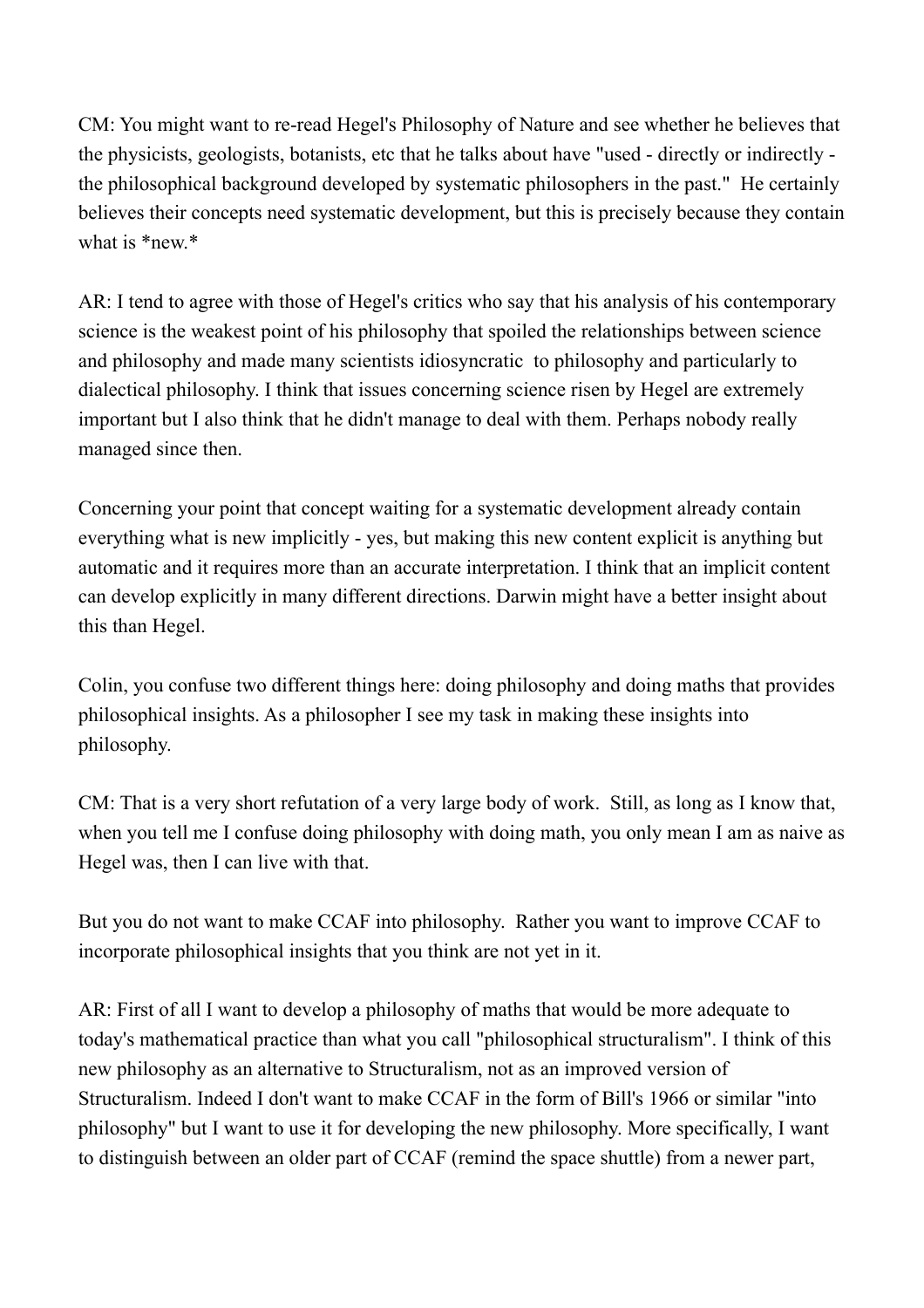and then use only the newer one for the new philosophy. I think that CCAF as a whole doesn't fit the job because it brings much of older philosophy with it - I mean here the Hilbert-Tarski style axiomatic method. I don't see that interpreting this method in general philosophical terms in one way rather than another resolves the problem. Even if such a halving of CCAF in some aspects may look artificial it may help to make a conceptual brake with Structuralism; the historical continuity can be easily restored afterwords.

CM: Indeed it may help you even if it is entirely false to the text you are discussing.

AR: To improve on CCAF is a further task for which I perhaps is not quite qualified - but I shall try anyway.

CM: By all means try. But, in the meantime, to declare CCAF "inadequate" on the grounds that

it does not meet your high standards -- which in fact no existing foundation can meet according to you, including any foundation you have conceived, is wearisome and unoriginal.

-------

CM: You make a very good point that Hilbert (and in fact also Bourbaki) tended to think of "isomorphism" as a relation between structures: two groups might be "isomorphic." And on the other hand category theory makes "isomorphism" a kind of transformation: a given homomorphism may be an isomorphism. This shift in perspective is already apparent in Emmy Noether's algebra, where she constantly relies on specific constructions of homomorphisms to prove theorems -- and often the key step is to show that some homomorphism is in fact iso. The "transform" perspective was prominent much earlier in topology: already Riemann is interested in mappings between spaces and takes "homeomorphism" as a derivative notion based on continuous (or holomorphic) transform (but the details are complicated since 19th century geometers often took the "birational" viewpoint so we must look at meromorphic maps and birational equivalence.)

Noether may not have been explicitly aware that she was doing anything new. She tended to read her ideas back onto whoever she was reading, most famously Dedekind. But Eilenberg and MacLane certainly did know they were doing something new.

AR: Right. However in my understanding the new "categorical" thinking is related to taking non-reversible morphisms on equal footing with reversible ones, not to a mere thinking of isos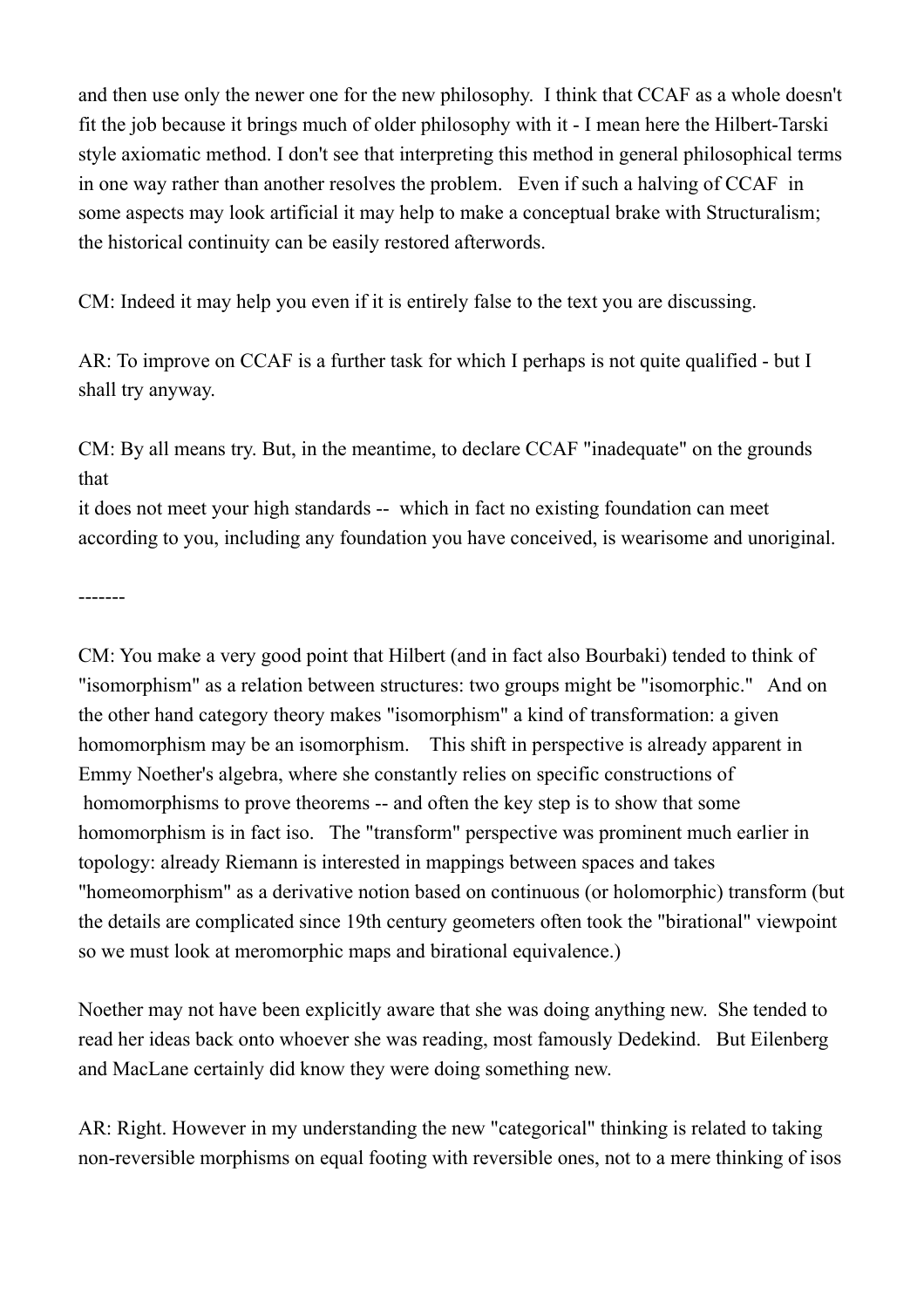as transformations rather than relations. By "equal footing" I mean that transformations are taking for primitives; then one shoud, of course, distinguish between reversible and nonreversible transformation, which are obviously not the same. Structuralism gives invariance and reversible transformations a distinguished status.

CM: Well "reversible" is a distinction! Of course we distinguish isomorphisms from nonisomorphisms!

AR: Yes, obviously. But the distiction I'm talking about is an epistemological, not merely a mathematical or merely conceptual distinction. Structural mathematics uses isomorphisms for constituting its basic notions of structure and invariant and then takes structures and invariants to be mathematical objects, i.e. takes them to be its subject-matter. My claim is that this way of building mathematical objects is not appropriate for Category-theoretic mathematics (just like it is not appropriate for Euclid's mathematics).

CM: The very logic of Noether's procedure requires working with non-iso transformations equally with the iso. The reason she can draw conclusions (say, in number theory) from a proof that \*some given\* transformation \*is\* iso, is that she starts working with all morphisms and not only the isos. And the reason she began doing this was that she saw (following ideas of Dedekind) she needed to use all morphisms to solve problems.

Certainly Eilenberg and MacLane felt that their crucial step was to take \*all\* morphisms (in a given category) seriously -- and their first great theorem was to show that a certain class of morphisms (induced morphisms between certain colimits of cohomology groups) are in fact isomorphisms.

Grothendieck had decided by 1954, in his work on functional analysis, that the "natural" way to look at any class of topological vectors spaces (or any mathematical objects) was to look at the category of all morphisms between them. Often a key fact will be that certain morphisms are iso (e.g. the comparison map between two different kinds of tensor product of two fixed topological vector spaces). And he quickly followed Cartan and Eillenberg to say that isomorphism itself is often better expressed by saying some sequence is exact. In short AG decided that "zero-morphisms" are more central to important math than "isomorphisms."

In short you are quite right about what is new in categorical thinking, but you are wrong if you think Eilenberg or MacLane or Grothendieck or Lawvere were not perfectly aware of this from the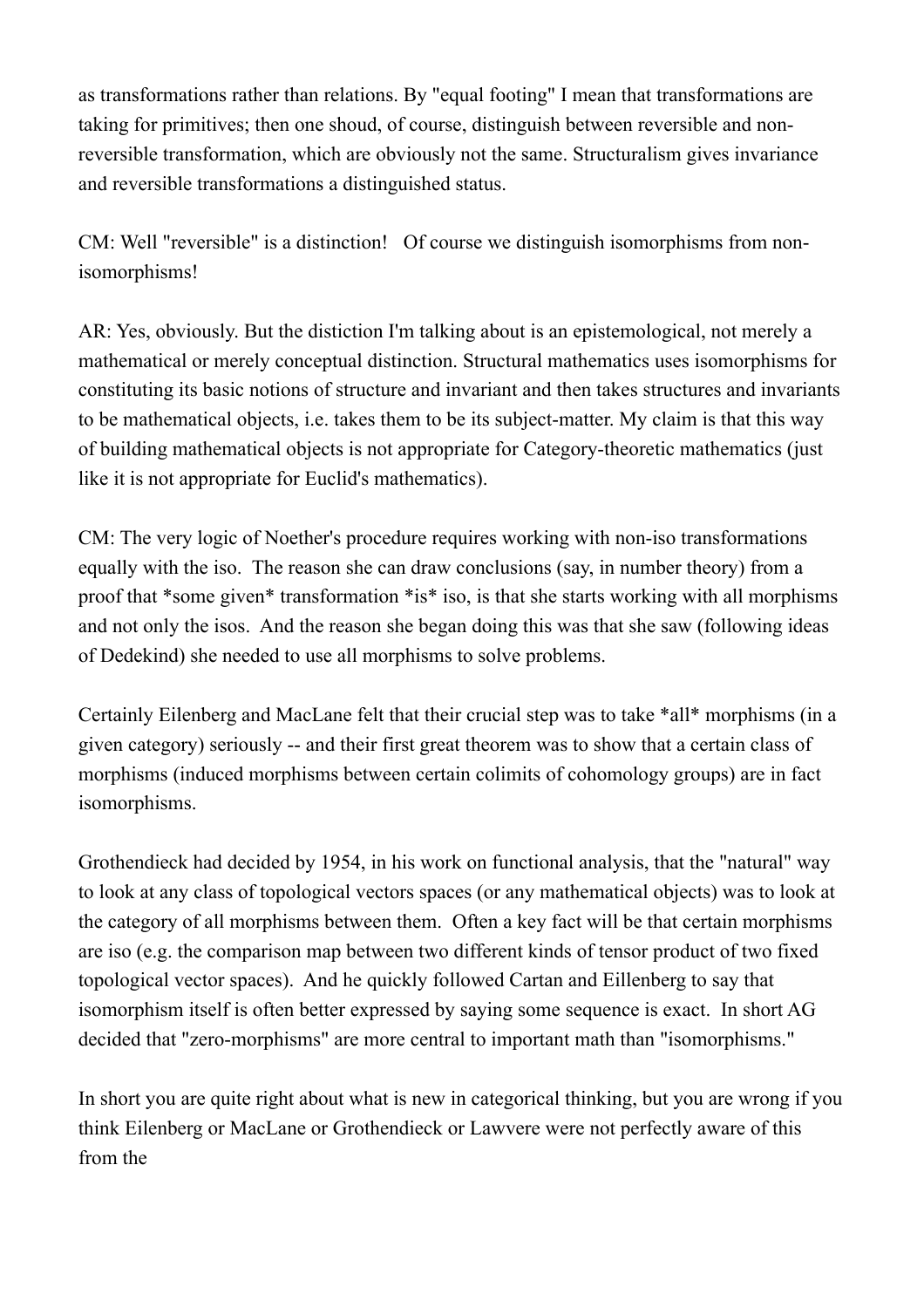start of their work using these tools.

I hope you understand that Eilenberg and Mac Lane were already quite conscious of this difference in 1945 when they had only very special examples of universal objects (limits and colimits). Grothendieck based huge amounts of his work on this idea, in the form of "representable functors" which he constantly used to define \*all\* the morphisms to (or, from) any given representing object. Bill was all the more conscious of it as he defined natural number objects in terms of \*all\* their morphisms to pointed endomorphisms, and cartesian closedness in terms of \*all\* morphisms to an exponential B^A.

AR: I don't say they didn't know about it. I say they didn't sufficiently develop philosophical consequences of what they new about new tools and instead relied on older philosophical views. Their mathematics went ahead their philosophy. In fact I do not make historical claims in my paper at all; I don't try to guess or to find out what these people knew and what they didn't new. I simply read their papers and observe conceptual tensions between their philosophical claims and their mathematics.

CM: What amazes me is how you even see that the mathematical side of CCAF relies on this new idea, and yet you insist that Bill somehow didn't know this when he wrote the introductory comments.

AR: I don't think that Bill in 1966 was an exception from what I've just said. Bill's maths went ahead his philosophical slogans (but not completely ahead because of ETC). It seems that later Bill also abandoned his Structuralism of 1960ies. In particular, his recent introduction to his thesis, if I remember it correctly, doesn't any longer involve his earlier structuralist views.

CM: MacLane and Lawvere do sometimes speak of "isomorphism invariance" as crucial. And you are right that this understates the facts. But they knew it was just a handy summary. By 1963 they both more often spoke of "universal properties." Grothendieck all along spoke of representable functors, which amounts to the same thing as universal properties. This idea is explicitly about all morphisms and not only isomorphisms.

When MacLane talked about "structures" in the 1930s and 1940s he seems to have usually meant it Oystein Ore's way: the "structure" of a group is its lattice of subgroups. It was not a Tarski signature or a Bourbaki echelle. It was a lattice of subobjects.

The key point is his 1996 comment to philosophers: "'there can be quite different views of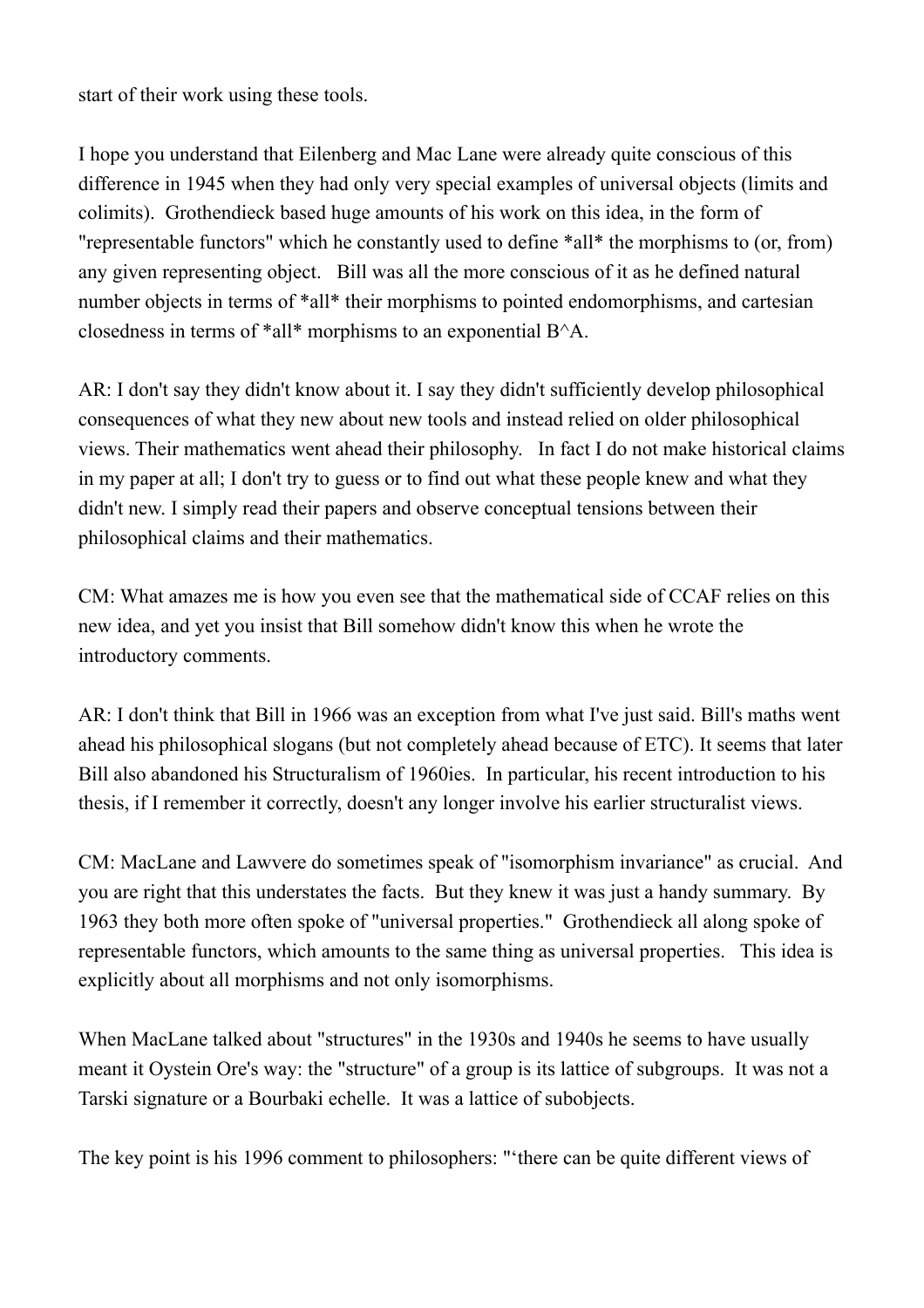structure—as something arising in set theory and then formulated in Bourbaki's typical structures, or as something located in some ethereal category".

For him in this paper, then, a "structure" simply means any object in any category.

AR: OK, but in this case his notion of structure has really nothing to do with Structuralism! But I cannot see that MacLane made this distinction clearly. I didn't see in MacLane a clear notion of mathematical object as an object of a category - as clearly distinguished from the notion of mathematical object as a thing determined up to isomorphism.

CM: Indeed Saunders (as well as myself) fails to use your conception of structuralism, although we both talk about it under the names of Bourbaki or Hellman et al. Saunders's notion has a great deal to do with the generally "structural" character often noted in modern mathematics.

AR: I'm talking now NOT about MacLane's mathematics but about his explicit philosophy. This remark that you quote is an evidence that Saunders thought about mathematical structures other than Bourbaki structures but it is not an evidence that he had any alternative well-defined notion of structure. In Bourbaki we find a precise notion of structure - however inadequate it may be in certain aspects. "Something located in some ethereal category" doesn't qualify as an alternative notion.

CM: MacLane did not consider categories "ethereal" himself so far as I know, but he thought they must look ethereal to philosophers because a category is not (necessarily, or in general) "made of" anything set theoretically. Rather the objects in it "are related" by the arrows. And that certainly means all the arrows and not only the isomorphisms. The word "ethereal" here is just a stylistic effect that you need not worry about. A structure is an object of a category. This is an alternative well-defined notion of structure.

AR: As far as we take CCAF as a foundation (sorry for the pleonasm) than an object of a category is, generally, a category, right?

CM: Heavens no. Formally, an object of a category A in CCAF is a functor 1-->A from the terminal category to A. Conceptually an object of A is a group or a topological space or whatever A is a category of.

AR: That's an important point. A functor 1-->A \*is\* a category (with two objects). A group is a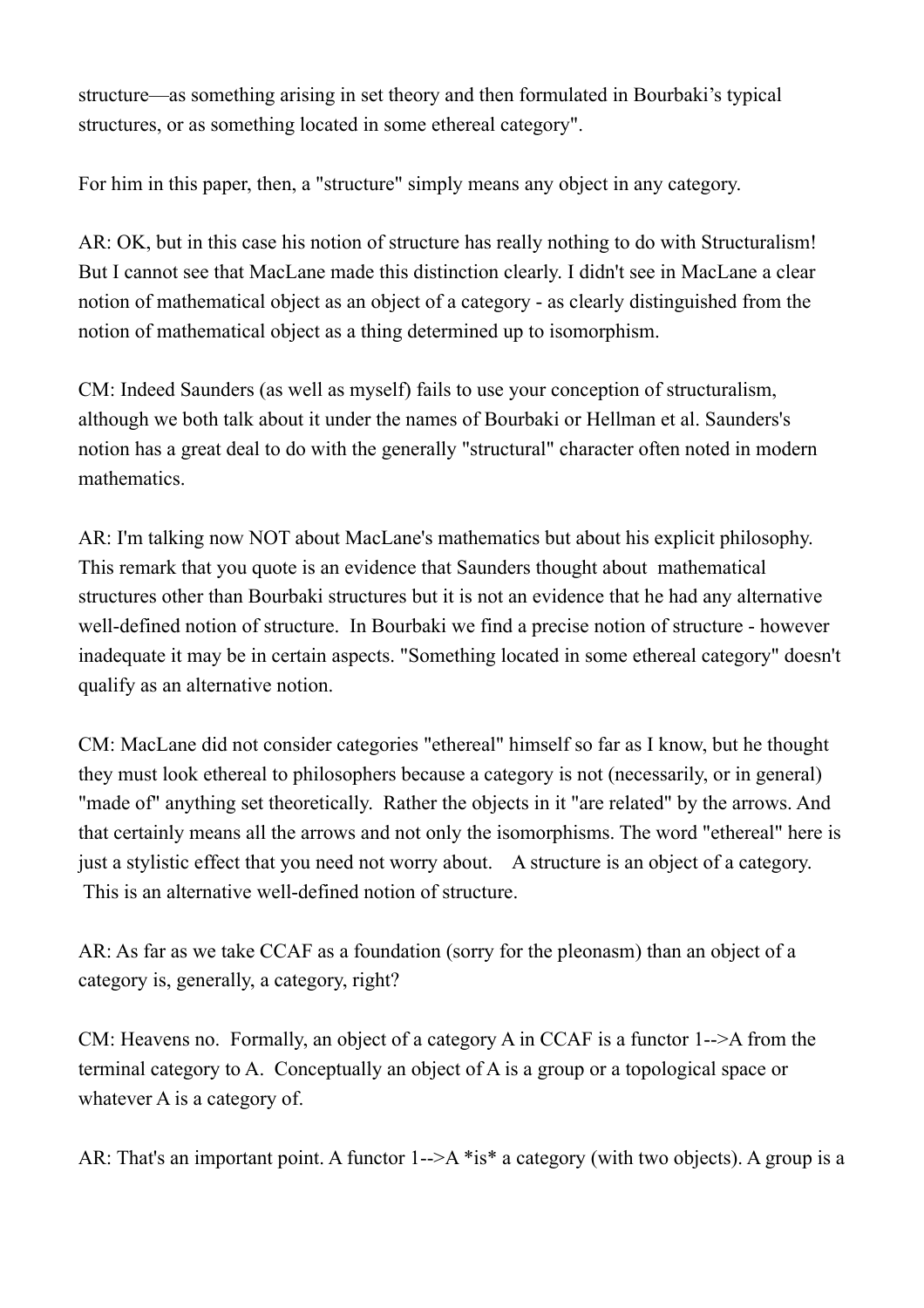category (with one object) and so is a topological space (a site in Grothendieck's sense that covers the classical case too). Generally in CCAF any object of any category is a category. In my understanding this is crucial. Let me repeat the analogy with sets I used in the paper. (See "Categories without Structures".) Talking about sets of points, numbers and whatnot one doesn't yet take sets as foundations. When sets are foundations every set is a set of sets (except the empty set that is not a set \*of\* anything). Similarly categorical foundations don't require and even don't allow for - any other categories but categories of categories. If this doesn't work throughout this means that categorical foundations are not yet available. In CCAF there is indeed a problem about this noticed by Mayberry - but we have agreed to leave it for the moment.

Why then to call an object of a category also a "structure"? This cannot produce anything but confusion. Why MacLane call it structure but not a category? - I think, because he does NOT think about category theory as a foundation. Since I do want to think about category theory as a foundation I drop the redundant and confusing word "structure" (and suggest you to follow me in this) and call categories by their own name. "An object of a category" is is not an alternative well defined notion of structure - it is a definition of category (provided, of course, this self-referential description is interpreted correctly).

CM: It does produce a good bit of confusion. But 20th century math in general has produced very little more than confusion among philosophers of math. Logic is the only part of that math where any significant number of philosophers have tried to sort out the confusion -- and a great deal of confusion remains even on logic.

Why would someone say the Euclidean plane is an x-y coordinate plane? That idea produced confusion for some time. And if your goal is to understand Euclid (supposing there was a person Euclid) or even Descartes then you should not think of the plane this way. But if your goal is to understand plane geometry then you probably should define the plane that way even though it is a relatively recent idea. Mathematics advances by new explications, which generally confuse a lot of people at first.

AR: This brings us back to historiographical issues. I think that mathematics and science in general should incorporate a historical dimension and not to oppose any longer "understanding of Euclid" and "understanding plane geometry". The former is a part of the latter. Understanding Euclid (I mean here an "authentic" understanding) is a part of our understanding of plane geometry. And understanding it as a xy coordinate plane is another and historically more recent - part of this understanding. What is essential in our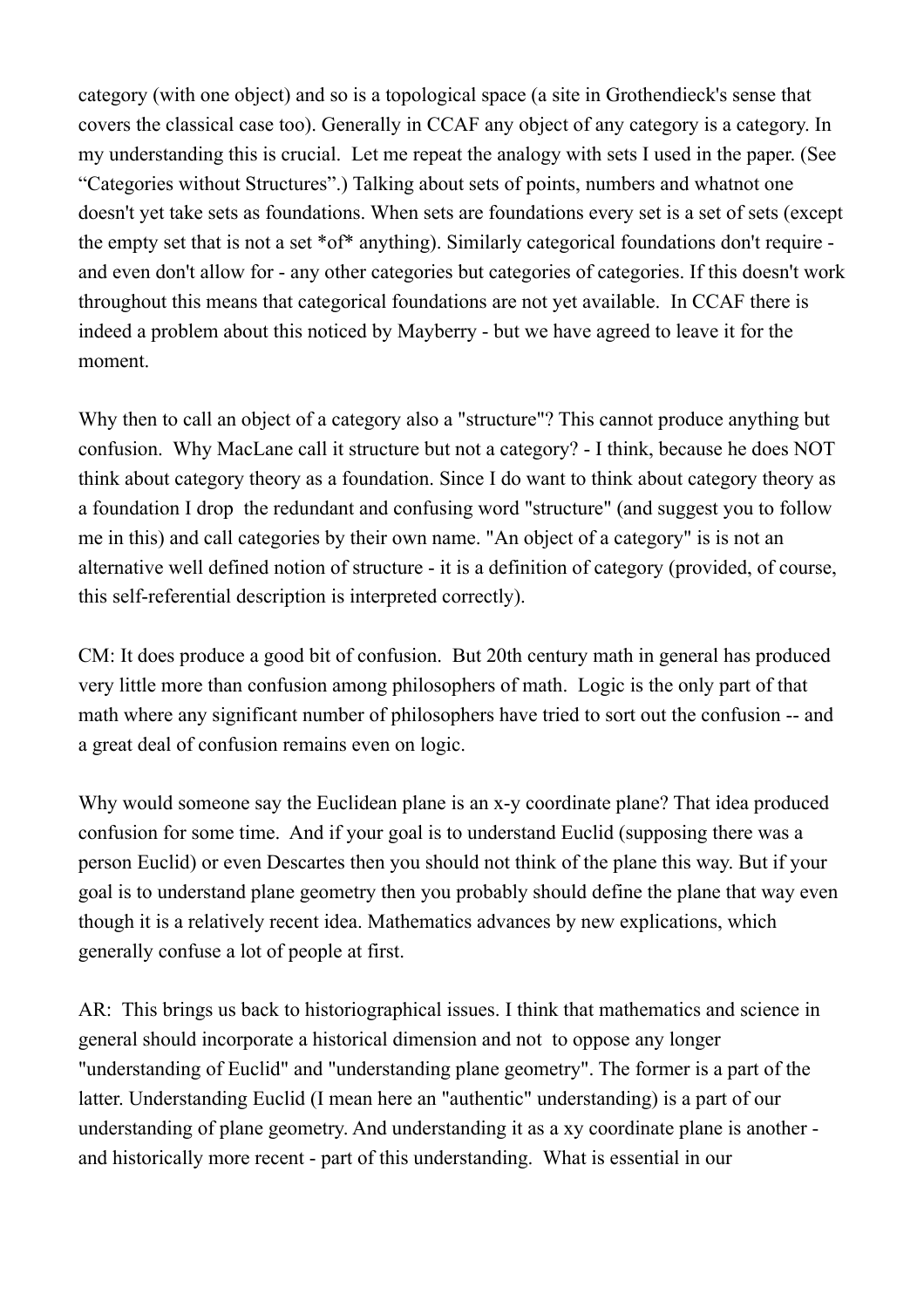understanding of plane geometry over and above the history of this subject is not its alleged ahistorical Platonic aspect but the future of this subject. The presence of plane geometry today is an on-going transformation of the history of the subject (i.e., of all the knowledge about the subject acquired earlier) into the future of this subject.

----

AR: I asked Bill some time ago what he would call a structure. He told he would use this word to refer (not just to an object of a category but) to a functor from a small category to sets. This seems to me a better suggestion than Saunders'. Since Bill's definition of structure is more specific it doesn't allow one to say that a mathematical object is, generally, a structure.

CM: Yes, Bill would like to reserve the word "structure" for essentially what model theorists and Bourbaki mean, except getting it right -- so it will be such a functor. He uses this throughout his dissertation. I take that seriously.

AR: I am sympathetic to such a restriction of the meaning of "structure" because otherwise it may mean too much.

CM: The problem is that then a topological space or a Riemannian manifold is not a structure, and that seems to me excessive.

AR: However topological space and Riemannian manifolds are structures in Bourbaki's sense. So what you mean is that there is a technical problem here, namely, that Bill's definition of structure in fact does NOT cover all Bourbaki's structures, right? Can you elaborate?

If I say here that a topological space \*is\* Bourbaki's structure and earlier I've said that a topological space is a category and NOT a structure this is not a contradiction since I'm talking about two different version of the notion of topological spaces, which are built on different foundations.

----

CM: Actually it is wrong to say "Given a type of structures there is a standard way to define a general notion of map between structures of the given type." It is true for algebraic structures (structures defined just by operators and equations). But even for the category of models of a given first order theory T there are several important notions, depending on whether you want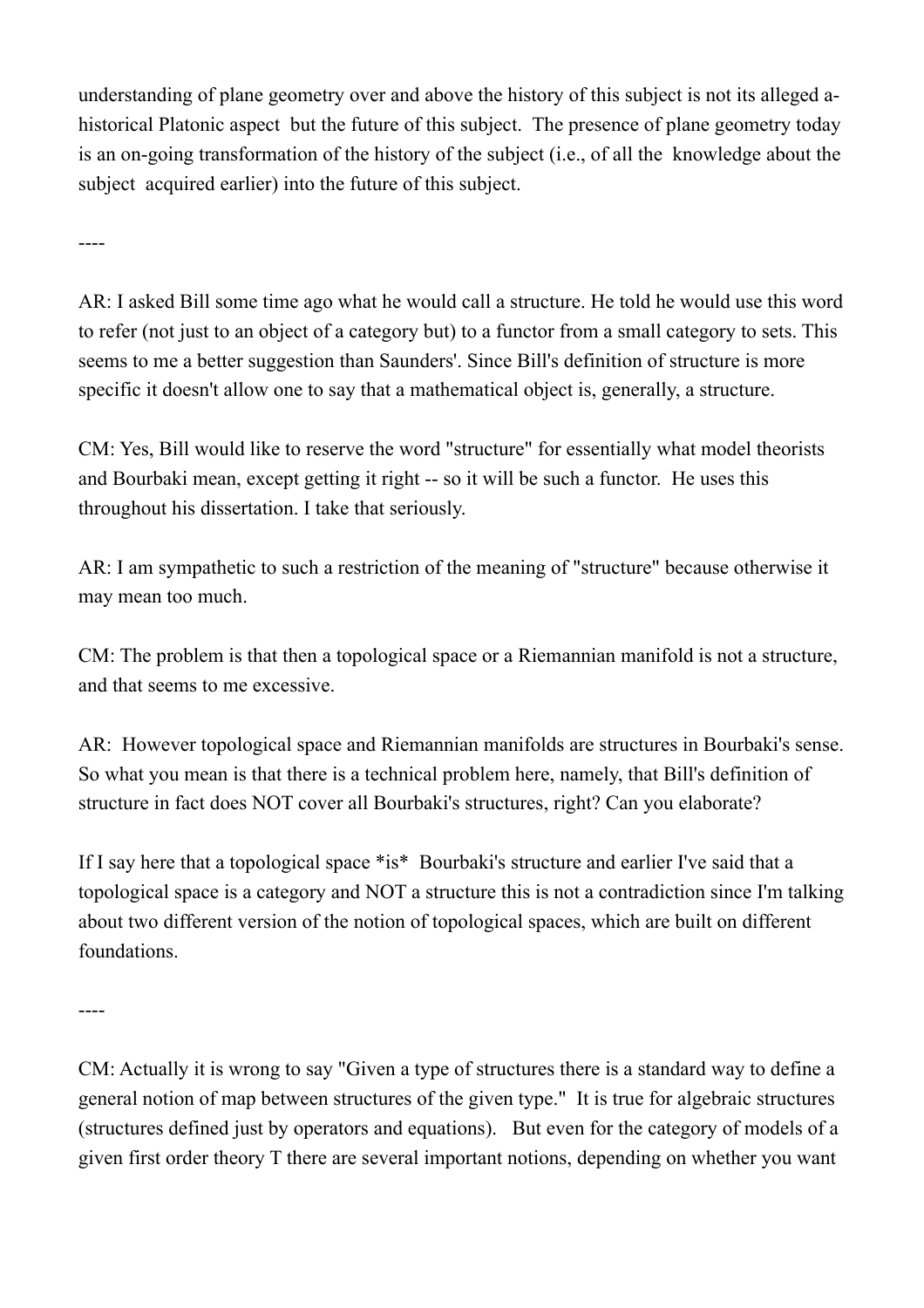a map to preserve all the primitive relations or all the definable relations -- or you want it to preserve and reflect all primitive relations or all defined relations. It only gets more complicated in geometry (including topology).

AR: I agree with your point. But my intended notion of structure here is Bourbaki's while you counter-example is not Bourbakist. Do you think that for Bourbaki's structures (in the sense of their formal definition from the 4th chapter of "Set theory") my claim is true?

Actually your counter-example confirms what I'm trying to say: people tend to think of functors as morphisms (I mean - as structure-preserving maps) but this may be a \*wrong\* thinking.

CM: You define "structural mathematics" as being typified by Bourbaki's theory of structures, which was not published until 1957 and never did work. So it is absurd to say that category theory either emerged or was developed "in the context of structural mathematics." The reverse is far more true, as noted by Cartier, and Corry, and myself, and Kroemer: Bourbaki produced their 1957 theory of structures as a reaction to category theory. The 1939 sketch is not a theory.

AR: I see your point - I should less stress on Bourbaki as what typifies structural mathematics and more on Hilbert and other earlier authors. An excellent philosophical account of structural thinking in maths and physics is found in Cassirer's early works. In this wider sense the claim that category theory has been first developed in the context of structural mathematics seems to me right. Bourbaki's stance was indeed quite conservative in this sense. My claim about Bourbaki is that their systematic attempts to build new foundations of mathematics couln't digest CT without a radical change of the structu ralist philosophical background behind this project.

CM: I am sure most philosophers of math will agree with you that "The growing popularity of Category theory ... ... as well as the continuing efforts of building categorical foundations of mathematics are ... a further step of the structuralist project briefly described above." This is because they know recent philosophy of math very well, and history of 20th century math not at all. So they believe, as you do, that mathematicians up to now have been struggling to figure out Hellman-Shapiro structuralism. It is just not true.

AR: This seems me to be a plain misunderstanding, I certainly don't believe - and don't say that I believe - what you say I do believe.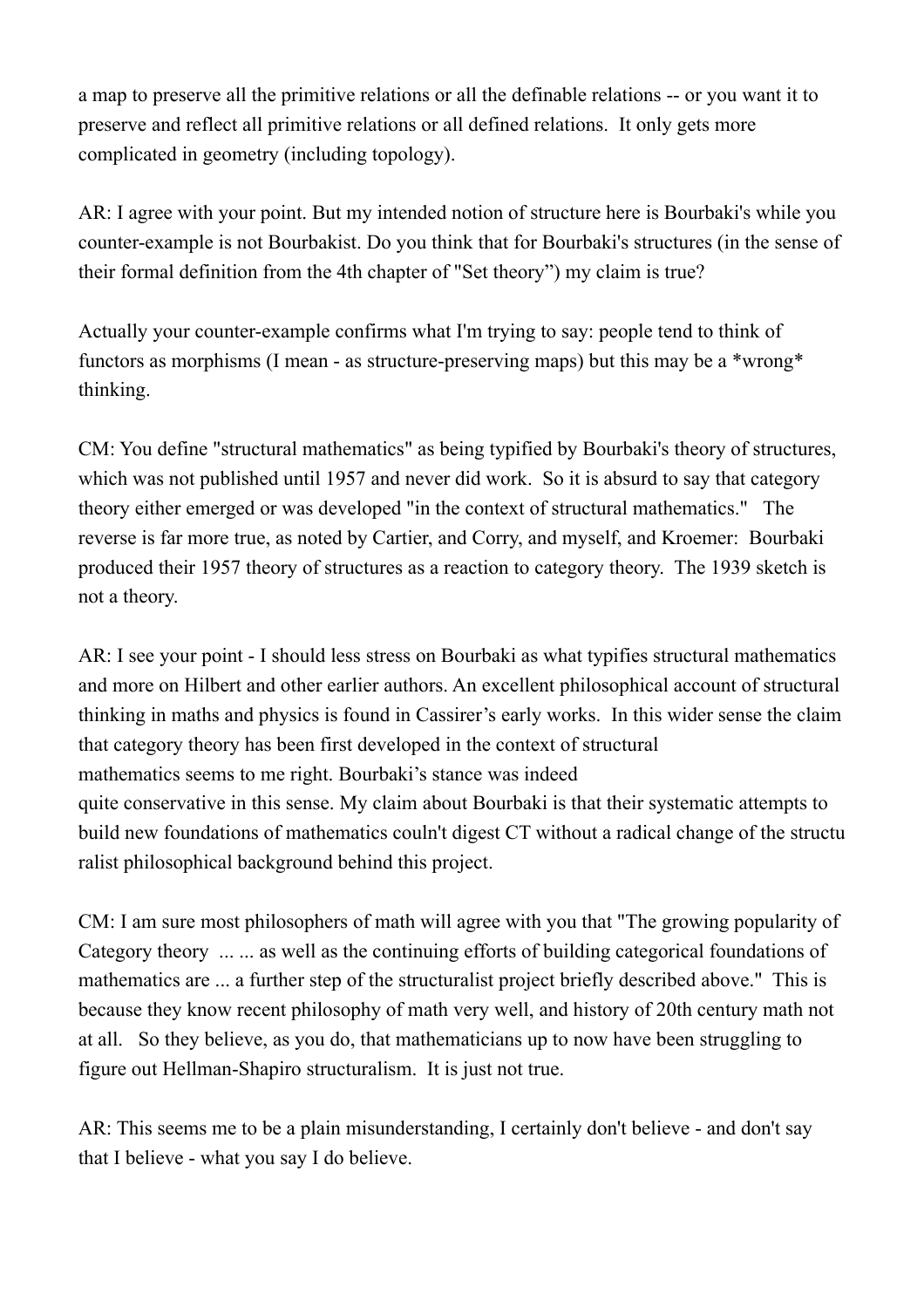CM: Andrei this is amazing! You actually say "Remarkably, Category theory did never make it into Bourbaki's Elements [3], which is the most systematic attempt to develop structural mathematics ever undertaken."

This demonstrates that Bourbaki as well as Eilenberg and MacLane knew very well that "categorical foundations of mathematics are not and cannot be anything like the structural foundations developed by Bourbaki" just as Cartier, Chevalley and Grothendieck argued at the time -- and as Cartier, Corry, myself, and Kroemer have shown long ago.

AR: Right, but what do you find so amazing? I suggest in my paper exactly what you say here explicitly. What made you to think that my view is different from yours? Perhaps I should change my wording not to be misunderstood by others.

I didn't study enough history to criticise the historical aspect of this story as it is described in your paper, so I take it for granted. But I am still not convinced by interpretation of these events given by MacLane in 1986 and further developed by you in your paper. MacLane says: "Categorical ideas might well have fitted in with the general program of Nicolas Bourbaki". Which program MacLane refers here to? If this is "Architecture of Mathematic" then MacLane is wrong for reasons I explained in the paper. Even if a project of categorical foundations coming with a variety of structuralism as a philosophical background is feasible there may be other ways of building of categorical foundation involving a different philosophical background. You convinced me by what you say about a somewhat conservative nature of Bourbaki's project (such as we know it). But explaining this merely by Weil's authority doesn't seem me correct even if your historical account of events is 100% correct. I think that categorical foundations would require a new philosophy - rather than a new variety of structuralism - that younger members couldn't provide. You are right pointing me that this new philosophy is implicit in the mathematical content of Bourbaki's volumes, so there is a tension between this content and Bourbaki's structuralism. However there is a huge difference between having this new philosophy implicitly and making its explicit. Hence the tension.

CM: MacLane means the project of a comprehensive grounding for all the branches of mathematics in the Elements de Maths. It is fashionable now to wave the Elements away and say they were a failure but in fact they had a huge impact (I am happy to say that I learned the commutative algebra of tensors and flatness from Bourbaki). They so thoroughly shaped the current conception of math that most people think they did nothing at all! This is like the Goths who took life in the Roman Empire for granted, and thought Rome itself was a minor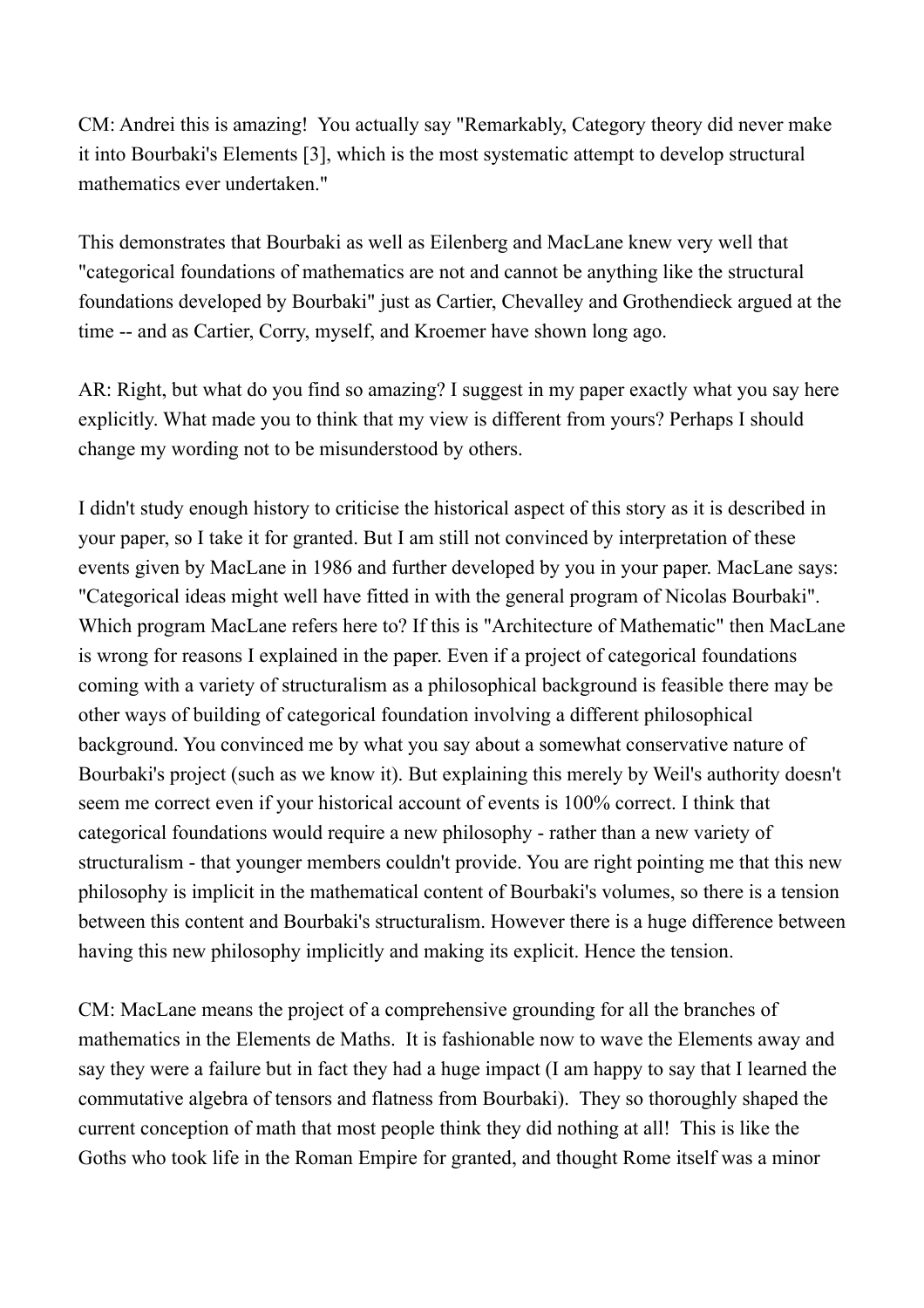annoyance that had nothing to do with it.

AR: Yes, quite like Goths! I'm certainly a fan of Elements - from Euclid to Arnauld to Bourbaki. What particularly fascinates me about Elements is how it is possible that the pattern survives when the content changes that much. This transformation of mathematical Elements through history is anything but structure-preserving!

CM: I believe it is true to say that Weil's opposition was decisive for Bourbaki as an organization. But in fact Bourbaki did commission first drafts of categorical approaches to mathematics, and these proved infeasible. It is not just that they needed a more philosophical development. Even on a purely technical level, a categorical approach to algebraic topology alone would need a vast preparation, and for commutative algebra -- well you can look at Grothendieck's EGA, and notice how radically incomplete that is. And Bourbaki's methodological perspective would combine these and other subjects into a general cohomology.... Indeed algebraic topology plus Cartan-Eilenberg grew quite directly into the general topos theory of SGA 4.

So, yes, indeed, a "huge difference." In math and in philosophy. And this is the difference that Bill set out to make as an undergrad in 1959 in Indiana! I am sure that at every step of the way he believed the task was enormous. And still at every step he underestimated it. And you are right it is not done yet. Not at all. Either in math or in philosophy.

AR: OK. But one thing is to explain events in terms of immediate historical causality and another thing is to analyse conceptual possibilities. By the latter I mean, in particular, the following question: Whether or not Bourbaki can be easily modified (rather than completely remade) to the effect of including category theory in a reasonable way? One may ask and answer such a question just having volumes of Bourbaki at hand and forgetting about controversies between members of Bourbaki group. I suggest the answer in negative. If I'm right this is also a reason why category theory didn't make it into Bourbaki: they couldn't make an easy compromise between the way they had taken and a categorytheoretic way (moreover given the technical obstacles, which you mention below).

Do you also agree with my further claim that recognizing all morphisms implies giving up Structuralism altogether? If not, why?

CM: Well Bourbaki more or less recognize all morphisms in 1957. And I would call their approach structuralist. But they also "give it up altogether" in their own practice. They do not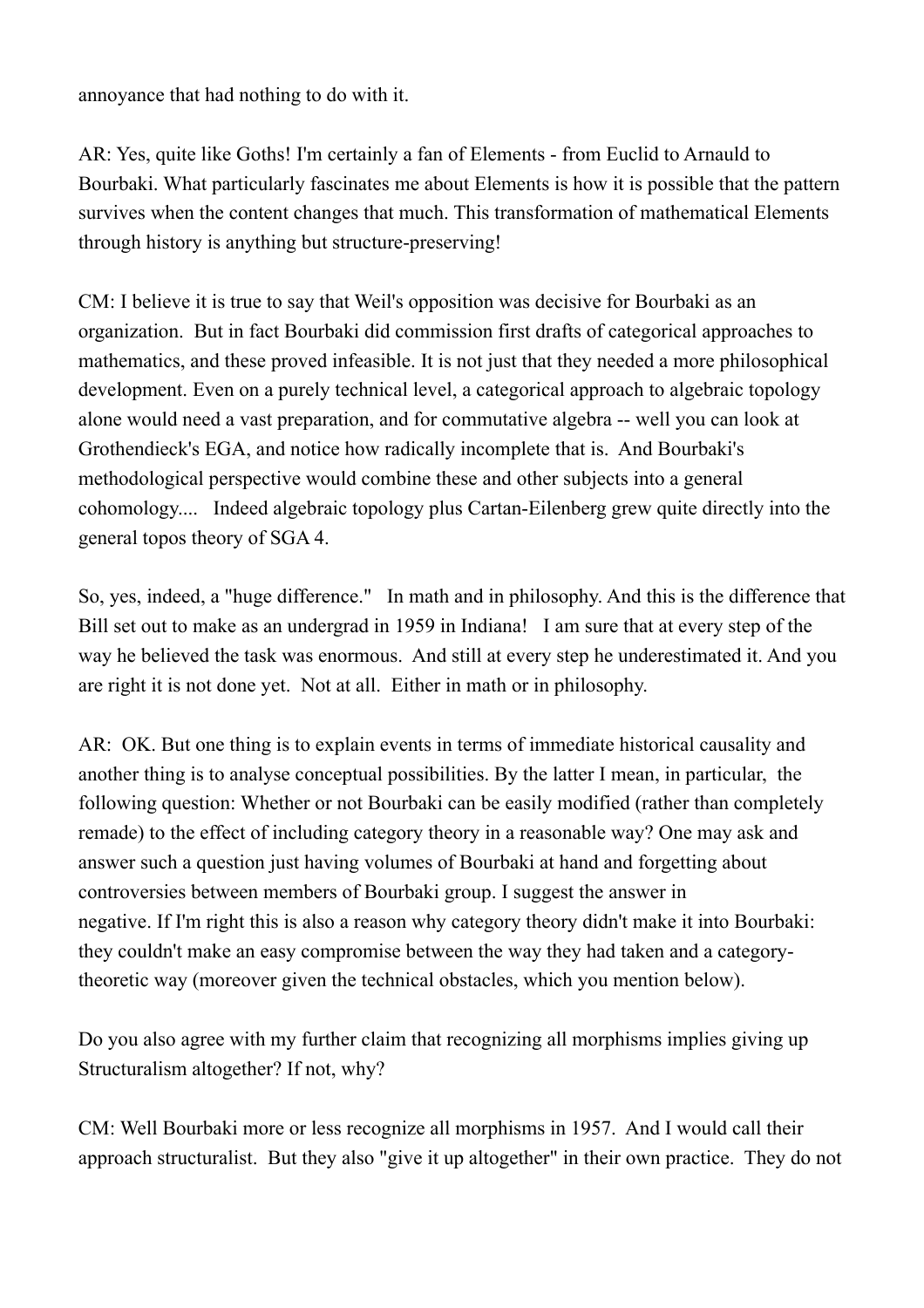use their 1957 theory of structures.

AR: In 1957 Bourbaki distinguish between structures and types of structures. Agree that their approach is structuralist. But disagree that they "recognize all morphisms" treating them on equal footing in foundations. They prefer isomorphisms in the sense that for them basic mathematical objects are structures and structures are defined up to isomorphism. General morphisms are recognised in \*types\* of structures. But types of structures in Bourbaki are not objects in the sense in which structures are objects. This makes the whole difference. The notion of category makes a type of structure into an object. But this is nothing but a historical link since not all categories are categories of structures in Bourbaki's sense.

CM: No, an order structure on a set in Bourbaki 1957 is a specific order on a specific set, and they admit the general idea of order-preserving function between order relations on sets -- and similarly for all the more elaborate "structures."

If you wanted to write a thorough, clear exposition of Bourbaki's 1957 theory of structures that would be a valuable service. I can tell you I do not mean to do it.

-----

CM: I think your summary is all too accurate: "I hope to have convinced the reader that the project of categorical foundations requires a new philosophical view on mathematics, which the traditional Structuralism cannot possibly provide." So in fact you agree with Bill from 1959 on, and with me and Steve Awodey. But you make it look as if you disagree. Then you "to summarize this new categorical view" without ever talking about your project to find new ideas for foundations.

AR: I certainly agree with all of you on this general point. But there are important disagreements about what to do next. Steve tries to invent some new Structuralism that would do better than the traditional Structuralism. His new Structuralism falls under the Structuralism tout court as I describe it in my paper (too much stressing on Bourbaki, as I can now see). I tried to show in this paper that this is a wrong strategy and suggest - or at least to hint to - a better one. Bill's 1966 was my major inspiration in my attempt to describe this better strategy. However it is essential for my project to separate in Bill's 1966 what I want to push futher forward from what I want to leave behind. Hence my critical attitude to this paper . I would like to understand better your stance vis-à-vis Structuralism, Colin. I read what you wrote about this but so far didn't quite understood your position.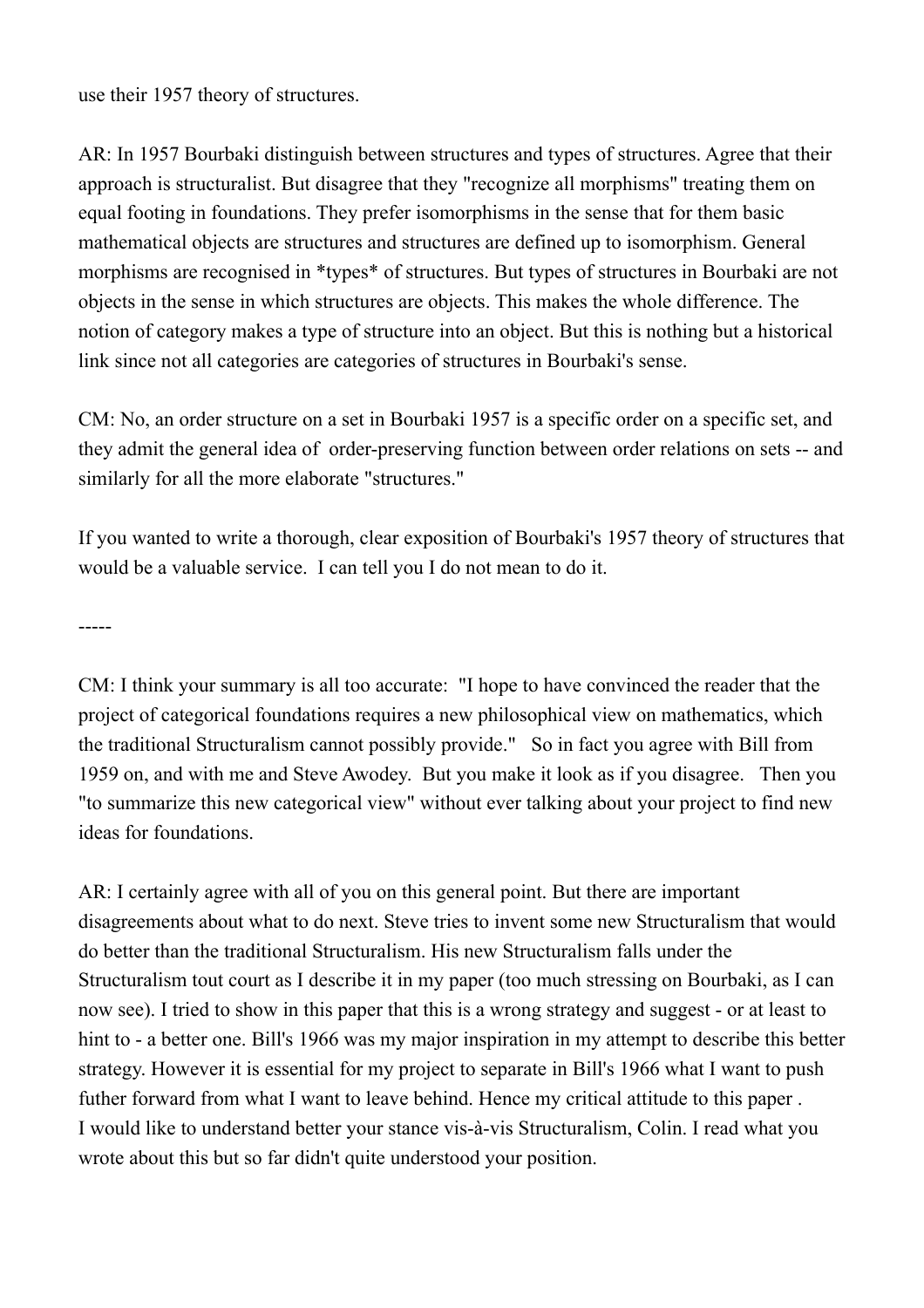CM: Steve Awodey's difference from traditional structuralism is in foundations -- where the traditional had a foundation in membership-based set theory, Steve wants no foundation but a framework of variable algebraized set theory with classes. But yes I do find his view closer to traditional structuralism than CCAF is. I prefer CCAF.

As to you pushing further on from CCAF, I am waiting to see what you can do. You believe that something like sketches will be part of it. Okay, I have no interest in arguing that you \*can't\* do it. But you also say quite correctly that existing sketch theory is not foundational. I'll wait to see if you find some use of them that is.

AR: I realize that the project I'm taking about is waiting to be accomplished. However I'm not sure (neither I'm sure to the contrary) that I should invest my effort into this. There are examples of mathematical works made by philosophers but they are not very convincing. Think of Whitehead's book on universal algebra, for example. However interesting it may be van der Warden's book on algebra or Kurosh' book on universal algebra are more important for mathematics. What Whitehead achieved using English prose seems to me by far more important. So perhaps I should more invest into developing a philosophical view using ideas from category theory among other things - rather than try to built workable foundations of mathematics in the way you (and I myself in my paper) suggest. Maybe a good idea is to find a mathematical collaborator and convince him or her with my philosophy and make a joint work. I'll see what I can do about this in the future.

----

CM: You ask about evidence of what Bill <Lawvere> meant by "structural" in 1966 and I would say two things: First, you should suspect he means something coherent with his project in CCAF, but you suspect he did not. Second, and this one is really fun, you should look at the examples he knew and worked with. Have you read Grothendieck's Tohoku paper? Or Godement's book on sheaves, or the Eilenberg-Steenrod axioms for homology, or the Cartan-Eilenberg axioms for cohomology? Those are the things all the category theorists were talking about at Columbia when Bill arrived. And those are the things that Bill built on in his work, together with Grothendieck's SGA 4 once he heard of it. He did not build on Bourbaki.

AR: In Eilenberg-Steenrod I found what I see as a textual evidence confirming my claim concerning the role of irreversible morphisms: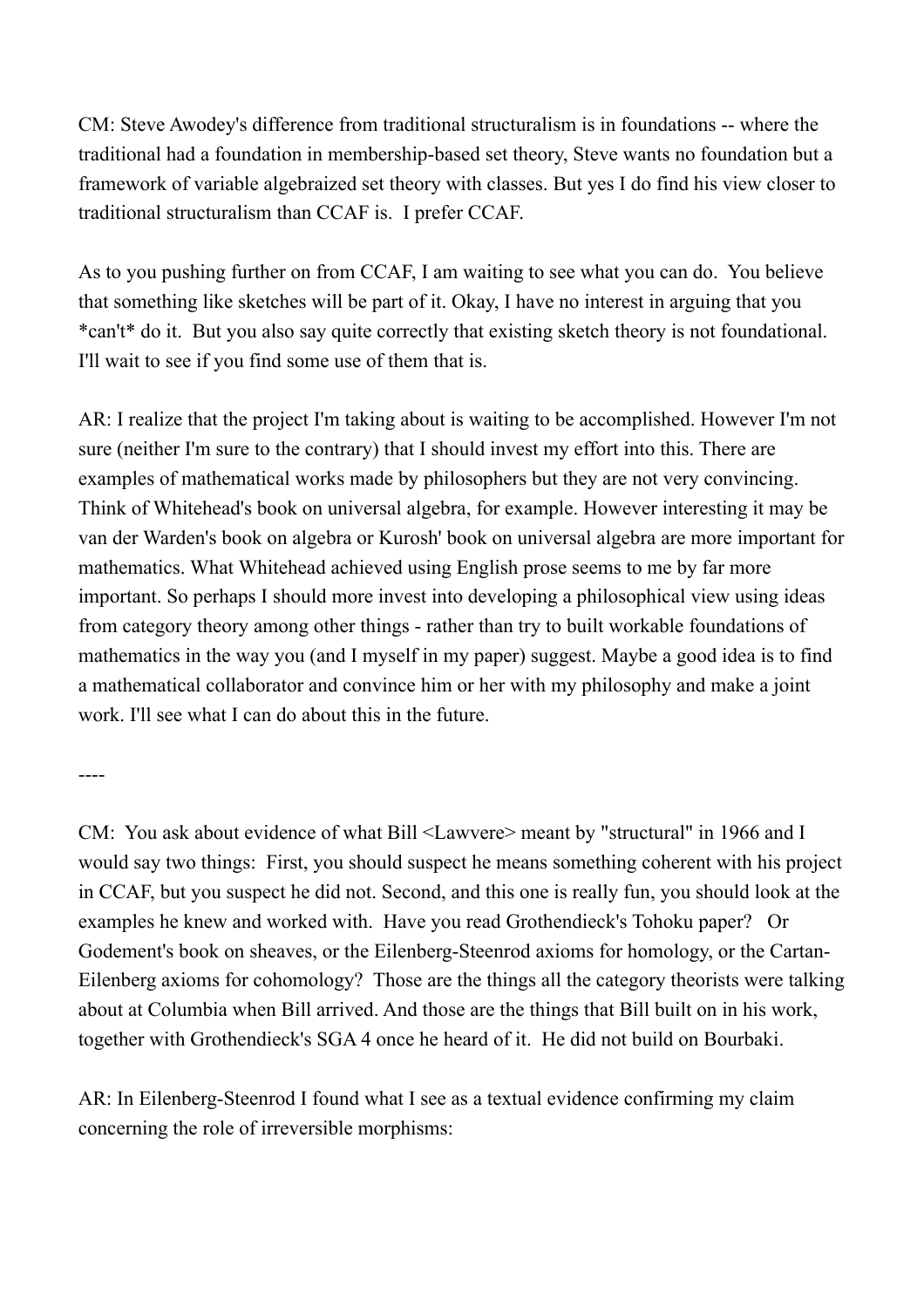"... homology theory parallels analytic geometry. However unlike analytic geometry it is not reversible. The derived algebraic system represents only an aspect of the given topological system, and is usually much simpler." (in the Preface).

In fact the correspondence between points and numbers in analytic geometry is not - or at least can be seen as not - reversible either. But this is a change of perspective rather than a bold mathematical fact that actually matters here.

So I agree with you that Eilenberg-Steenrod and Cartan-Eilenberg provide a background that is quite unlike Bourbaki background. But if I understand you right (otherwise correct) you describe this non-Bourbaki background as a specific form of Structuralism while I describe it as what is not Structuralism at all. By the way unlike Bill <Lawvere> Eilenberg and Steenrod don't make any structuralist slogan. Perhaps this is because they are less interested in philosophy than Bill, or because they think that philosophical slogans are not appropriate in mathematical papers.

CM: It is certainly not what you call "structuralism," and that is okay with me. Whatever you call it, it was Lawvere's conception of "structure" and of "structural mathematics" by 1963 when he wrote the first ETCS. By then Bill had been studying with Eilenberg and Eilenberg's students for 3 years. At that time they all took Eilenberg-Steenrod as a paradigm of topology, and based their own work on more sophisticated sources descended from it (Cartan-Eilenberg, Grothendieck, Godement).

Did Bill use the word "structuralism" in 1966? I do not recall him using it. Whatever words he used, he saw CCAF as a foundation expressing this concept of structure.

AR: Anyway I don't see why some specific features of one's Structuralism can be crucial. If Bill's Structuralism of 1966 doesn't fall under what I call Structuralism in my paper, then I'm wrong.

CM: Whether it is crucial for you to talk about Bill's structuralism, is up to you to decide. If you are going to talk about it, though, then it matters to get it right.

AR: It goes without saying that I do want to know more about what you call Bill's structuralism - whether it comes from you, or from Bill or from any other source. But as I have already explained I have a strong reason (which is at least partly methodological) NOT to take Bill's philosophical position in his 1966 as coherent. To repeat: the paper itself contains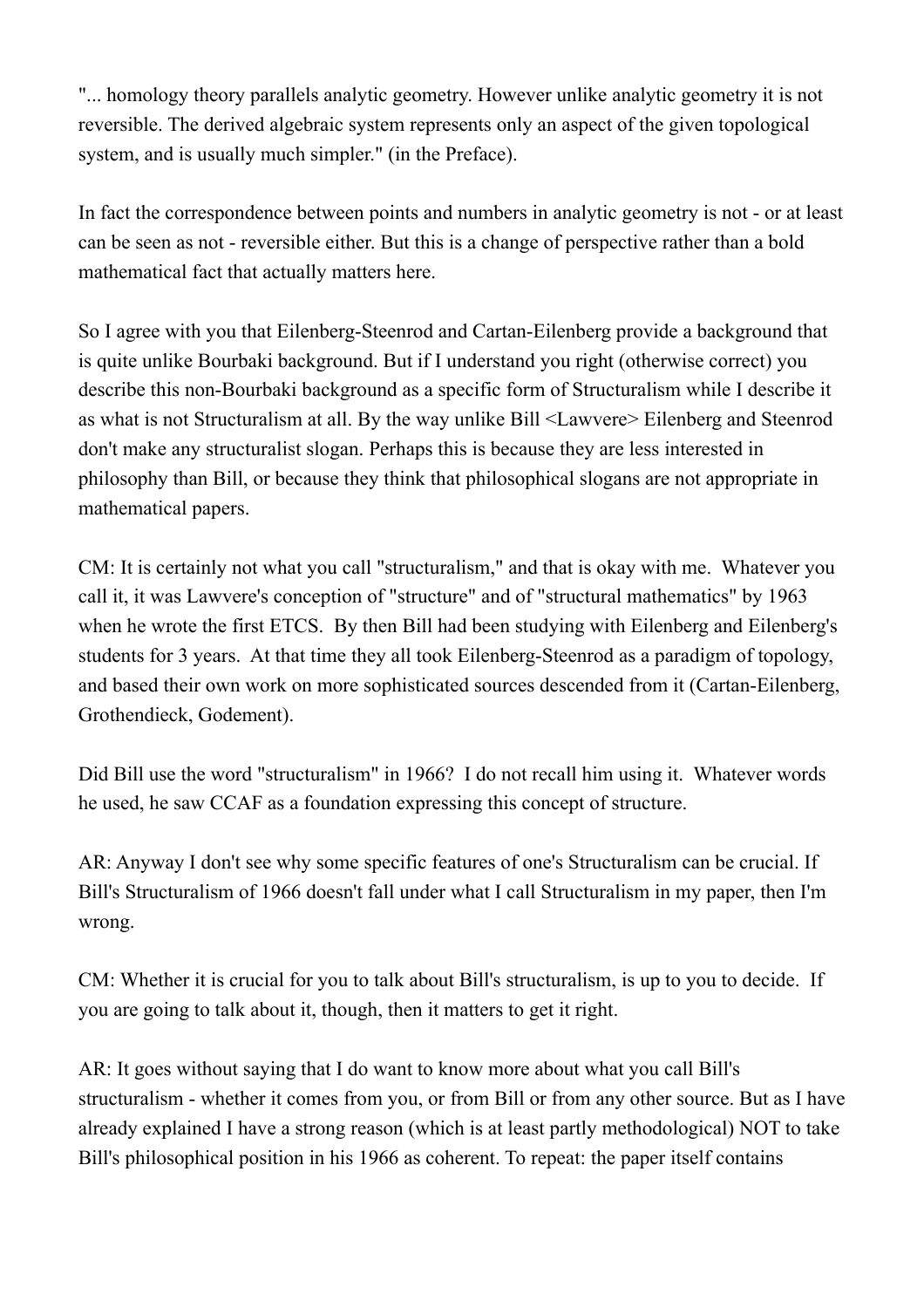philosophical slogans and hints but does not contain any systematic philosophical account. It is open to philosophical interpretations just like any other mathematical paper. I cannot see any reason why interpreting Bill's postion in this paper as philosophically incoherent I'm doing wrong. Saying this I certainly don't mean to diminish the significance of Bill's work, moreover that this work is a source of my own inspiration. Moreover so since this incoherency reflects Bill's dialectical thinking behind his mathematical thinking and also reflects the great progress Bill made in this paper.

I also realise that what I call Bill's incoherent philosophical position is my reconstruction of this postion but I don't believe that a search for one's "genuine" position makes any sense in cases like this one. (Did you read Gadamer's Wahrheit und Methode? Please beware that I do NOT take Gadamer's philosophy to be a license for producing absurd interpretations of history, of mathematics or of anything else.)

I would be very interested to hear from Bill what he thinks about this issue today but I'm not prepared to take his word as decisive just because it comes from Bill. Creations live their own lives that their creators cannot possibly control. I would be equally interested to hear more from you about what you think Bill had in mind writing this paper. Even if this historical issue seems me less important than what comes next.

The title of your section 3 is "varieties of structuralism": Bourbaki-style, Categorical and Philosophical. (See Colin McLarty "The Last Mathematician from Hilbert's Gottingen: Saunders Mac Lane as Philosopher of Mathematics", The British Journal for the Philosophy of Science, 2007 58(1):77-112.) As this title suggests you are talking here about three species of the same genus. But you don't say what this genus except giving its name. Moreover this three-partition seems me odd because of the presence of the "philosophical" structuralisms. Comparing Bourbaki's structuralism with MacLane's Categorical structuralism seems me alright but putting philosophical structuralisms on equal footing seems me wrong. If philosophical Structuralism can be compared with the Bourbaki-style and with the Categorical structuralism the basis of such a comparison should be not the same as in the first case. In this first case we have different projects of building working foundations of mathematics; in the latter case we have writings of people trying to interpret ready-made mathematics in philosophical terms and tell us what mathematical objects \*are\* and the like. It seems we both agree that this latter enterprise as far as we know it is not quite methodologically sound (although our suggestions as to how to improve on it may be still different). But this seems to me to be a separate issue.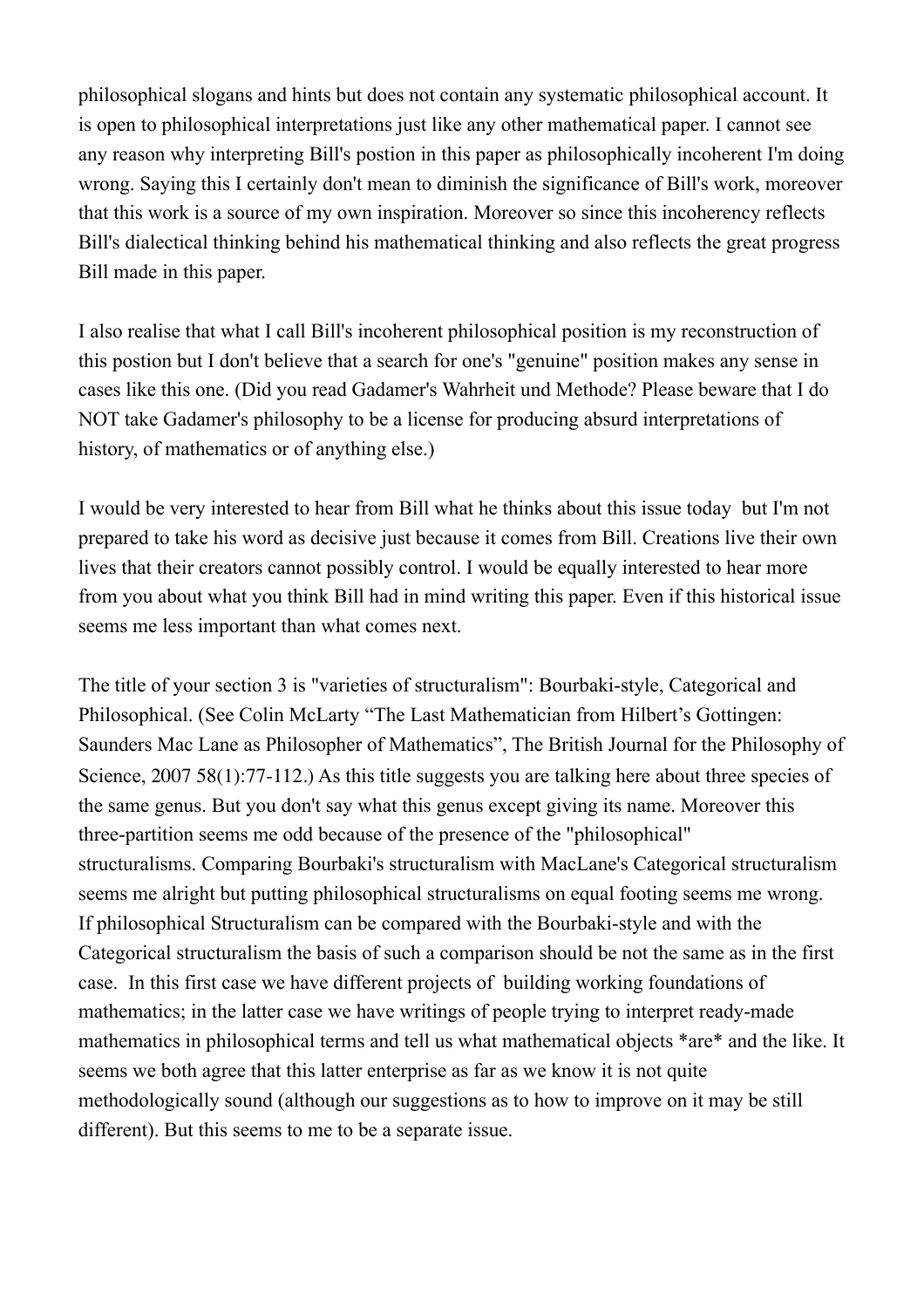My question to this part of your paper is this: what do you mean by structuralism in general over and above its three varieties? What the three varieties really share except the common rhetoric?

CM: They are all conceptions of mathematics based on an idea of "structure" (rather than specifically on sets, or on intuition, or on logic, for example.) Bourbaki defined "structure" in a way that never worked, and categorists really have not tried to give any precise meaning to the term because it does not seem important. Recall MacLane's remark that he must have meant something by "structure" in the 1930's because he published a note announcing some result about "structures" -- but by 1996 he could not recall the result or what he meant by structure at the time. (I expect he meant Ore's structures.) When philosophers of math do try to define the term, they give some weaker version of Bourbaki.

AR: Right, but what is \*your\* general idea of "structure"? - in abstraction from its more specific "varieties"? In other words: What these varieties share in common except the term "structure"? What do you mean by structuralism when you talk about its different varieties?

CM: If we can say that twentieth century math had a general, growing "structuralist" character, then by far the greatest part of that was categorical and not Bourbakiste. On reflection, I think this is decisive. We want to say there is a general "structuralist" tendency that goes back to, say Riemann on Riemann surfaces. But holomorphic functions on Riemann surfaces are certainly not "structure preserving" in Shapiro's sense -- a holomorphic map is a function that reflects complex-valued meromorphic maps on the codomain.

AR: The fact that category theory allows for a (obviously anachronistic but) coherent reading of Riemann and of other older maths points to origins of category theory in this older maths; in other words, it shows that category theory and, more specifically, the idea of categorical foundation reflects an earlier mathematical practice. However I cannot take for granted the claim that " twentieth century math had general, growing "structuralist" character" - I know that this is often repeated but I don't know what people mean by saying this. We agree that if we take the "structuralist character" in Shapiro's sense the claim is wrong. But what is a better sense? Corry's book doesn't provide an answer even if it does provide a lot of very interesting material. I suspect that the claim is in fact wrong - in the sense that there is no reasonable general notion of structure that makes it true. At least if we are talking about the second half of the 20th century. (Note: See L. Corry. Modern Algebra and the Rise of Mathematical Structures, (Science Networks Vol. 17). Birkhauser, 2004)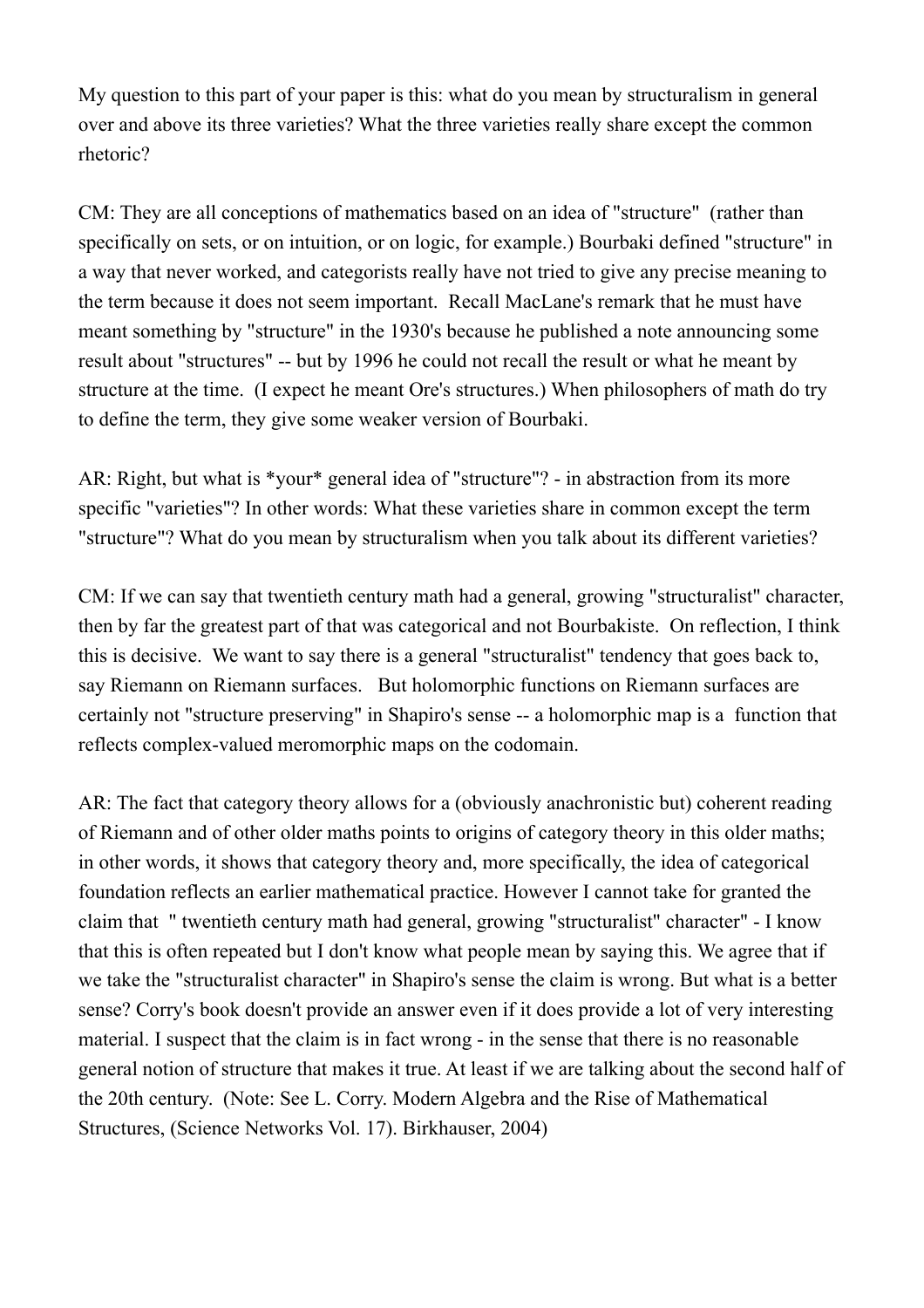CM: There is much better evidence than that. You can look at the original work in category theory and see they refer to predecessors, who refer to predecessors in turn. You can see which problems they set out to solve, and which earlier tools they took as useful, and see that category theory arose this way. It is better to study the history of a subject by looking at the work done in that subject in the past, than by seeing how you can use the subject today.

Just to be sure I understand you, though, do you consider it anachronistic to say that Riemann defined his surfaces in complex analysis by saying each small enough piece of such a surface is isomorphic to some piece of the complex plane? Or that he emphasized mapping relations between his surfaces? Or that his work was a major impetus to topology, through Poincaré and Weyl?

I am often accused of anachronism by people who have not read the original sources, but who feel it is obvious what the sources must have said.

AR: I don't \*accuse\* you of anachronism, Colin. In my understanding anachronistic doesn't imply wrong. Perhaps I had to say "modernizing" instead of "anachronistic". Generally, I think that hermeneutical issues are very pertinent but poorly understood in the history of maths. Did you come across the discussion between people calling themselves "antiquarists" and "presentists"? The issue was whether or not it is justified to use modern maths for interpreting older maths. This whole discussion stroke me when I read it as rather naive. Obviously the extreme antiquarism is absurd but it is also evident that one can use modern tools differently (and use different such tools) dependently on a given purpose. Your reading of Riemann with category theory is OK for me; calling such a reading anachronistic I only meant that the purpose of such a reading is to trace category theory back to its historical origins rather than try to understand Riemann in its authentic form (see reservations about the authentic form below). And the success of such a reading - provided, of course, that there is no cheating in it indeed clarifies important historical facts. I didn't mean to say that there is any cheating in your reading of Riemann.

CM: Well, to read Riemann as basing his definition of his surfaces, and his major theorems about surfaces, on mappings is simply to read his Dissertation verbatim. It is not anachronistic. Only he does not say the mappings collectively form a category.

AR: At the same time, I think that a reading of Riemann with an intent to reconstruct his thinking in terms of mathematical notions of his own time is equally justified and equally important. As far as the historical authenticity is not understood naively a pursuit of such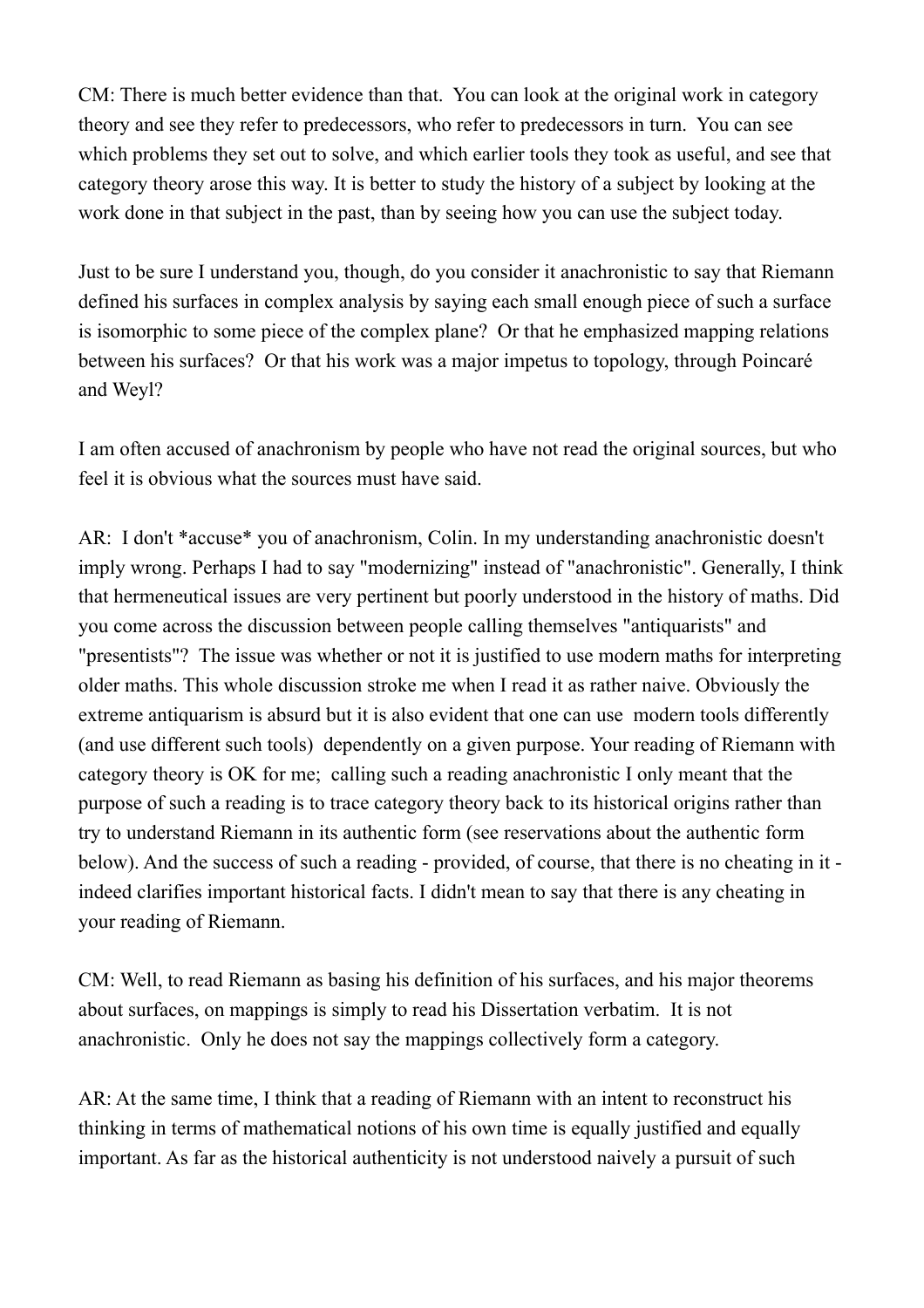authenticity is OK. It serves a different purpose and requires a different qualification and different techniques than a modernizing or anachronistic reading.

When you say that category theory is implicitly in Riemann it sounds plausible for me - even if I don't check details. But once again it seems me that a source of our misunderstanding here is that I take the difference between implicit and explicit more seriously than you do.

CM: Yes, but I am tired of those who try to to do this in the firm belief that all mathematics before 1945 was somewhere between a current first year calculus course and set theory. There is a whole world of Dedekind's work on algebra and number theory, which Emmy Noether quite rightly says was not truly appreciated "until recently" (she should have said, until her) and that stuff still awaits insightful explication. Emmy was not a patient expositor. This work by Dedekind was a major part of the structural trend in actual mainstream math. The arguments in Zahlen are adorable. I think they are quite correct. But they are not what most affected Weber and then Hilbert and then Noether .....

AR: I cannot take for granted the claim that " twentieth century math had general, growing "structuralist" character" - I know that this is often repeated but I don't know what people mean by saying this.

CM: The alternative to taking this for granted is to evaluate it yourself by learning a great deal of the math. Really this needs to be 19th and 20th century. It is a lot of fun but then a lot of philosophers are concerned that mathematical facts cannot bear on philosophical questions.

AR: I think that mathematical facts do bear on philosophical questions and I do appreciate your advise to learn more maths but I don't think that only learning maths can allow me, you or anybody else to justify or to refute the claim that "20th century maths is of growing structuralist character" (I hope I quote correctly). This is for the simple reason that "structuralist character" may mean anything; it needs a clarification and a precise definition philosophical definition rather than mathematical.

CM: What you mean by a "general notion" of Structuralism is a formal definition. Corry indeed reviews several such definitions arising in the past  $100+$  years of math and concludes that none was adequate.

AR: Yes, but he doesn't suggest any better replacement. I don't think of Structuralism as a formal definition - philosophical notions are not developed only through formal definitions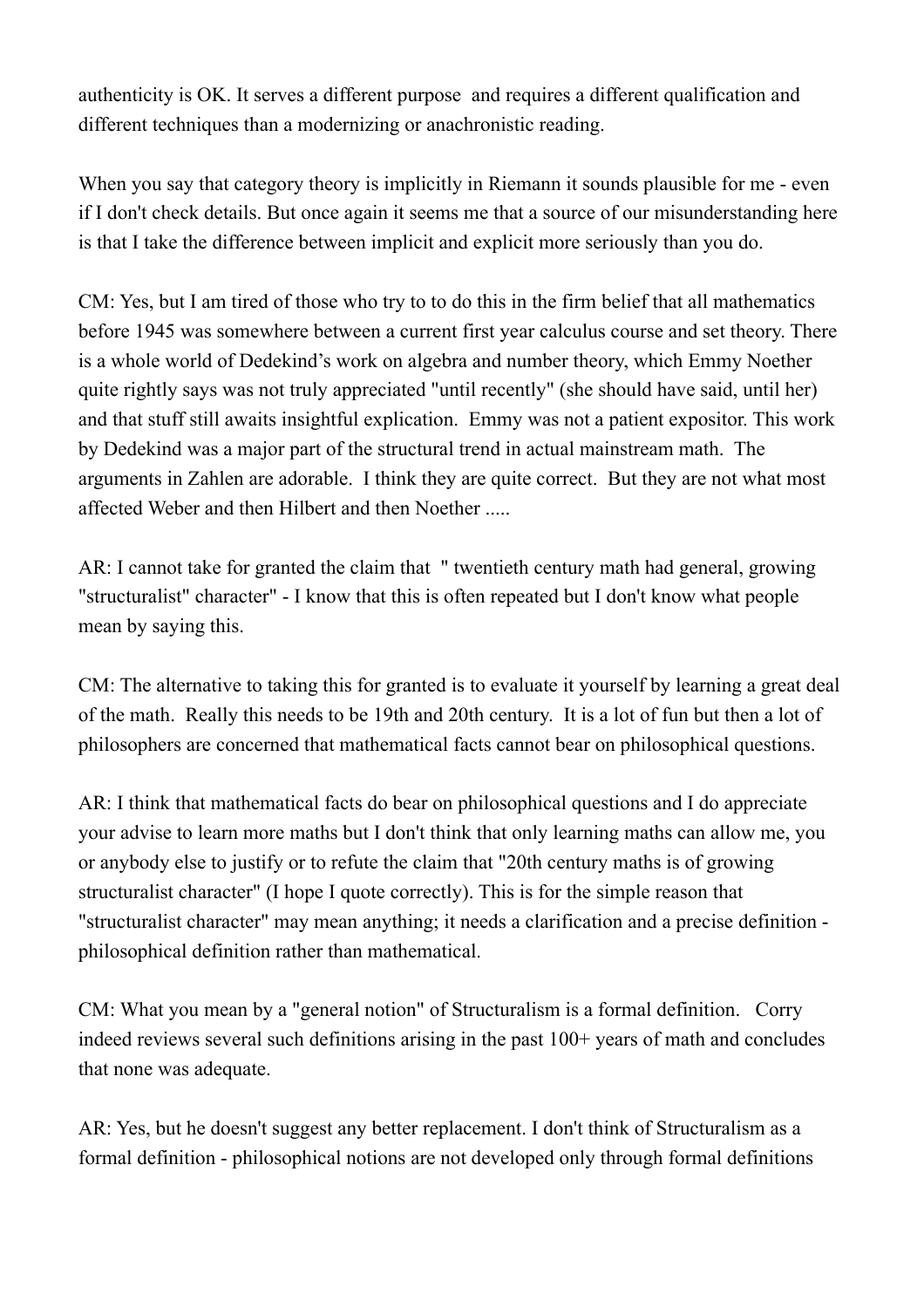even if such definitions can play some role in it.

CM: What I mean by the generally structuralist trend is not a formal definition, but an informal character. If you see no such character shown in Corry's book then there is no hope of me showing it to you in an e-mail.

AR: I don't think that an informal character can replace a genuine philosophical notion. Not for me in any event. And here is a reason why. If you say you see the character and I say I don't see such a character this cannot bring us (or anybody else) anywhere. But genuine philosophical notions allow for productive dialectics.

For me a philosophical analysis of mathematics amounts to making explicit what mathematicians discuss informally - rather than identifying a character. And I don't think about such making explicit as an innocent procedure. "Informally" in this context is not the contrary to "formally" but rather the contrary to "systematically". However suggestive and valuable can be remarks on general issues made by mathematicians in private talks and elsewhere they cannot replace a systematic philosophy.

CM: Anyway this "structuralist character" is what produced category theory, which worked, as well as Bourbaki's theory of structures which failed.

AR: Agree (with reservations about the fall of Bourbaki, which you, I guess, would share). But there is difference between being produced by something and being an instance of something. I agree that the "structuralist character" (whatever it can be) produced category theory but I don't think that because of this fact category theory is doomed to be structuralist. And this is exactly the kind of development I tried to trace in Bill's CCAF paper: he begins with a structuralist setting but then the dialectic of his thought brings him elsewhere.

We should invent other philosophy than Structuralism rather than yet another variety of Structuralism. When I say "invent" I assume, of course, that good philosophy of maths both reflects an existing mathematical practice and leads this practice into a new direction. In other words it must reflect tendencies rather than established patterns of practice.

CM: <I>f you think you can show that category theory not only \*could\* be in principle, but actually \*is\* in fact radically discontinuous with earlier math then go ahead and do that.

What you have argued so far, is that category theory is radically discontinuous with Bourbaki's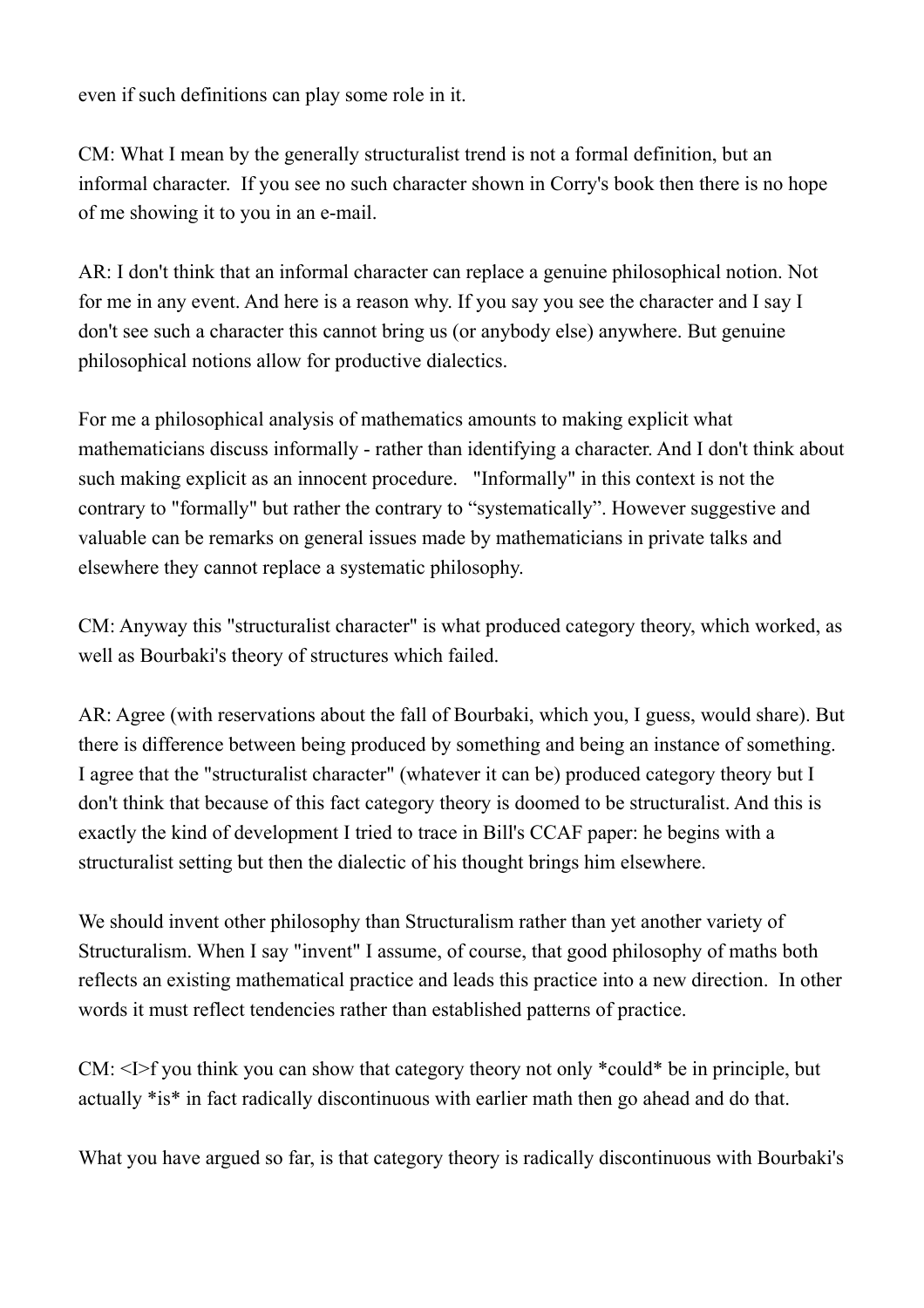or Tarski's notion of structure. But much of 20th century mathematics and already a lot of 19th century abstract math is quite different from Bourbaki's or Tarski's notions of structure.

AR: I am not a historical relativist but I think that the history of category theory or of any other branch of maths can be correctly described both as discrete and continuous. This depends of a purpose. An important point is this: I think that a renewal of foundations is (at least locally) necessarily discrete (or as you put this "radically discontinuous") process. Different foundations of mathematics are (pleonastically) radically different - otherwise they are either not foundations or they are not different.

This radical discontinuity certainly doesn't apply to the history of maths in general. As I have already said when you trace category theory back to Riemann I'm convinced by this. But I don't see this as an objection.

Take the notion of Euclidean space in its modern rendering, for example. It is true that this modern notion stems from the notion of geometrical space found in Euclid as a result of long continuous development. (Arguably there is no notion of space in Euclid at all but let's leave it.) This can be demonstrated by pointing to chains of references and by showing that Euclid can be interpreted in modern terms coherently. Such an interpretation can be used for explanation of Euclid's (to be distinguished from Euclidean) geometry. Such an explanation would be obviously anachronistic but not wrong; it can be useful for many purposes. But it is also true that foundations of Euclid's mathematics and foundations of modern mathematics are radically different. In order to understand foundations of Euclid's mathematics one would need to interpret Euclid "authentically". Of course such an "authentic" interpretation would involve modern auxiliary concepts (and this is the reason why I put "authentic" in reverted commas) but it would be differently directed, so to speak. This kind of work one finds in Heath and other historians; I did it when I wrote my thesis.

CM: I am glad to see you wrestling with things like this. And you know we could refine your comments further ad infinitum. When we say "Euclid's mathematics" perhaps we mean Theon of Alexandria's math, since we don't have Euclid's text -- and it is not clear whose text we have but perhaps Theon's.

Much more important: Once we decide that mathematicians are likely not to have clear concepts of their own work (as you say of Bill in 1966, and I would say of Newton on calculus for example) then it remains to know whether there ever was a clear conception of "Euclid's mathematics" in the first place.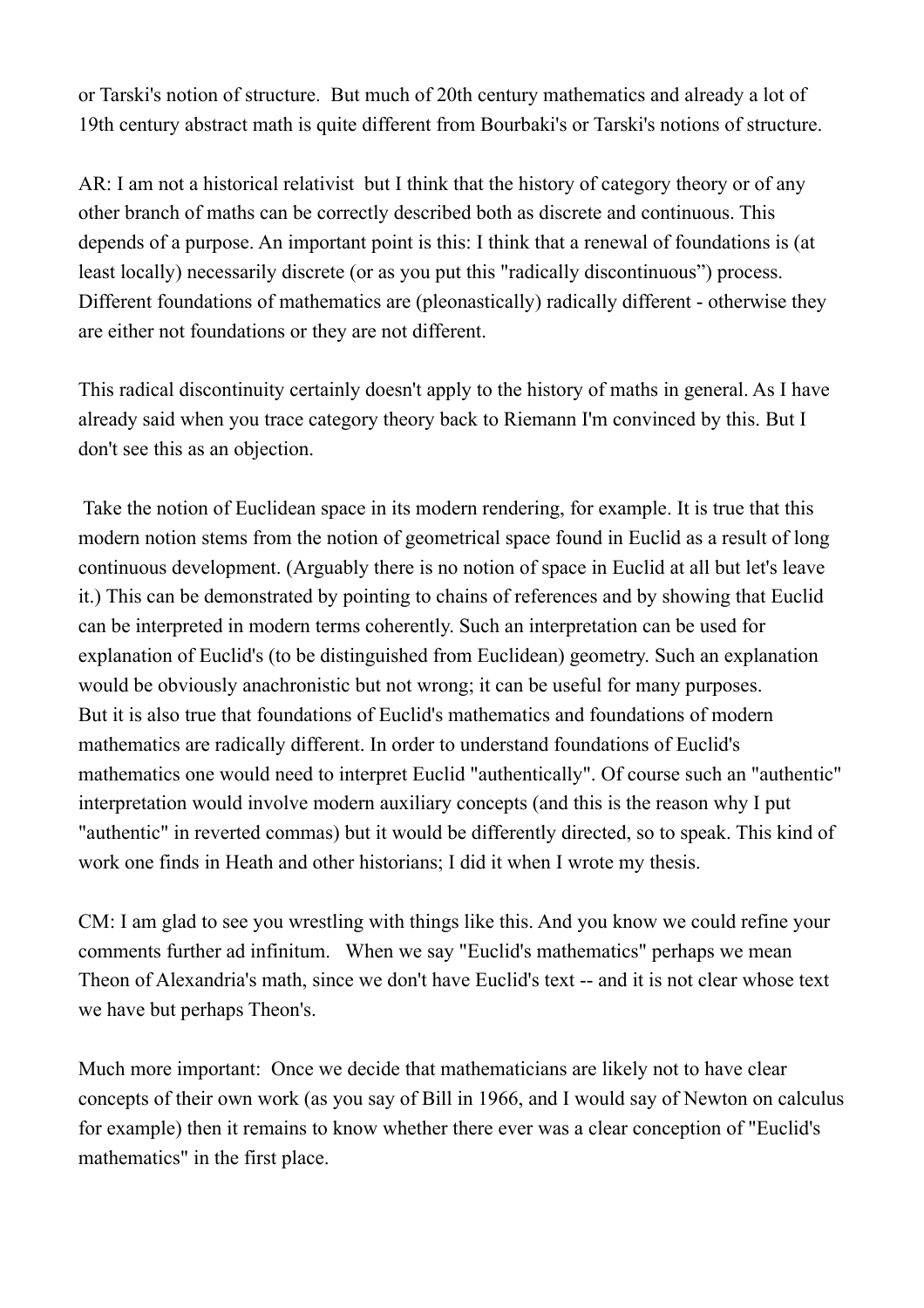AR: The example of Euclid well demonstrates that we cannot and don't really need to decide such things about mathematicians in either way. Whether or not Euclid had a clear conception of his maths we cannot possibly know about it. What we can do is to reconstruct such a conception as precisely as we can using available sources. And a verbatim reading of Euclid is obviously not sufficient for it. The ultimate responsibility for this reconstruction is, of course, on the reconstructor.

I don't think that the recent history requires a totally different approach. We cannot enter into somebody else's mind and we don't need it for doing history of science. When I analyse Bill 1966 I say I can distinguish two conceptually different parts there and then say that one of those two parts fits the pattern of works of other contemporary authors while the other part is genuinely original. It's great that Bill unlike Euclid can comment on this but this is not a reason to turn the whole thing into a psychological mode.

CM: What can make this kind of thing interesting is to make it work to produce new understanding. Critique of existing ideas has its place. And thinking about philosophic principles of historiography has its place. But again I urge you to take up Hegel's claim that after you prove something is necessary you must go on to prove it is true. Once you have shown your principles \*must\* be used, it remains to show they \*can\* be used.

---

CM: You really do need to be a lot clearer about what you mean by "structuralism." Bill and Saunders do not use the term. But they talk about "structures" and "structural properties." Those are Bill's terms since the 1960s -- and they correctly reflect how this approach relates to an awful lot of mathematics since the 1930s.

AR: I assume that the basic idea of Structuralism is replacing traditional equalities (I don't mean identities) by isomorphisms. Making categories into foundations (in the sense I'm thinking of) amounts to replacing equalities by general morphisms.

I use the term "structuralism" (even if I understandably hate "isms" because of my Soviet background) only because it is today popular in philosophical discussions about mathematics. I don't expect to find it in Bill's and Saunder's paper. But I nevertheless assume that a pattern of one's reasoning can be reasonably qualified as "structuralist" even if there is no word "structure" in it, let alone "Structuralism".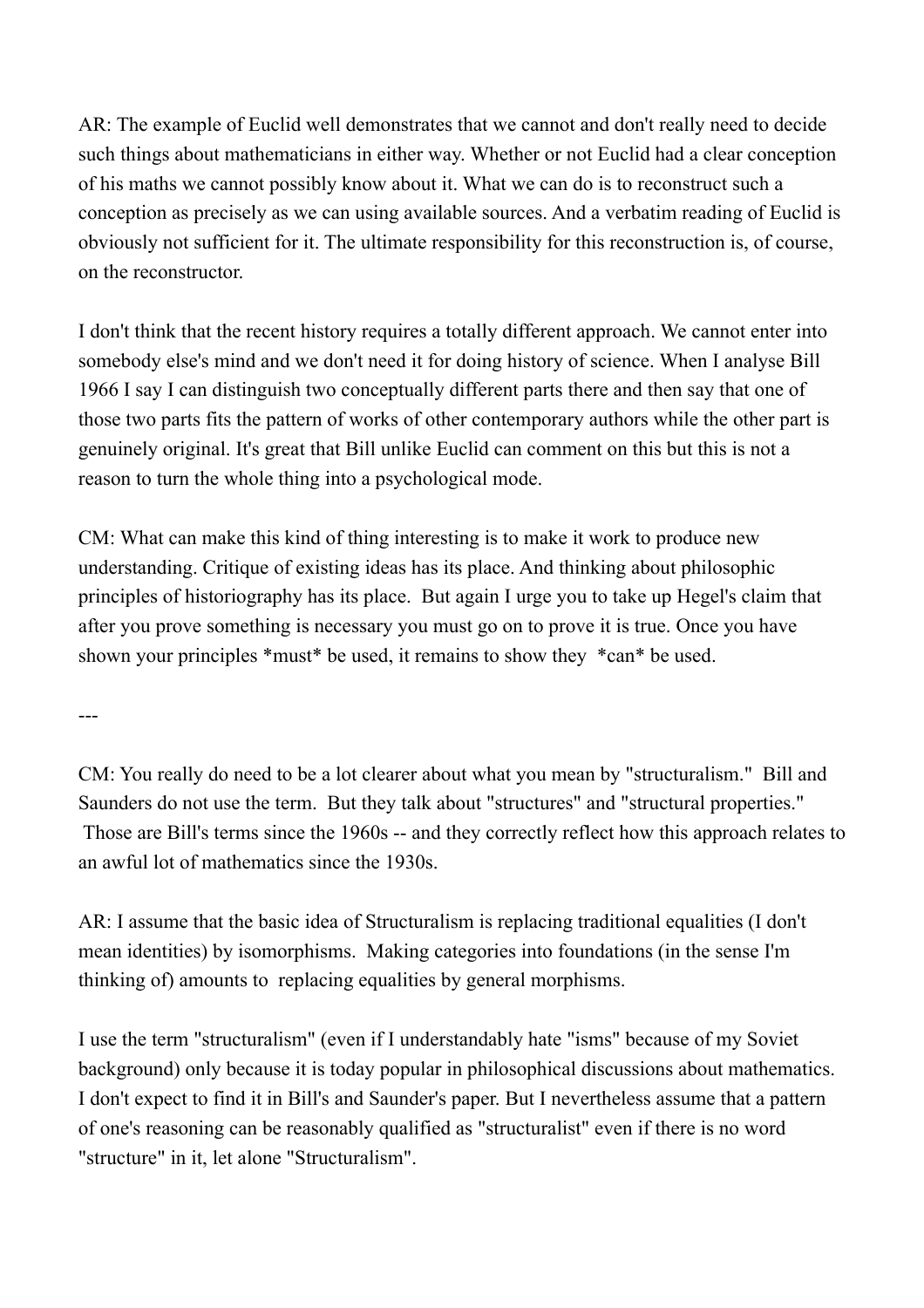CM: Yes that is clearly your motivation. And so you take your sense of the word from recent philosophical discussion. Especially since you dislike "isms" it might be better to drop the word.

AR: If I want to refute the current "philosophical structuralism" how can I avoid calling it by name? However I didn't suggest a new ism for myself. Perhaps philosophers will not take me seriously unless I do this? :)

CM: I am not sure what you mean by identities versus equalities? There is no category theory today without equality. And I don't think there ever will be. Amicus <David> Corfield sed magis amica veritas.

AR: The whole strategy of "weakening" equality or identity - which is of "structural character" - cannot go far. A more interesting and challenging task, I think, is to reconstruct and perhaps generalise on these notions. The idea of replacing equalities by morphisms works in higher categories, which become progressively more important in physics and disciplines like knot theory, for example. (Some time ago I went at a conference in Uppsala organised by Oleg Viro - for people gathered at this conference Khovanov homology was apparently the first and for the time being the only evidence that category theory is more than an abstract nonsense for philosophers.) So it seems to me an important development.

Notions of equality and identity belong to foundations of mathematics. In categorical foundations of mathematics those notions should be rendered categorically rather than taken for granted from outside. As Bénabou puts this, they shouldn't be taken as "god-given". "To do without equality" is not really an issue, how to think about equality categorically is an issue.

A question: what happens if instead of thinking that two times two IS four we think that two IS TRANSFORMED into four as a result of this operation? There is a sense in which this transformation is irreversible (given 4 you might not know that it is obtained from 2), so it doesn't "resemble" the usual equality in the way in which an isomorphism does so.

------

CM: In the context of GR spacetime \*no\* trajectory can be reversed. Nothing goes backwards in time (unless tachyons, and they do not go \*forwards\*). Indeed the time-reversal of any possible process in GR is also a possible process -- but this applies just as well to a person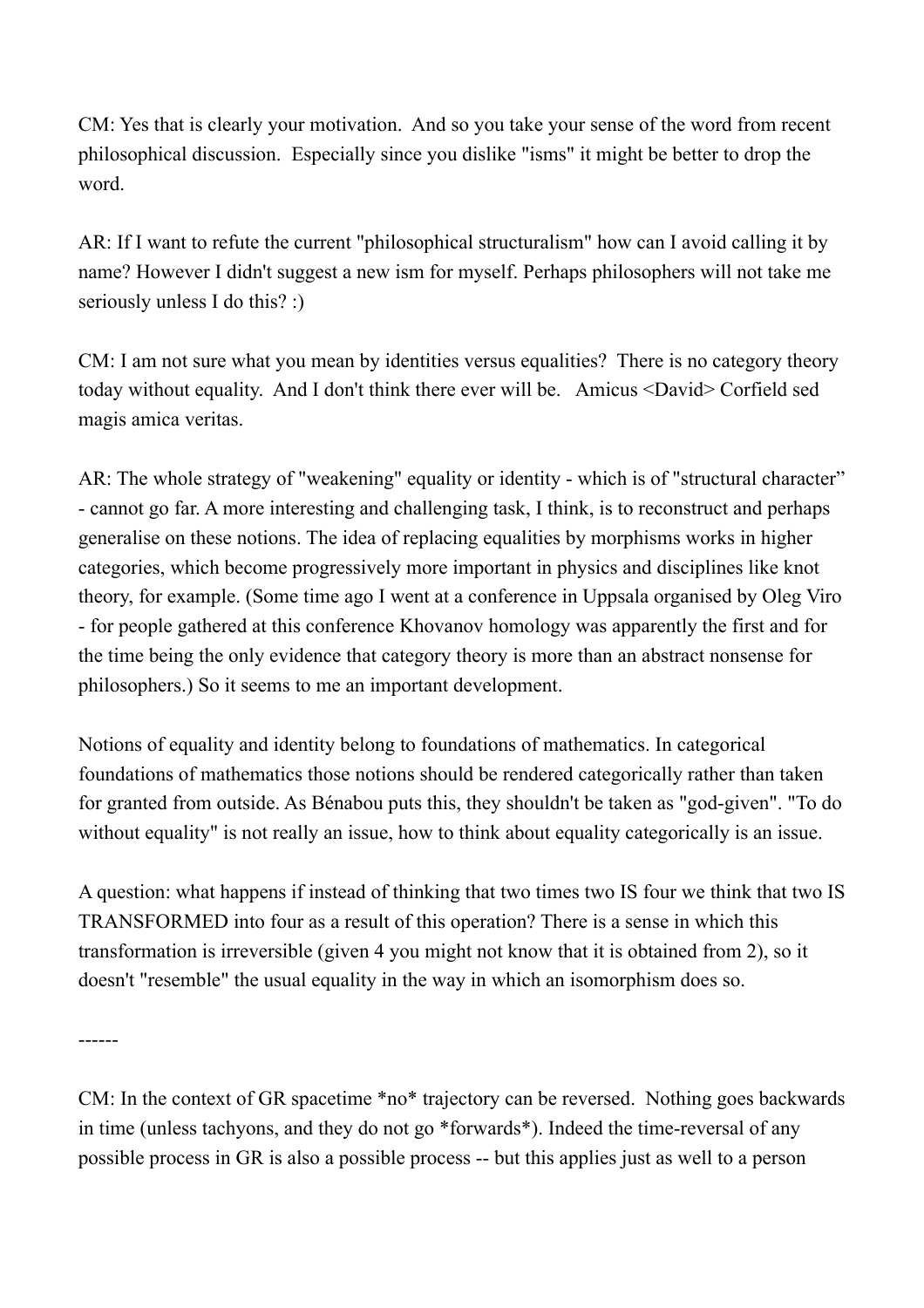falling into a black hole. A black hole could Hawking-radiate a person being ejected from it, though it would be a waste of time waiting to see this happen.

AR: Disagree. A friend and colleague of mine Marc Lachièze-Rey who is a GR expert says that GR just like Newtonian mechanics supports the view according to which all the fundamental physical processes are reversible.

CM: There is an ambiguity about "reversible." If an electron has traveled from some given event A to another B, then it absolutely cannot reverse that trajectory and "travel back" to B. Electrons only travel forward in time.

It is true that for every physically possible process in GR the time-reversal is also physically possible. But this is a comparison between pairs of different solutions of the field equation, and not a physical possibility within in one solution.

And if you mean time-reversal (rather than "reversing" a trajectory already taken), then black holes are \*not\* an exception. A person could fall into a blackhole and disappear forever -- but then, so could a person be Hawking-radiated out of a blackhole (complete with spacesuit) and go on to a long and happy life.

Of course it is extremely unlikely that any black hole will ever Hawking-radiate a person -- let alone the space suit -- but it is also unlikely that any person will ever actually reach the neighborhood of a black hole big enough to fall into. The latter is vastly more probable today, only because we already know the antecedently improbable fact that people exist.

I think it is extremely unlikely that any human will ever travel so far as, say, Jupiter; but you and your father must know much more about that.

AR: Marc says that black holes are things that GR cannot properly describe, so they are not yet reasonably well described (perhaps nor even well-constituted) physical objects.

CM: Yes, Hawking's work has made it clear that black holes have to be understood in quantum terms, and we have no GR quantum theory. But we have an excellent Special Relativistic quantum theory and so the general expectations for black holes and Hawking radiation are very clear.

AR: Marc's view about the reversibility and GR is standard: you can also find it in Prigogin